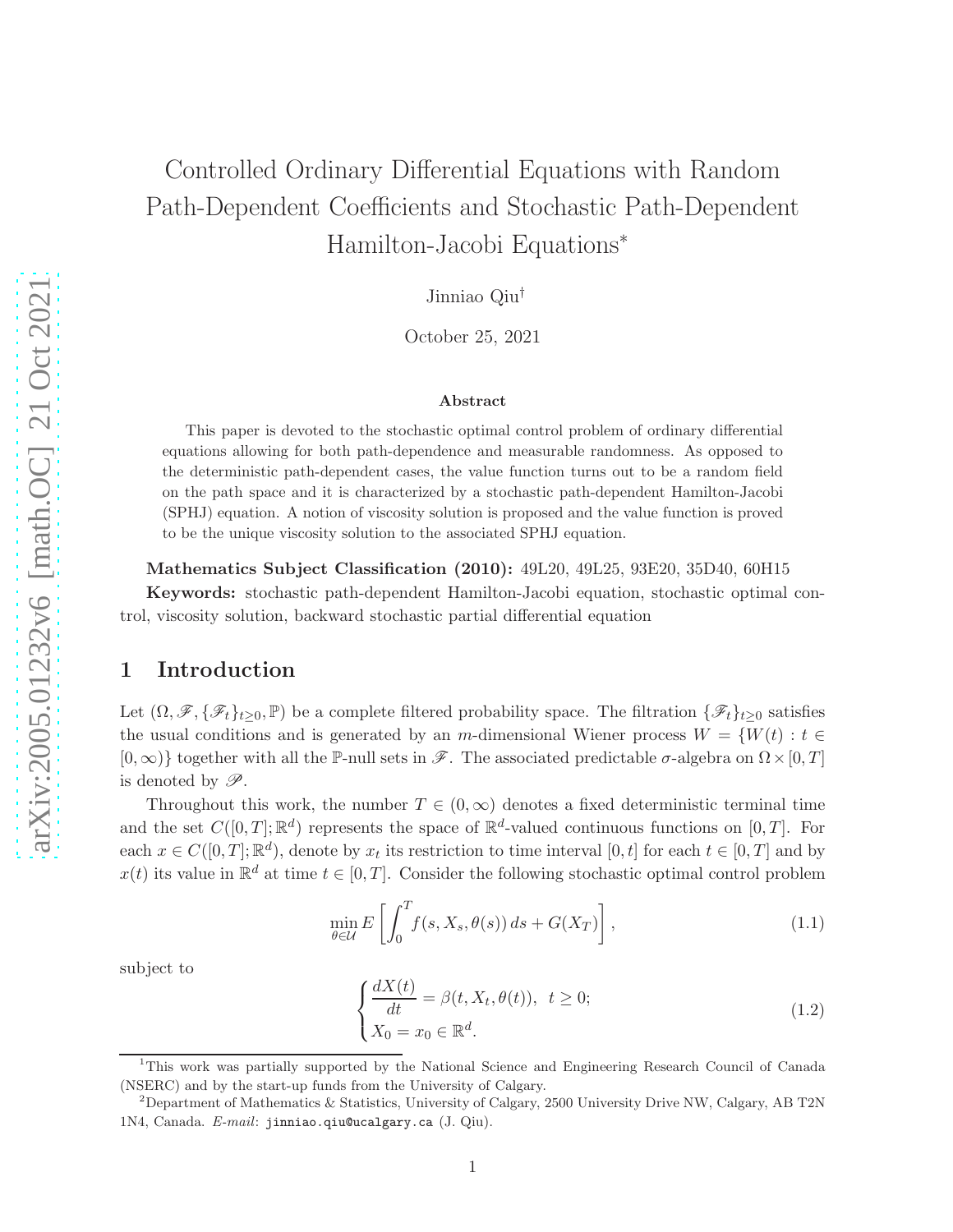Here, we denote by U the set of all the U-valued and  $\mathscr{F}_t$ -adapted processes with  $U \subset \mathbb{R}^{\bar{m}}$  $(\bar{m} \in \mathbb{N}^+)$  being a nonempty set. The process  $(X(t))_{t\in[0,T]}$  is the state process, governed by the control  $\theta \in \mathcal{U}$ . We may write  $X^{r,x_r;\theta}(t)$  for  $0 \leq r \leq t \leq T$  to indicate the dependence of the state process on the control  $\theta$ , the initial time r and initial path  $x_r$ .

In this paper, we consider the non-Markovian cases where the coefficients  $\beta$ , f, and G may depend not only on time and control but also explicitly on  $\omega \in \Omega$  and paths/history of the state process. Inspired by the (Markovian) counterparts in [\[14,](#page-24-0) [23\]](#page-24-1), such problems may arise naturally from controlled ordinary differential equations allowing for path-dependent and random coefficients. Two interesting examples are sketched as follows.

**Example 1.1.** In terms of the optimization  $(1.1)-(1.2)$  $(1.1)-(1.2)$  $(1.1)-(1.2)$ , we may study the control problem of some general stochastic equations:

<span id="page-1-0"></span>
$$
\min_{\theta \in \mathcal{U}} E\left[\int_0^T \tilde{f}(s, \tilde{X}_s, \theta(s)) ds + \tilde{G}(\tilde{X}_T)\right]
$$
\n(1.3)

subject to

<span id="page-1-1"></span>
$$
\tilde{X}(t) = \tilde{x}_0 + \int_0^t \tilde{\beta}(s, \tilde{X}_s, \theta(s)) ds + \eta(t), \ \ t \ge 0, \tilde{X}_0 = x_0 \in \mathbb{R}^d,
$$
\n(1.4)

where the new term  $(\eta(t))_{t\geq0}$  may be any general  $\mathscr{F}_t$ -adapted stochastic process with or without rough paths, including Wiener processes, fractional Brownian motions, and associated integrals, etc. Set  $X(t) = \tilde{X}(t) - \eta(t)$ , for  $t \in [0, T]$ . The control problem [\(1.3\)](#page-1-0)-[\(1.4\)](#page-1-1) may be written equivalently as [\(1.1\)](#page-0-0)-[\(1.2\)](#page-0-1), while the associated coefficients  $(f, \beta)(t, X_t, \theta(t)) = (\tilde{f}, \tilde{\beta})(s, (X +$  $(\eta)_s, \theta(s))$  and  $G(X_T) = \tilde{G}((X + \eta)_T)$  may of course be random.

#### Example 1.2 (Optimal consumption with habit formation).

Adopting the von Neumann-Morgenstern preferences over time interval  $[0, T]$ , the utility maximization with habit formation may be generally formulated as an optimal stochastic control problem like  $(1.1)-(1.2)$  $(1.1)-(1.2)$  $(1.1)-(1.2)$ :

$$
\max_{c \in \tilde{\mathcal{A}}} E \int_0^T u(t, c(t), Z(t, C_t)) dt
$$

subject to

$$
\begin{cases}\ndC(t) = c(t) dt, & t \in [0, T]; \quad C(0) = \kappa; \\
Z(t, C_t) = \gamma(t) + \int_0^t \xi(t, s) dC(s), & t \in [0, T],\n\end{cases}
$$

where we denote by  $(c(t))_{t\in[0,T]}$  the consumption process with  $C(t)$  the cumulative consumption until time t and the process  $Z(t, C_t)$  represents the standard of living with random coefficients  $\gamma(t)$ and  $\xi(t,s)$  for  $0 \leq s \leq t \leq T$ . The admissible control set  $\overline{A}$  may be complicated by incorporating the budget constraints for different market models; refer to [\[10,](#page-23-0) [16,](#page-24-2) [35\]](#page-25-0) among many others.

Coming back to the control problem  $(1.1)-(1.2)$  $(1.1)-(1.2)$ , we define the dynamic cost functional:

$$
J(t, x_t; \theta) = E_{\mathscr{F}_t} \left[ \int_t^T f(s, X_s^{t, x_t; \theta}, \theta(s)) ds + G(X_T^{t, x_t; \theta}) \right], \quad t \in [0, T], \tag{1.5}
$$

and the value function is given by

<span id="page-1-2"></span>
$$
V(t, x_t) = \underset{\theta \in \mathcal{U}}{\text{essinf}} \, J(t, x_t; \theta), \quad t \in [0, T]. \tag{1.6}
$$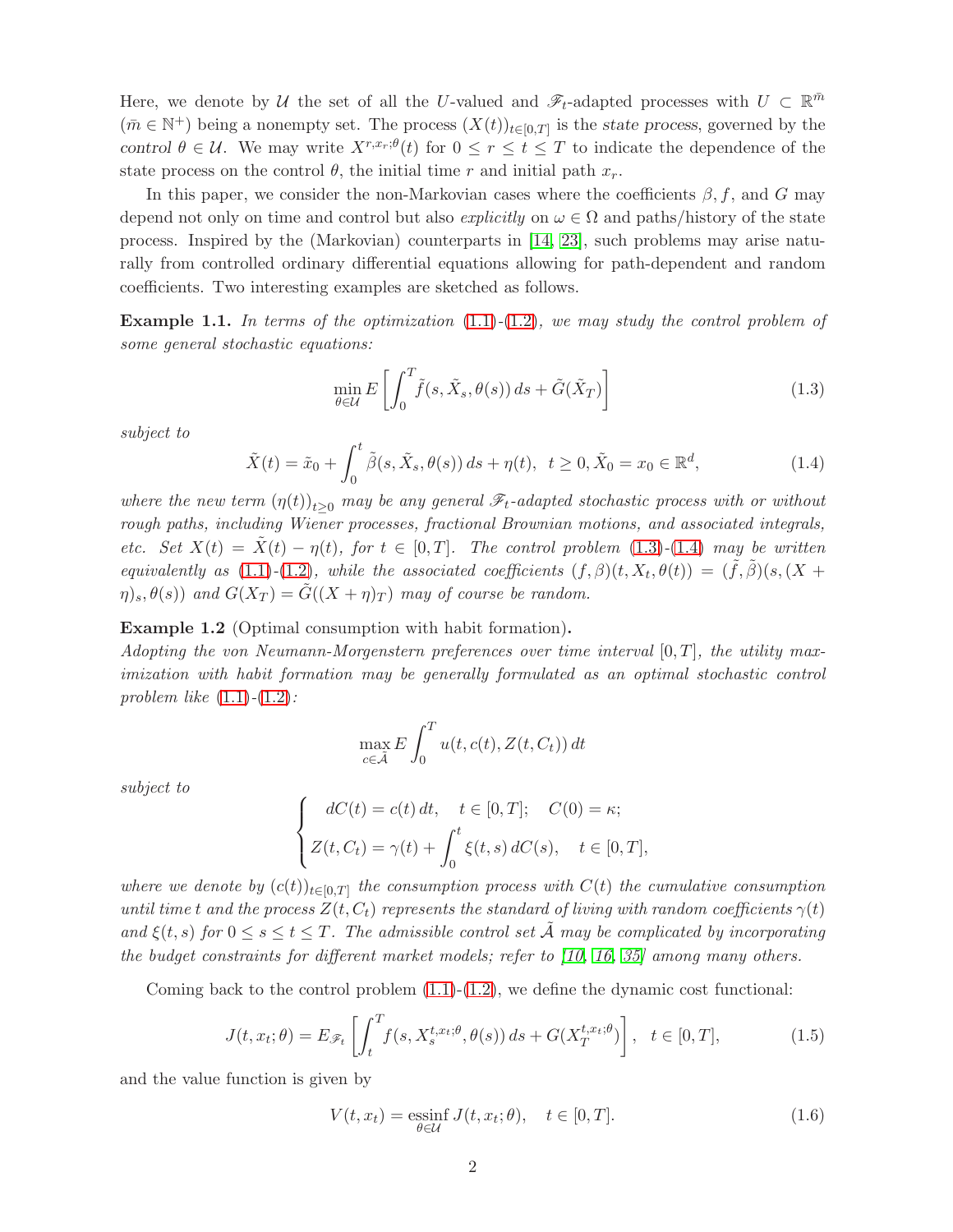Here and throughout this paper, we denote by  $E_{\mathscr{F}_t}[\cdot]$  the conditional expectation with respect to  $\mathscr{F}_t$ . Due to the randomness and path-dependence of the coefficient(s), the value function  $V(t, x_t)$ is generally a function of time t, path  $x_t$ , and  $\omega \in \Omega$ . In fact, the value function V is proved to be the unique viscosity solution to the following stochastic path-dependent Hamilton-Jacobi (SPHJ) equation:

<span id="page-2-0"></span>
$$
\begin{cases}\n-\mathfrak{d}_t u(t, x_t) - \mathbb{H}(t, x_t, \nabla u(t, x_t)) = 0, & (t, x) \in [0, T) \times C([0, T]; \mathbb{R}^d); \\
u(T, x) = G(x), & x \in C([0, T]; \mathbb{R}^d),\n\end{cases}
$$
\n(1.7)

with

<span id="page-2-1"></span>
$$
\mathbb{H}(t, x_t, p) = \inf_{v \in U} \left\{ \beta'(t, x_t, v)p + f(t, x_t, v) \right\}, \quad \text{for } p \in \mathbb{R}^d,
$$

where  $\nabla u(t, x_t)$  denotes the the vertical derivative of  $u(t, x_t)$  at the path  $x_t$  (see Definition [2.1\)](#page-4-0) and the unknown *adapted* random field  $u$  is confined to the following form:

$$
u(t, x_t) = u(T, x_{t,T-t}) - \int_t^T \mathfrak{d}_s u(s, x_{t,s-t}) ds - \int_t^T \mathfrak{d}_w u(s, x_{t,s-t}) dW(s), \tag{1.8}
$$

where  $x_{t,r-t}(s) = x_t(s)1_{[0,t)}(s) + x_t(t)1_{[t,r]}(s)$  for  $0 \le t \le s \le r \le T$ . The Doob-Meyer decomposition theorem indicates the uniqueness of the pair  $(\mathfrak{d}_t u, \mathfrak{d}_\omega u)$  and thus the linear operators  $\mathfrak{d}_t$  and  $\mathfrak{d}_\omega$  may be well defined in certain spaces (see Definition [2.2\)](#page-5-0). The pair  $(\mathfrak{d}_t u, \mathfrak{d}_\omega u)$  may also be defined as two differential operators; see [\[7,](#page-23-1) Section 5.2] and [\[21,](#page-24-3) Theorem 4.3] for instance. By comparing  $(1.7)$  and  $(1.8)$ , we may rewrite the SPHJ equation  $(1.7)$  formally as a path-dependent backward stochastic partial differential equation (BSPDE):

$$
\begin{cases}\n-du(t, x_t) = \mathbb{H}(t, x_t, \nabla u(t, x_t)) dt - \psi(t, x_t) dW(t), & (t, x) \in [0, T) \times C([0, T]; \mathbb{R}^d); \\
u(T, x) = G(x), & x \in C([0, T]; \mathbb{R}^d),\n\end{cases}
$$
\n(1.9)

where the pair  $(u, \psi) = (u, \mathfrak{d}_w u)$  is unknown.

When all the coefficients are *deterministic* path-dependent functions, the control problem is first studied in [\[23\]](#page-24-1) and the viscosity solution theory of associated *deterministic* path-dependent Hamilton-Jacobi equations may be found in [\[14,](#page-24-0) [23\]](#page-24-1); for the theory of general deterministic path-dependent PDEs, see [\[1,](#page-23-2) [7,](#page-23-1) [8,](#page-23-3) [26,](#page-24-4) [32\]](#page-25-1) among many others. When all the coefficients are just possibly random but with state-dependence, the resulting Hamilton-Jacobi equation is just a BSPDE (see  $[3, 29, 30]$  $[3, 29, 30]$  $[3, 29, 30]$ ); for related research on general BSPDEs, we refer to  $[2, 6, 12, 17, 25]$  $[2, 6, 12, 17, 25]$  $[2, 6, 12, 17, 25]$  $[2, 6, 12, 17, 25]$  $[2, 6, 12, 17, 25]$  to mention but a few. When the coefficients are *both* random and path-dependent, some discussions may be found in [\[14,](#page-24-0) [15,](#page-24-8) [32\]](#page-25-1) where, nevertheless, all the coefficients are required to be continuous and deterministic in  $\omega \in \Omega$  and the resulting value function satisfies, instead, a deterministic path-dependet semilinear parabolic PDE. In the present work, all the involved coefficients are just measurable w.r.t.  $\omega \in \Omega$  without any topology specified on  $\Omega$ , which allows the general random variables to appear in the coefficients, and in this setting, the control problem [\(1.1\)](#page-0-0)-[\(1.2\)](#page-0-1) and associated nonlinear SPHJ equation [\(1.7\)](#page-2-0), to the best of our knowledge, have never been studied in the literature. In this paper, we are the first to use the dynamic programming method to deal with the control problem  $(1.1)-(1.2)$  $(1.1)-(1.2)$  allowing for both path-dependence and *measurable* randomness; a notion of viscosity solution is proposed and the existence and uniqueness of viscosity solution is proved under standard Lipschitz conditions.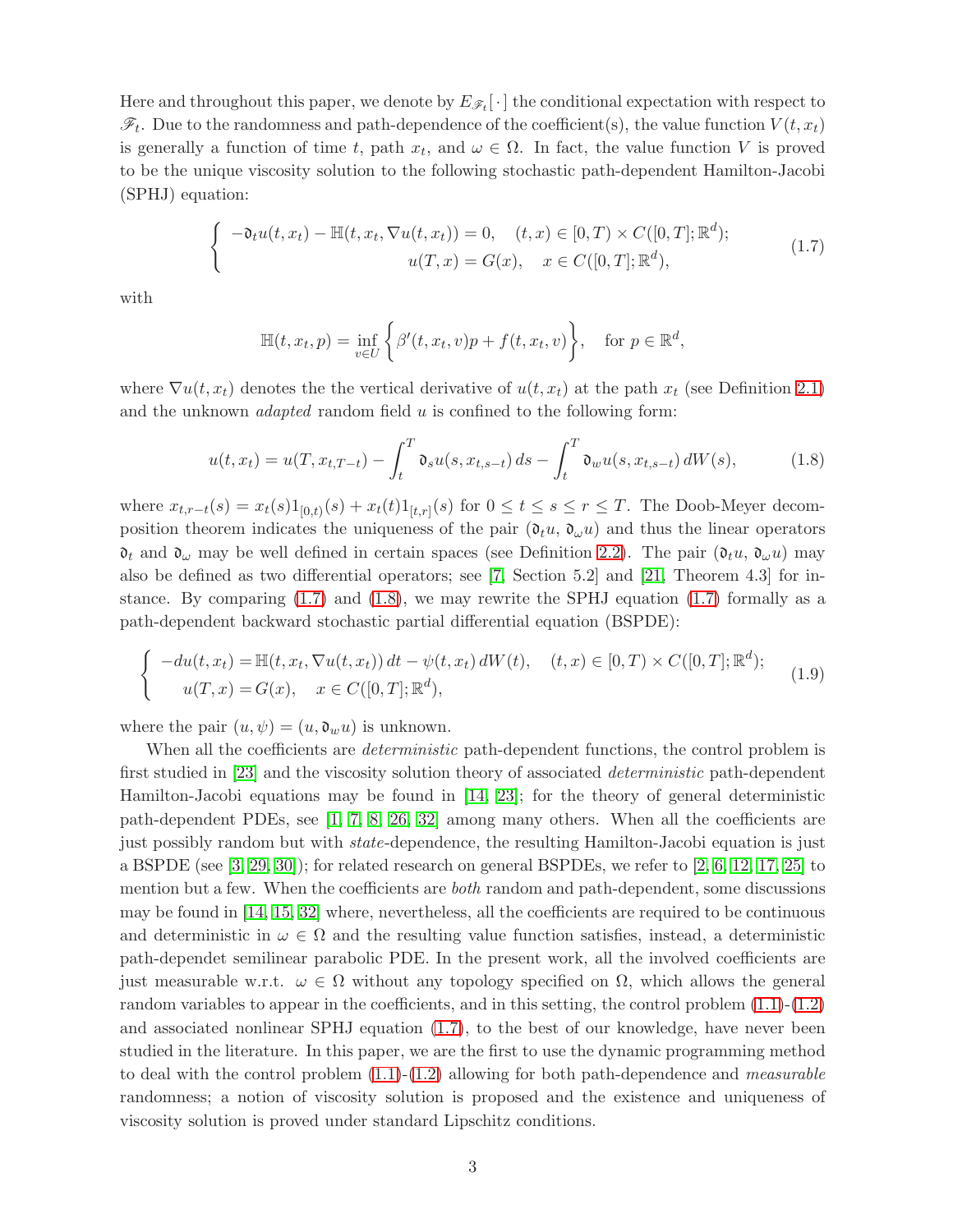The main feature of viscosity solution for SPHJ equation [\(1.7\)](#page-2-0) is twofold. On the one hand, due to the path-dependence of the coefficients, the solution  $u$  is path-wisely defined on the path space  $C([0,T];\mathbb{R}^d)$ , while the lack of local compactness of the path space prompts us to define the random test functions in certain compact subspaces via optimal stopping times, which is different from the capacity and nonlinear expectation techniques for deterministic path-dependent PDEs (see [\[13,](#page-24-9) [14,](#page-24-0) [31\]](#page-25-3) for instance). On the other hand, as the involved coefficients are just measurable w.r.t.  $\omega$  on the sample space  $(\Omega, \mathscr{F})$  without any equipped topology, it is not appropriate to define the viscosity solutions in a pointwise manner w.r.t.  $\omega \in (\Omega, \mathscr{F})$ ; rather, we use a class of random fields of form [\(1.8\)](#page-2-1) having sufficient spacial regularity as test functions; at each point  $(\tau, \xi)$  ( $\tau$  may be stopping time and  $\xi$  a  $C([0, \tau]; \mathbb{R}^d)$ -valued  $\mathscr{F}_{\tau}$ -measurable variable) the classes of test functions are also parameterized by  $\Omega_{\tau} \in \mathscr{F}_{\tau}$  and the type of compact subspaces. It is worth noting that due to the nonanticipativity constraint on the unknown function, the conventional variable-doubling techniques for deterministic Hamilton-Jacobi equations are not applicable in our stochastic setting. Instead, we prove a weak comparison principle with comparison conducted on compact subspaces, and then the uniqueness of viscosity solution is proved through regular approximations.

The rest of this paper is organized as follows. In Section 2, we introduce some notations, show the standing assumption on the coefficients, and define the viscosity solution. In Section 3, some auxiliary results including the dynamic programming principle are given in the first subsection and the value function is verified to be a viscosity soution in the second subsection. In Section 4, a weak comparison theorem is given and then the uniqueness is proved via approximations. Finally, we give the proof of Theorem [3.3](#page-9-0) in the appendix.

## 2 Preliminaries and definition of viscosity solution

#### 2.1 Preliminaries

For each integer  $k > 0$  and  $r \in [0, T]$ , let space  $\Lambda_r^0(\mathbb{R}^k) := C([0, r]; \mathbb{R}^k)$  be the set of all  $\mathbb{R}^k$ -valued continuous functions on  $[0,r]$  and  $\Lambda_r(\mathbb{R}^k) := D([0,r];\mathbb{R}^k)$  the space of  $\mathbb{R}^k$ -valued càdlàg (right continuous with left limits) functions on  $[0, r]$ . Define

$$
\Lambda^0(\mathbb{R}^k) = \cup_{r \in [0,T]} \Lambda^0_r(\mathbb{R}^k), \quad \Lambda(\mathbb{R}^k) = \cup_{r \in [0,T]} \Lambda_r(\mathbb{R}^k).
$$

Throughout this paper, for each path  $X \in \Lambda_T(\mathbb{R}^k)$  and  $t \in [0,T]$ , denote by  $X_t = (X(s))_{0 \le s \le t}$ its restriction to time interval  $[0, t]$ , while using  $X(t)$  to represent its value in  $\mathbb{R}^k$  at time t, and moreover, when  $k = d$ , we write simply  $\Lambda^0$ ,  $\Lambda_r^0$ ,  $\Lambda$ , and  $\Lambda_r$ .

Both the spaces  $\Lambda$  and  $\Lambda^0$  are equipped with the following quasi-norm and metric: for each  $(x_r, \bar{x}_t) \in \Lambda_r \times \Lambda_t$  or  $(x_r, \bar{x}_t) \in \Lambda_r^0 \times \Lambda_t^0$  with  $0 \le r \le t \le T$ ,

$$
||x_r||_0 = \sup_{s \in [0,r]} |x_r(s)|;
$$
  

$$
d_0(x_r, \bar{x}_t) = \sqrt{|t-r|} + \sup_{s \in [0,t]} \{ |x_r(s) - \bar{x}_t(s)| 1_{[0,r)}(s) + |x_r(r) - \bar{x}_t(s)| 1_{[r,t]}(s) \}
$$

.

Then  $(\Lambda_t^0, \|\cdot\|_0)$  and  $(\Lambda_t, \|\cdot\|_0)$  are Banach spaces for each  $t \in [0, T]$ , while  $(\Lambda^0, d_0)$  and  $(\Lambda, d_0)$ are complete metric spaces. In fact, for each  $t \in [0,T]$ ,  $(\Lambda_t^0, \|\cdot\|_0)$  and  $(\Lambda_t, \|\cdot\|_0)$  can be and (throughout this paper) will be thought of as the complete subspaces of  $(\Lambda_T^0, \|\cdot\|_0)$  and  $(\Lambda_T, \|\cdot\|_0)$ ,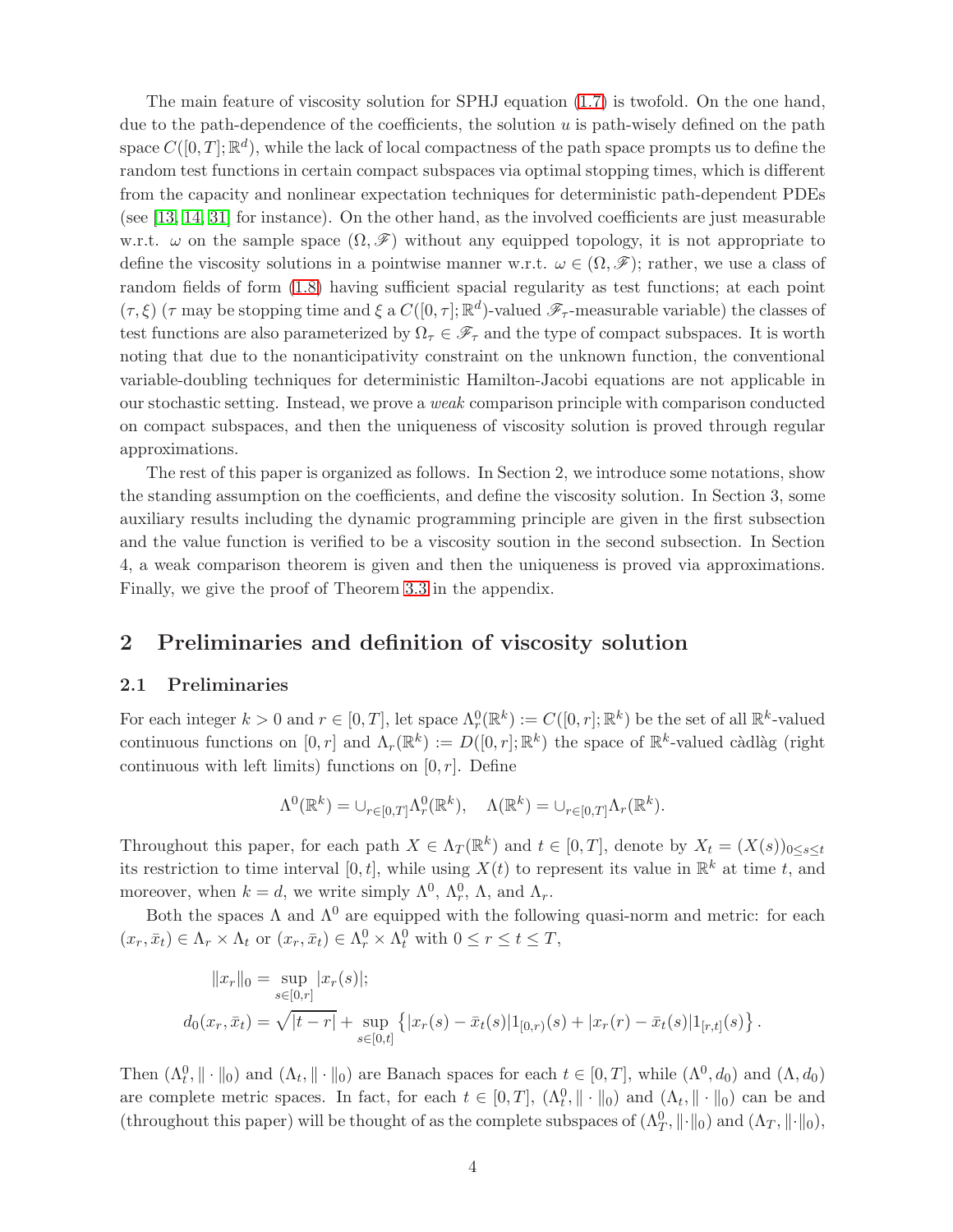respectively; indeed, for each  $x_t \in \Lambda_t$  ( $x_t \in \Lambda_t^0$ , respectively), we may define, correspondingly,  $\bar{x} \in \Lambda_T$  ( $\bar{x} \in \Lambda_T^0$ , respectively) with  $\bar{x}(s) = x_t(t \wedge s)$  for  $s \in [0, T]$  and throughout this work, we do not distinguish between x and  $\bar{x}$ . In addition, we shall use  $\mathcal{B}(\Lambda^0)$ ,  $\mathcal{B}(\Lambda)$ ,  $\mathcal{B}(\Lambda^0)$  and  $\mathcal{B}(\Lambda_t)$  to denote the corresponding Borel  $\sigma$ -algebras. By contrast, for each  $\delta > 0$  and  $x_r \in \Lambda$ , denote by  $B_{\delta}(x_r)$  the set of paths  $y_t \in \Lambda$  satisfying  $d_0(x_r, y_t) \leq \delta$ .

For each  $x_t \in \Lambda_t$  and any  $h \in \mathbb{R}^d$ , we define its vertical perturbation  $x_t^h \in \Lambda_t$  with  $x_t^h(s) =$  $x_t(s)1_{[0,t)}(s) + (x_t(t) + h)1_{\{t\}}(s)$  for  $s \in [0,t]$ .

<span id="page-4-0"></span>**Definition 2.1.** Given a functional  $\phi: \Lambda \to \mathbb{R}$  and  $x_t \in \Lambda_t$ ,  $\phi$  is said to be vertically differentiable at  $x_t$  if the function

$$
\phi(x_t): \mathbb{R}^d \to \mathbb{R},
$$

$$
h \mapsto \phi(x_t^h)
$$

is differentiable at 0. The gradient

$$
\nabla \phi(x_t) := (\nabla_1 \phi(x_t), \dots, \nabla_d \phi(x_t))'
$$
 with 
$$
\nabla_i \phi(x_t) := \lim_{\delta \to 0} \frac{\phi(x_t^{\delta \epsilon_i}) - \phi(x_t)}{\delta}
$$

is called the vertical derivative of  $\phi$  at  $x_t$ , where  $\{e_i\}_{i=1,\dots,d}$  is the canonical basis in  $\mathbb{R}^d$ .

Let  $\mathbb B$  be a Banach space equipped with norm  $\|\cdot\|_{\mathbb B}$ . The continuity of functionals on metric spaces  $\Lambda^0$  and  $\Lambda$  can be defined in a standard way. Given  $x_t \in \Lambda$ , we say a map  $\phi: \Lambda \to \mathbb{B}$  is continuous at  $x_t$  if for any  $\varepsilon > 0$  there exists some  $\delta > 0$  such that for any  $\bar{x}_r \in \Lambda$  satisfying  $d_0(\bar{x}_r, x_t) < \delta$ , it holds that  $\|\phi(x_t)-\phi(\bar{x}_r)\|_{\mathbb{B}} < \varepsilon$ . If the B-valued functional  $\phi$  is continuous and bounded at all  $x_t \in \Lambda$ ,  $\phi$  is said to be continuous on  $\Lambda$  and denoted by  $\phi \in C(\Lambda;\mathbb{B})$ . Similarly, we define  $C(\Lambda^0;\mathbb{B})$ ,  $C([0,T] \times \Lambda;\mathbb{B})$ , and  $C([0,T] \times \Lambda^0;\mathbb{B})$ .

Throughout this work, we denote by  $(\Omega, \mathscr{F}, \{\mathscr{F}_t\}_{t>0}, \mathbb{P})$  a complete filtered probability space. The filtration  $\{\mathcal{F}_t\}_{t>0}$  satisfies the usual conditions and is generated by an m-dimensional Wiener process  $W = \{W(t) : t \in [0, \infty)\}\$ together with all the P-null sets in  $\mathscr{F}$ . The associated predictable  $\sigma$ -algebra on  $\Omega \times [0, T]$  is denoted by  $\mathscr{P}$ .

For each  $t \in [0,T]$ , denote by  $L^0(\Omega \times \Lambda_t, \mathscr{F}_t \otimes \mathcal{B}(\Lambda_t); \mathbb{B})$  the space of B-valued  $\mathscr{F}_t \otimes \mathcal{B}(\Lambda_t)$ measurable random variables. For each measurable function

$$
u: \quad (\Omega \times [0,T] \times \Lambda, \mathscr{F} \otimes \mathcal{B}([0,T]) \otimes \mathcal{B}(\Lambda)) \to (\mathbb{B}, \mathcal{B}(\mathbb{B})),
$$

we say u is adapted if for any time  $t \in [0, T]$ , u is  $\mathscr{F}_t \otimes \mathcal{B}(\Lambda_t)$ -measurable. For  $p \in [1, \infty]$ , denote by  $S^p(\Lambda;\mathbb{B})$  the set of all the adapted functions  $u: \Omega \times [0,T] \times \Lambda \to \mathbb{B}$  such that for almost all  $\omega \in \Omega$ , u is valued in  $C([0, T] \times \Lambda; \mathbb{B})$  and

$$
||u||_{\mathcal{S}^p(\Lambda;\mathbb{B})}:=\left\Vert \sup_{(t,x_t)\in[0,T]\times\Lambda_t}\Vert u(t,x_t)\Vert_{\mathbb{B}}\right\Vert_{L^p(\Omega,\mathscr{F},\mathbb{P})}<\infty.
$$

For  $p \in [1,\infty)$ , denote by  $\mathcal{L}^p(\Lambda;\mathbb{B})$  the totality of all the adapted functions  $\mathcal{X}$ :  $\Omega \times [0,T] \times \Lambda \to \mathbb{B}$ such that for almost all  $(\omega, t) \in \Omega \times [0, T]$ ,  $\mathcal{X}(t)$  is valued in  $C(\Lambda_t; \mathbb{B})$ , and

$$
\|\mathcal{X}\|_{\mathcal{L}^p(\Lambda;\mathbb{B})} := \left\|\left(\int_0^T \sup_{x_t \in \Lambda_t} \|\mathcal{X}(t,x_t)\|_{\mathbb{B}}^p dt\right)^{1/p}\right\|_{L^p(\Omega,\mathscr{F},\mathbb{P})} < \infty.
$$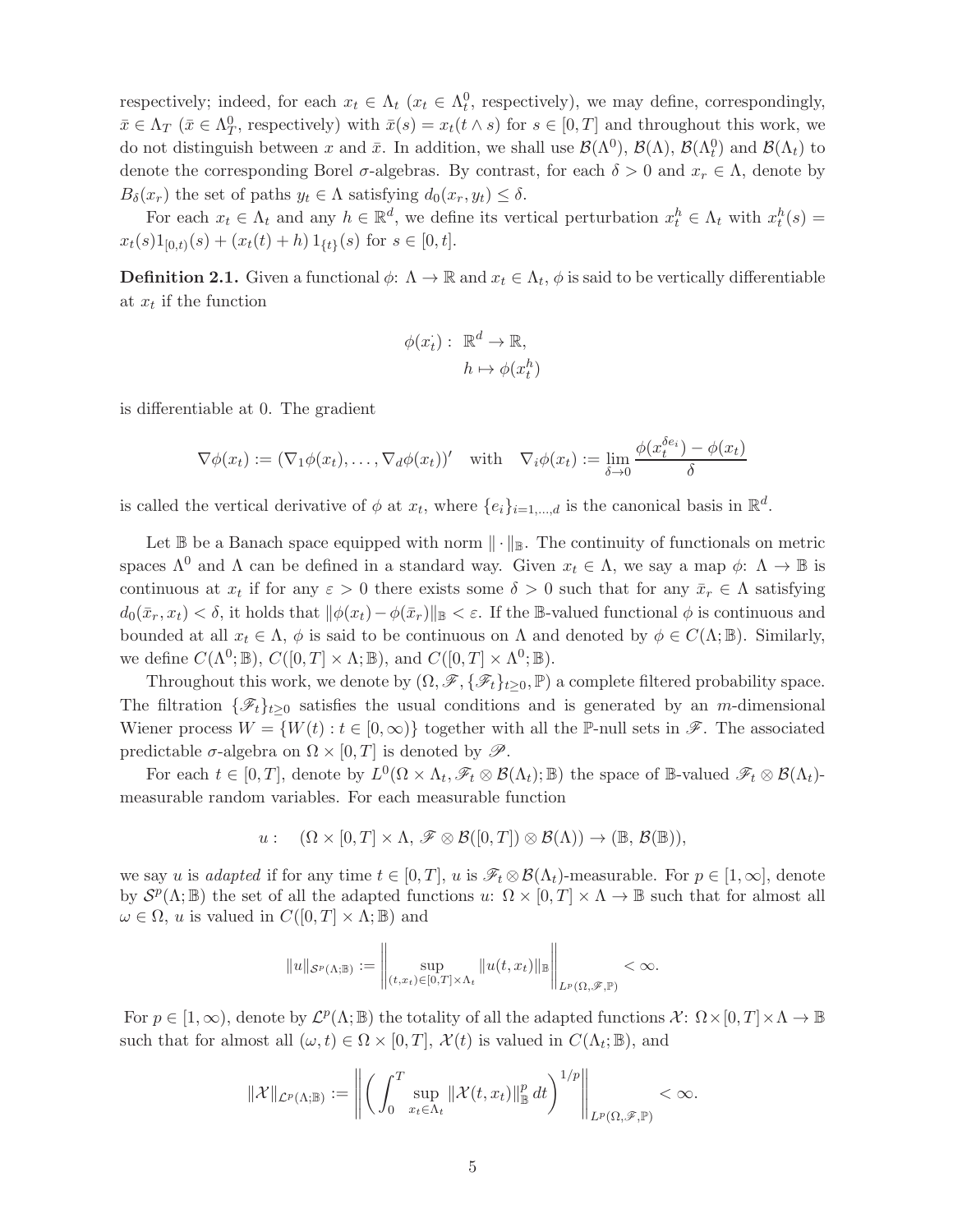Obviously,  $(S^p(\Lambda;\mathbb{B}),\|\cdot\|_{S^p(\Lambda;\mathbb{B})})$  and  $(\mathcal{L}^p(\Lambda;\mathbb{B}),\|\cdot\|_{\mathcal{L}^p(\Lambda;\mathbb{B})})$  are Banach spaces. In a standard way, we define  $L^0(\Omega \times \Lambda_t^0, \mathscr{F}_t \otimes \mathcal{B}(\Lambda_t^0); \mathbb{B})$ ,  $(\mathcal{S}^p(\Lambda^0; \mathbb{B}), \|\cdot\|_{\mathcal{S}^p(\Lambda^0; \mathbb{B})})$ , and  $(\mathcal{L}^p(\Lambda^0; \mathbb{B}), \|\cdot\|_{\mathcal{L}^p(\Lambda^0; \mathbb{B})})$ .

Following is the assumption we use throughout this paper.

(A1)  $G \in L^{\infty}(\Omega, \mathscr{F}_T; C(\Lambda_T; \mathbb{R}))$ . For the coefficients  $g = f, \beta^i \ (1 \leq i \leq d)$ , (i) for each  $v \in U$ ,  $g(\cdot, \cdot, v)$  is adapted; (ii) for almost all  $(\omega, t) \in \Omega \times [0, T]$ ,  $g(t, \cdot, \cdot)$  is continuous on  $\Lambda_t \times U$ ; (iii) there exists  $L > 0$  such that for all  $x, \bar{x} \in \Lambda_T$ ,  $t \in [0, T]$  and  $\gamma_t, \bar{\gamma}_t \in \Lambda_t$ , there hold

esssup  $\operatorname{sssup}_{\omega \in \Omega} |G(x)| + \operatorname{esssup}_{\omega \in \Omega}$ sup  $\sup_{v\in U}|g(t,\gamma_t,v)|\leq L,$ esssup  $\operatorname{esssup}_{\omega \in \Omega} |G(x) - G(\bar{x})| + \operatorname{esssup}_{\omega \in \Omega}$ sup  $\sup_{v \in U} |g(t, \gamma_t, v) - g(t, \bar{\gamma}_t, v)| \le L (||x - \bar{x}||_0 + ||\gamma_t - \bar{\gamma}_t||_0).$ 

#### 2.2 Definition of viscosity solutions

For  $\delta \geq 0$ ,  $x_t \in \Lambda_t$ , we define the horizontal extension  $x_{t,\delta} \in \Lambda_{t+\delta}$  by setting  $x_{t,\delta}(s) = x_t(s \wedge t)$ for all  $s \in [0, t + \delta]$ .

<span id="page-5-0"></span>**Definition 2.2.** For  $u \in \mathcal{S}^2(\Lambda;\mathbb{R})$  with  $\nabla u \in \mathcal{L}^2(\Lambda;\mathbb{R})$ , we say  $u \in \mathscr{C}_{\mathscr{F}}^1$  if

(i) there exists  $(\mathfrak{d}_t u, \mathfrak{d}_\omega u) \in \mathcal{L}^2(\Lambda;\mathbb{R}) \times \mathcal{L}^2(\Lambda;\mathbb{R}^m)$  such that for all  $0 \le r \le \tau \le T$ , and  $x_r \in \Lambda_r$ , it holds that

$$
u(\tau, x_{r,\tau-r}) = u(r, x_r) + \int_r^{\tau} \mathfrak{d}_s u(s, x_{r,s-r}) ds + \int_r^{\tau} \mathfrak{d}_{\omega} u(s, x_{r,s-r}) dW(s), \text{ a.s.};
$$
 (2.1)

(ii) there exists a constant  $\varrho \in (0, \infty)$  such that for almost all  $(\omega, t) \in \Omega \times [0, T]$  and all  $x_t \in \Lambda_t^0$ , there holds  $|\nabla u(t, x_t)| \leq \rho;$ 

(iii) there exist a constant  $\alpha \in (0,1)$  and a finite partition  $0 = \underline{t}_0 < \underline{t}_1 < \ldots < \underline{t}_n = T$ , for integer  $n \geq 1$ , such that  $\nabla u$  is a.s. valued in  $C((\underline{t}_j, \underline{t}_{j+1}) \times \Lambda; \mathbb{R}^d)$  for  $j = 0, \ldots, n-1$ , and for any  $0 < \delta < \min_{0 \le j \le n-1} |\underline{t}_{j+1} - \underline{t}_j|$ , and  $g = \mathfrak{d}_t u$ ,  $\nabla_i u$ ,  $(\mathfrak{d}_{\omega} u)^j$ ,  $i = 1, \ldots, d$ ,  $j = 1, \ldots, m$ , there exists  $L_{\alpha}^{\delta} \in (0, \infty)$  satisfying a.s. for almost all  $t \in \bigcup_{0 \leq j \leq n-1} (\underline{t}_j, \underline{t}_{j+1} - \delta]$  and all  $x_t, y_t \in \Lambda_t$ ,

<span id="page-5-3"></span><span id="page-5-2"></span>
$$
|g(t, x_t) - g(t, y_t)| \le L_{\alpha}^{\delta} \|x_t - y_t\|_0^{\alpha}.
$$
 (2.2)

We say the number  $\alpha$  is the exponent associated to  $u \in \mathscr{C}_{\mathscr{F}}^1$  and  $0 = \underline{t}_0 < \underline{t}_1 < \ldots < \underline{t}_n = T$  the associated partition.<sup>[1](#page-5-1)</sup>

Each  $u \in \mathscr{C}_{\mathscr{F}}^1$  may be thought of as an Itô process and thus a semi-martingale parameterized by  $x \in \Lambda$ . The uniqueness of semimartingale decomposition (by Doob-Meyer decomposition theorem) ensures the uniqueness of the pair  $(\mathfrak{d}_t u, \mathfrak{d}_\omega u)$  at points  $(\omega, t, x_{s,t-s})$  for  $0 \le s < t \le T$ . Recall that by the definition of the space  $\mathcal{L}^2(\Lambda;\mathbb{B})$  where  $\mathbb B$  denotes a Banach space, for almost all  $(\omega, t) \in \Omega \times [0, T], g(t)$  is valued in  $C(\Lambda_t; \mathbb{B})$  for  $g \in \mathcal{L}^p(\Lambda; \mathbb{B})$ . With a standard denseness argument we may define the pair  $(\mathfrak{d}_t u, \mathfrak{d}_\omega u)$  in  $\mathcal{L}^2(\Lambda;\mathbb{R}) \times \mathcal{L}^2(\Lambda;\mathbb{R}^m)$  with

$$
(\mathfrak{d}_t u, \mathfrak{d}_\omega u)(t, x_t) = \lim_{s \to t^-} (\mathfrak{d}_t u, \mathfrak{d}_\omega u)(t, x_{s, t-s}) = (\mathfrak{d}_t u, \mathfrak{d}_\omega u)(t, \lim_{s \to t^-} x_{s, t-s}) \text{ a.s., } \forall x_t \in \Lambda_t,
$$

<span id="page-5-1"></span><sup>&</sup>lt;sup>1</sup>The exponent  $\alpha$  is not put in the notation  $\mathscr{C}_{\mathscr{F}}^1$ , as in many applications, there is no need to specify the exponent.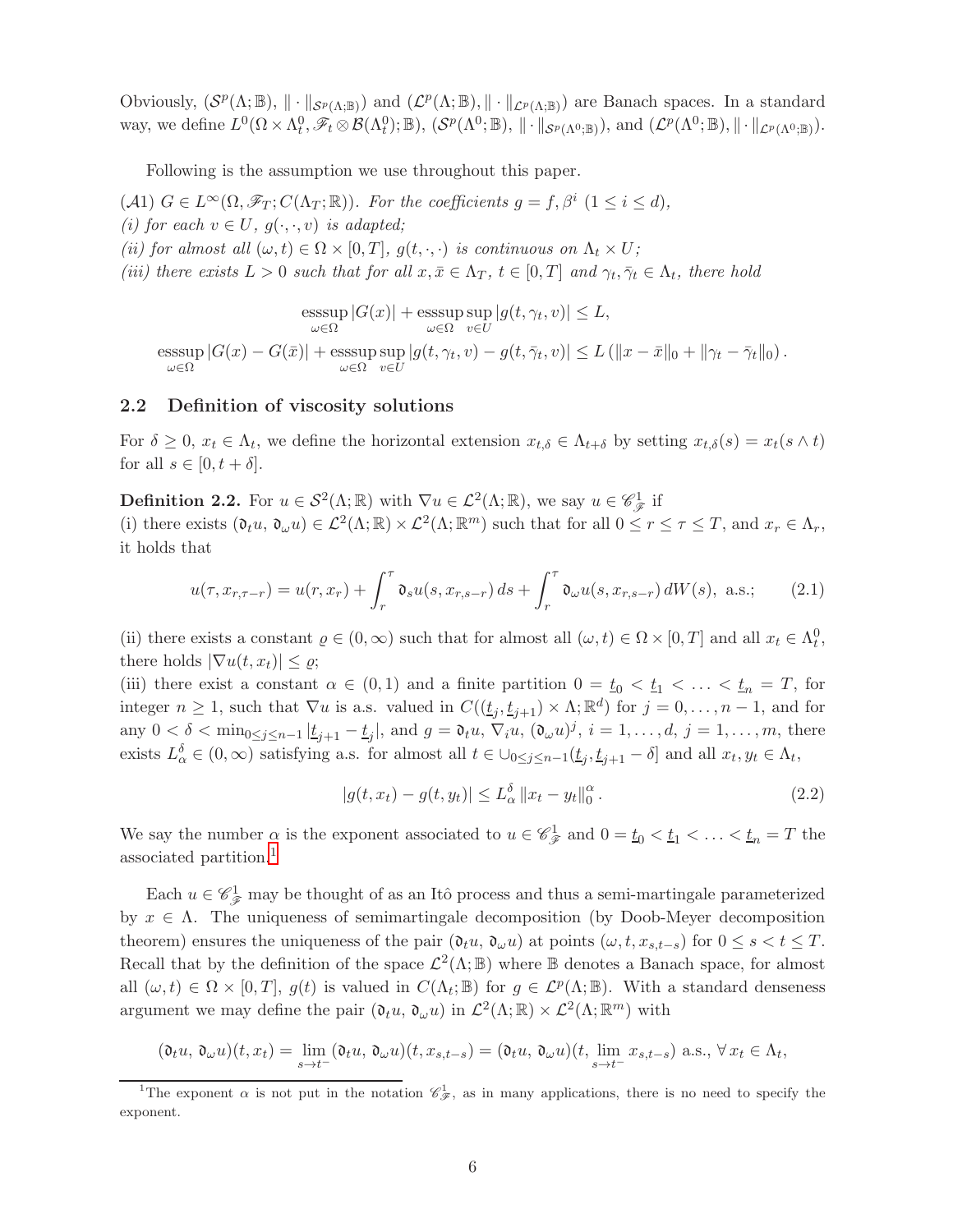for almost all  $t \in (0, T]$ , and for each  $x_0 \in \mathbb{R}^d$ , set

$$
(\mathfrak{d}_t u, \mathfrak{d}_\omega u)(0, x_0) = \lim_{h \to 0^+} \frac{1}{h} \int_0^h (\mathfrak{d}_s u, \mathfrak{d}_\omega u)(s, x_{0,s}) ds,
$$

if the limit exists; otherwise put  $(\mathfrak{d}_t u, \mathfrak{d}_\omega u)(0, x_0) = (0, 0)$ . This makes sense of the two linear operators  $\mathfrak{d}_t$  and  $\mathfrak{d}_\omega$  which are consistent with the differential operators in [\[7,](#page-23-1) Section 5.2] and [\[21,](#page-24-3) Theorem 4.3]. For the reader's interest, we may consider an example when  $m = d = 1$ :

$$
u(t, x_t) = \sin\left(\int_0^t g(s, t) \cos(x(s) + \|W_s\|_0) ds + x(t) + 2W(t)\right), \quad t \in [0, T], \quad x_t \in \Lambda(\mathbb{R}),
$$

with  $g \in C^2([0,T] \times [0,T])$ . Then we have  $u \in \mathscr{C}_{\mathscr{F}}^1$ 

$$
\nabla u(t, x_t) = \cos \left( \int_0^t g(s, t) \cos (x(s) + ||W_s||_0) ds + x(t) + 2W(t) \right),
$$
  

$$
\mathfrak{d}_t u(t, x_t) = -2u(t, x_{t-}) + \cos \left( \int_0^t g(s, t) \cos (x(s) + ||W_s||_0) ds + x(t-) + 2W(t) \right)
$$
  

$$
\cdot \left[ \int_0^t \frac{\partial g(s, t)}{\partial t} \cos (x(s) + ||W_s||_0) ds + g(t, t) \cos (x(t-) + ||W_t||_0) \right],
$$
  

$$
\mathfrak{d}_\omega u(t, x_t) = 2 \cos \left( \int_0^t g(s, t) \cos (x(s) + ||W_s||_0) ds + x(t-) + 2W(t) \right),
$$

where  $x(0-) = x(0)$ ,  $x(t-) = \lim_{s \to t-} x(s)$  for  $t \in (0,T]$  and  $x_{t-} = x_t^{x(t-)-x(t)}$ .

Particularly, if  $u(t, x)$  is a deterministic function on the time-state space  $[0, T] \times \mathbb{R}^d$ , we may have  $\mathfrak{d}_{\omega}u \equiv 0$  and  $\mathfrak{d}_t u$  coincides with the classical partial derivative in time; if the random function u on  $\Omega \times [0,T] \times \mathbb{R}^d$  is regular enough (w.r.t.  $\omega$ ), the term  $\mathfrak{d}_{\omega} u$  is just the Malliavin derivative. In addition, the operators  $\mathfrak{d}_t$  and  $\mathfrak{d}_\omega$  are different from the path derivatives  $(\partial_t, \partial_\omega)$ via the functional Itô formulas (see [\[5\]](#page-23-8) and [\[14,](#page-24-0) Section 2.3]); if  $u(\omega, t, x)$  is smooth enough w.r.t.  $(\omega, t)$  in the path space, for each  $x \in \Lambda_T^0$ , we have the relation

$$
\mathfrak{d}_{t}u(\omega,t,x_{s,t-s})=\left(\partial_{t}+\frac{1}{2}\partial_{\omega\omega}^{2}\right)u(\omega,t,x_{s,t-s}),\quad\mathfrak{d}_{\omega}u(\omega,t,x_{s,t-s})=\partial_{\omega}u(\omega,t,x_{s,t-s}),
$$

for  $0 \leq s < t < T$ , which may be seen from [\[14,](#page-24-0) Section 6] and [\[5\]](#page-23-8).

**Remark 2.1.** In condition (iii) in Definition [2.2,](#page-5-0) we endow the elements of  $\mathscr{C}_{\mathscr{F}}^1$  with a certain kind of regularity in a piecewise way, which would allow us to utilize the approximations (in  $\mathscr{C}_{\mathscr{F}}^1$ ) that are just piecewisely sufficiently regular in the proof for the uniqueness of viscosity solution in Section [4.2.](#page-16-0) In fact, the test function space  $\mathscr{C}_{\mathscr{F}}^1$  could be further enlarged. For instance, we may replace the Hölder continuity  $(2.2)$  (that holds locally in time t) with a local one, i.e., let [\(2.2\)](#page-5-2) hold when  $||x_t - y_t||_0$  is small enough. Nevertheless, in this work we would not seek such a generality as it is sufficient to have the present version of  $\mathscr{C}_{\mathscr{F}}^1$ .

For each stopping time  $t \leq T$ , let  $\mathcal{T}^t$  be the set of stopping times  $\tau$  valued in  $[t, T]$  and  $\mathcal{T}^t_+$ the subset of  $\mathcal{T}^t$  such that  $\tau > t$  for each  $\tau \in \mathcal{T}^t_+$ . For each  $\tau \in \mathcal{T}^0$  and  $\Omega_\tau \in \mathscr{F}_\tau$ , we denote by  $L^0(\Omega_\tau, \mathscr{F}_\tau; \Lambda^0_T)$  the set of  $\Lambda^0_T$ -valued  $\mathscr{F}_\tau$ -measurable functions and define the restricted space

$$
L^{0}(\Omega_{\tau}, \mathscr{F}_{\tau}; \Lambda^{0}_{\tau}) = \{ \xi(\tau \wedge \cdot) : \xi \in L^{0}(\Omega_{\tau}, \mathscr{F}_{\tau}; \Lambda^{0}_{T}) \}.
$$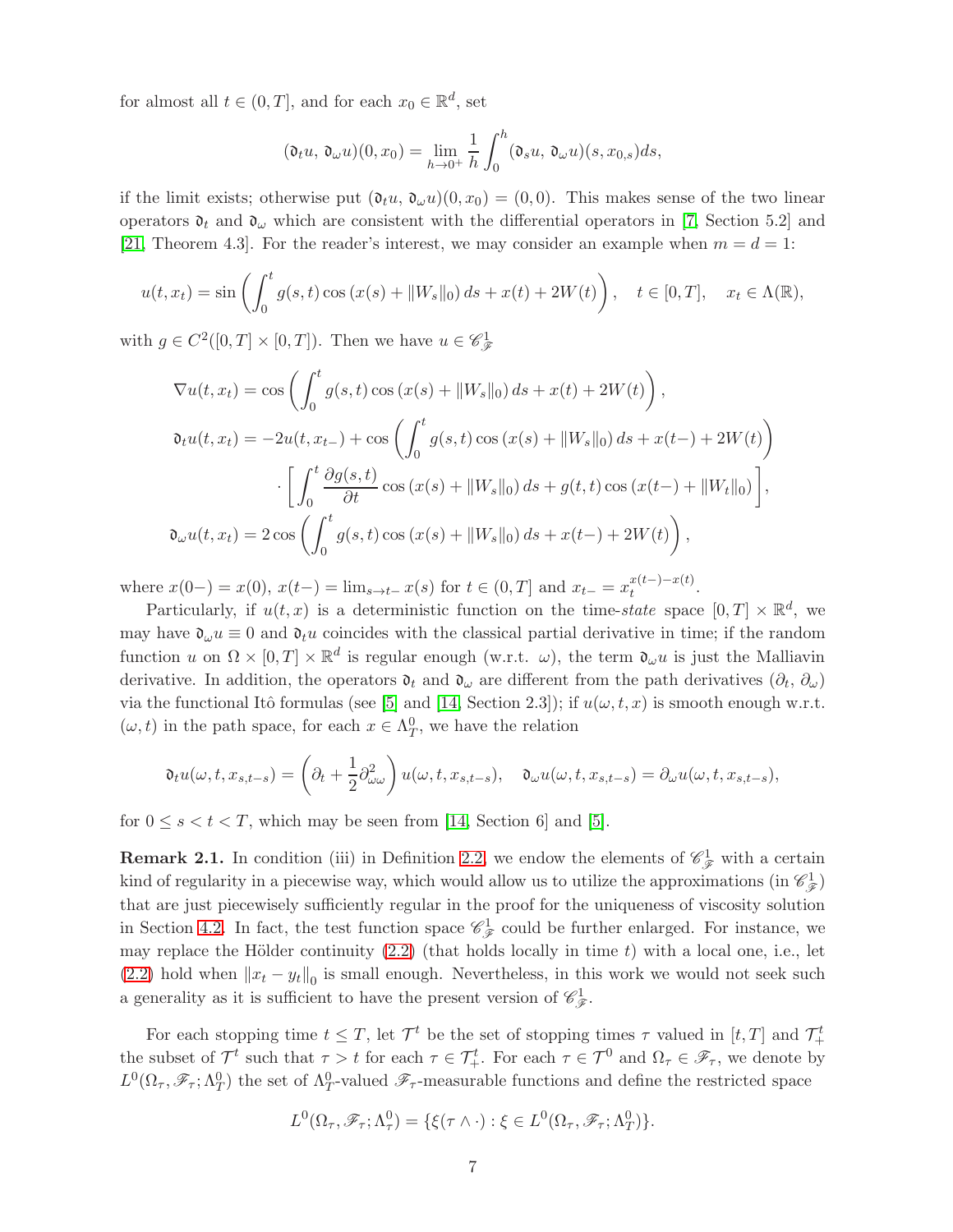Here, we recall that for each  $t \in [0, T]$  we think of  $\Lambda_t^0$  as a complete subspace of  $\Lambda_T^0$  as we do not distinguish  $\eta \in \Lambda_t^0$  from  $\eta(\tau \wedge \cdot) \in \Lambda_T^0$ .

For each  $k \in \mathbb{N}^+$ ,  $0 \le t \le s \le T$  and  $\xi \in \Lambda_t$ , define

$$
\Lambda_{t,s}^{0,k;\xi} = \left\{ x \in \Lambda_s : x(\tau) = \xi(\tau \wedge t) + \int_{t \wedge \tau}^{\tau} g(r) dr, \ \tau \in [0, s], \text{ for some } g \in L^{\infty}([0, T]) \right\}
$$
  
with  $||g||_{L^{\infty}([0, T])} \le k \left\}$ ,

and in particular, we set  $\Lambda_{0,t}^{0,k} = \bigcup_{\xi \in \mathbb{R}^d} \Lambda_{0,t}^{0,k;\xi}$  for each  $t \in [0,T]$ . Then for each  $\xi \in \Lambda_t^0$ , Arzelà-Ascoli theorem indicates that each  $\Lambda_{t,s}^{0,k;\xi}$  is compact in  $\Lambda_s^0$ . Moreover, it is obvious that  $\cup_{k\in\mathbb{N}^+}\Lambda_{0,s}^{0,k}$  $_{0,s}$ is dense in  $\Lambda_s^0$ . In addition, by saying  $(s, x) \to (t^+, \xi)$  for some  $(t, \xi) \in [0, T) \times \Lambda_t^0$  we mean  $(s, x) \to (t^+, \xi)$  with  $s \in (t, T]$  and  $x \in \bigcup_{k \in \mathbb{N}^+} \Lambda_{t, s}^{0, k; \xi}$ .

We now introduce the notion of viscosity solutions. For each  $(u, \tau) \in S^2(\Lambda; \mathbb{R}) \times \mathcal{T}^0$ ,  $\Omega_{\tau} \in \mathscr{F}_{\tau}$ with  $\mathbb{P}(\Omega_{\tau}) > 0$  and  $\xi \in L^0(\Omega_{\tau}, \mathscr{F}_{\tau}; \Lambda^0_{\tau})$ , we define for each  $k \in \mathbb{N}^+$ ,

$$
\underline{\mathcal{G}}u(\tau,\xi;\Omega_{\tau},k) := \left\{\phi \in \mathscr{C}_{\mathscr{F}}^1: \text{ there exists } \hat{\tau} \in \mathcal{T}_+^{\tau} \text{ such that} \right.
$$

$$
(\phi - u)(\tau,\xi)1_{\Omega_{\tau}} = 0 = \underset{\bar{\tau} \in \mathcal{T}^{\tau}}{\text{essinf}} E_{\mathscr{F}_{\tau}} \left[ \underset{y \in \Lambda_{\tau,\tau \wedge \hat{\tau}}^{0,k;\xi}}{\inf} (\phi - u)(\bar{\tau} \wedge \hat{\tau},y) \right] 1_{\Omega_{\tau}} \text{ a.s.} \right\},
$$

$$
\overline{\mathcal{G}}u(\tau,\xi;\Omega_{\tau},k) := \left\{\phi \in \mathscr{C}_{\mathscr{F}}^1: \text{there exists } \hat{\tau} \in \mathcal{T}_+^{\tau} \text{ such that } \right\}.
$$

$$
(\phi - u)(\tau, \xi)1_{\Omega_{\tau}} = 0 = \operatorname*{ess\,sup}_{\bar{\tau} \in \mathcal{T}^{\tau}} E_{\mathscr{F}_{\tau}} \left[ \sup_{y \in \Lambda_{\tau, \bar{\tau} \wedge \hat{\tau}}^{0, k; \xi}} (\phi - u)(\bar{\tau} \wedge \hat{\tau}, y) \right] 1_{\Omega_{\tau}} \text{ a.s.} \bigg\}.
$$

**Remark 2.2.** In the above definitions of sub/superjets  $\mathcal{G}u(\tau,\xi;\Omega_\tau,k)$  and  $\overline{\mathcal{G}}u(\tau,\xi;\Omega_\tau,k)$ , due to (possibly non-Markovian type) randomness that is not addressed in Lukoyanov [\[23\]](#page-24-1), we adopt optimal stopping times after taking maximum/minimum over the compact subspaces of paths, which is, however, obvisouly different from taking optimal times under certain classes of nonlinear expectations in [\[13,](#page-24-9) [14,](#page-24-0) [31\]](#page-25-3). As for the natural connections between optimal stopping times and non-Markovian type optimal controls, we refer to [\[28,](#page-24-10) [29,](#page-24-5) [31\]](#page-25-3) for more discussions.

The definition of viscosity solutions then comes as follows.

<span id="page-7-0"></span>**Definition 2.3.** We say  $u \in \mathcal{S}^2(\Lambda^0; \mathbb{R})$  is a viscosity subsolution (resp. supersolution) of SPHJ equation [\(1.7\)](#page-2-0), if  $u(T, x) \leq ($ resp.  $\geq) G(x)$  for all  $x \in \Lambda_T^0$  a.s., and for any  $K_0 \in \mathbb{N}^+$ , there exists  $k \in \mathbb{N}^+$  with  $k \geq K_0$  such that for any  $\tau \in \mathcal{T}^0$ ,  $\Omega_\tau \in \mathscr{F}_\tau$  with  $\mathbb{P}(\Omega_\tau) > 0$  and  $\xi \in L^0(\Omega_\tau, \mathscr{F}_\tau; \Lambda^0_\tau)$ and any  $\phi \in \mathcal{G}u(\tau,\xi;\Omega_\tau,k)$  (resp.  $\phi \in \overline{\mathcal{G}}u(\tau,\xi;\Omega_\tau,k)$ ), there holds

<span id="page-7-2"></span><span id="page-7-1"></span>ess 
$$
\liminf_{(s,x)\to(\tau^+,\xi)} \{-\mathfrak{d}_s \phi(s,x) - \mathbb{H}(s,x,\nabla \phi(s,x))\} \leq 0
$$
, for almost all  $\omega \in \Omega_\tau$  (2.3)

$$
(\text{resp.} \quad \text{ess}\limsup_{(s,x)\to(\tau^+,\xi)}\{-\mathfrak{d}_s\phi(s,x)-\mathbb{H}(s,x,\nabla\phi(s,x))\}\geq 0,\text{ for almost all }\omega\in\Omega_\tau). \tag{2.4}
$$

The function  $u$  is a viscosity solution of SPHJ equation [\(1.7\)](#page-2-0) if it is both a viscosity subsolution and a viscosity supersolution of [\(1.7\)](#page-2-0).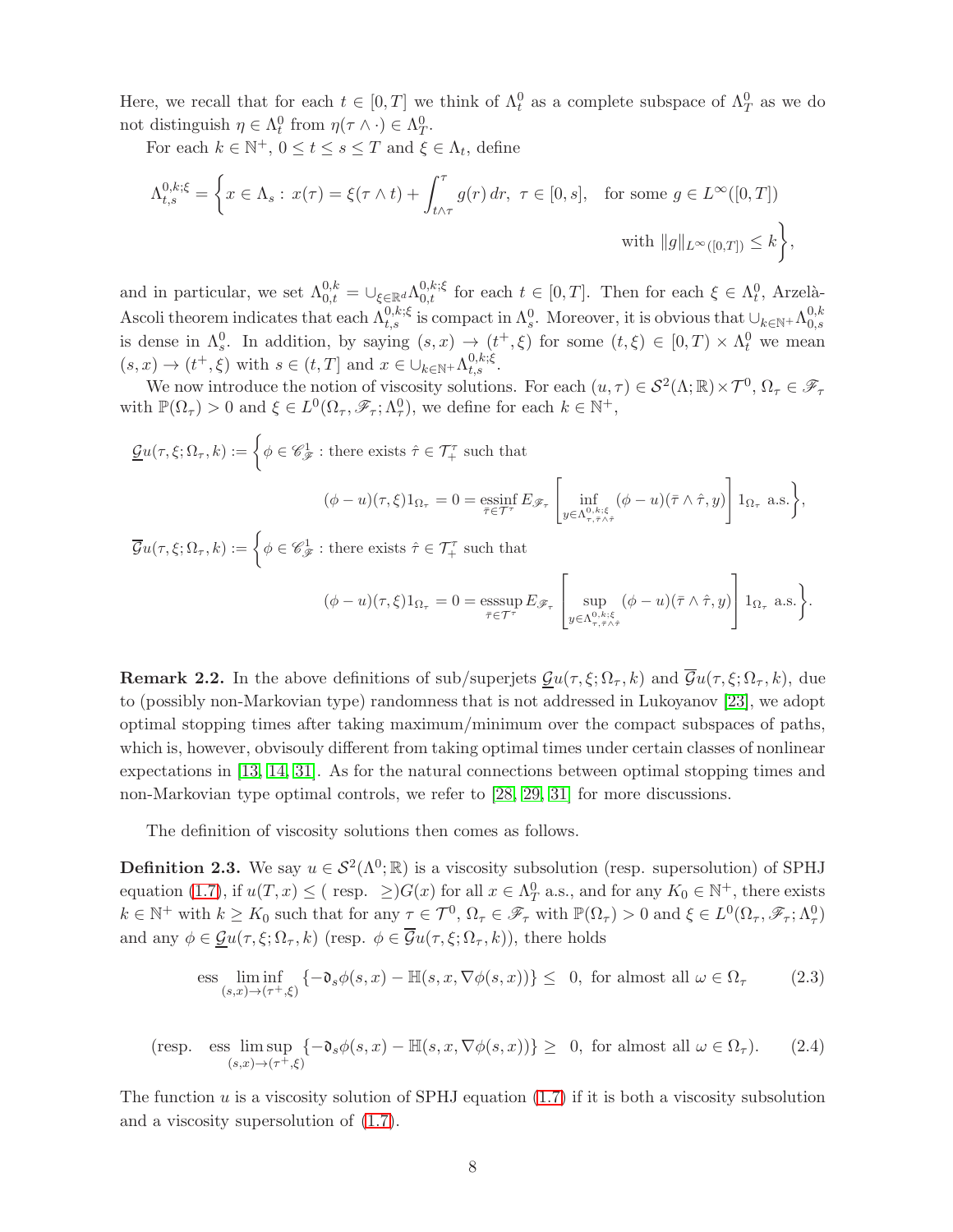<span id="page-8-1"></span>**Remark 2.3.** In the above definition, one may see that each viscosity subsolution (resp. su-persolution) of SPHJ equation [\(1.7\)](#page-2-0) is associated to an infinite sequence of integers  $1 \leq k_1$  $\underline{k}_2 < \cdots < \underline{k}_n < \ldots$  (resp.  $1 \leq \overline{k}_1 < \overline{k}_2 < \cdots < \overline{k}_n < \ldots$ ) such that the required properties in Definition [2.3](#page-7-0) are holding for all the test functions in  $\underline{\mathcal{G}}u(\tau,\xi;\Omega_\tau,\underline{k}_i)$  (resp.  $\mathcal{G}u(\tau,\xi;\Omega_\tau,k_i)$ ) for all  $i \in \mathbb{N}^+$ .

Throughout this paper, we define for each  $\phi \in \mathscr{C}_{\mathscr{F}}^1$ ,  $v \in U$ ,  $t \in [0,T]$ , and  $x_t \in \Lambda_t$ ,

$$
\mathscr{L}^v \phi(t, x_t) = \mathfrak{d}_t \phi(t, x_t) + \beta'(t, x_t, v) \nabla \phi(t, x_t).
$$

<span id="page-8-0"></span>**Remark 2.4.** In view of the assumption  $(A1)$ , for each  $\phi \in \mathscr{C}_{\mathscr{F}}^1$ , there exists an  $\mathscr{F}_t$ -adapted process  $\zeta^{\phi} \in L^2(\Omega \times [0,T])$  such that for a.e.  $(\omega, t) \in \Omega \times [0,T]$ , and all  $x_t \in \Lambda_t$ , we have

$$
\left| -\mathfrak{d}_t \phi(t, x_t) - \mathbb{H}(t, x_t, \nabla \phi(t, x_t)) \right| \leq \sup_{v \in U} \left| \mathcal{L}^v \phi(t, x_t) + f(t, x_t, v) \right| \leq \zeta_t^{\phi};
$$

meanwhile, there exists a finite partition  $0 = t_0 < t_1 < \ldots < t_n = T$ , such that for any  $0 < \delta < \min_{0 \leq j \leq n-1} |\underline{t}_{j+1} - \underline{t}_j|$ , there exists  $L^{\phi} \in (0, \infty)$  satisfying a.s. for almost all  $t \in$  $\cup_{0 \leq j \leq n-1} (\underline{t}_j, \underline{t}_{j+1} - \delta]$  and all  $x_t, \bar{x}_t \in \Lambda_t$ ,

$$
\begin{aligned}\n\left| \left\{ -\mathfrak{d}_t \phi(t, x_t) - \mathbb{H}(t, x_t, \nabla \phi(t, x_t)) \right\} - \left\{ -\mathfrak{d}_t \phi(t, \bar{x}_t) - \mathbb{H}(t, \bar{x}_t, \nabla \phi(t, \bar{x}_t)) \right\} \right| \\
&\leq \sup_{v \in U} \left| \left( \mathcal{L}^v \phi(t, x_t) + f(t, x_t, v) \right) - \left( \mathcal{L}^v \phi(t, \bar{x}_t) + f(t, \bar{x}_t, v) \right) \right| \\
&\leq L_\alpha^\phi \left( \| x_t - \bar{x}_t \|_0^\alpha + \| x_t - \bar{x}_t \|_0 \right),\n\end{aligned} \tag{2.5}
$$

where  $\alpha$  is the exponent associated to  $\phi \in \mathscr{C}_{\mathscr{F}}^1$ . Therefore, the essential limits in [\(2.3\)](#page-7-1) and [\(2.4\)](#page-7-2) are well-defined.

In Definition [2.3,](#page-7-0) the defined viscosity solution integrates the following three main aspects:

First, due to the path-dependence of the coefficients, the solution  $u$  is path-wisely defined on the path space  $C([0,T];\mathbb{R}^d)$ , and the lack of local compactness of the path space prompts us to define the random test functions (tangent from above or from below) in certain compact subspaces via optimal stopping times. In view of the spaces  $\mathcal{G}u(\tau,\xi;\Omega_\tau,k)$  and  $\overline{\mathcal{G}}u(\tau,\xi;\Omega_\tau,k)$ , one may, however, see that we avoid the usage of the capacity and nonlinear expectation techniques for deterministic path-dependent PDEs (see [\[13,](#page-24-9) [14\]](#page-24-0) for instance).

Second, as the involved coefficients are just measurable w.r.t.  $\omega$  on the sample space  $(\Omega, \mathscr{F})$ without any specified topology, it is not appropriate to define the viscosity solutions in a pointwise manner w.r.t.  $\omega \in (\Omega, \mathscr{F})$ . This together with the nonanticipativity constraint enlightens us to use relatively regular random fields in  $\mathscr{C}_{\mathscr{F}}^1$  as test functions; at each point  $(\tau,\xi)$ , the classes of test functions are also parameterized by measurable set  $\Omega_{\tau} \in \mathscr{F}_{\tau}$  and the type of compact subspaces of  $C([0,T];\mathbb{R}^d)$ .

Third, the test function space  $\mathscr{C}_{\mathscr{F}}^1$  is expected to include the classical solutions. However, it is typical that the classical solutions may not be differentiable in the time variable t and  $(\mathfrak{d}_t u, \mathfrak{d}_\omega u)$ may not be time-continuous but just measurable in  $t$ , which is also reflected in Definition [2.2;](#page-5-0) see [\[11,](#page-23-9) [33\]](#page-25-4) for the state-dependent BSPDEs, or one may even refer to the standard theory of BSDEs that may be though of as trivial path-independent cases. This nature leads to the usage of essential limits in  $(2.3)$  and  $(2.4)$ .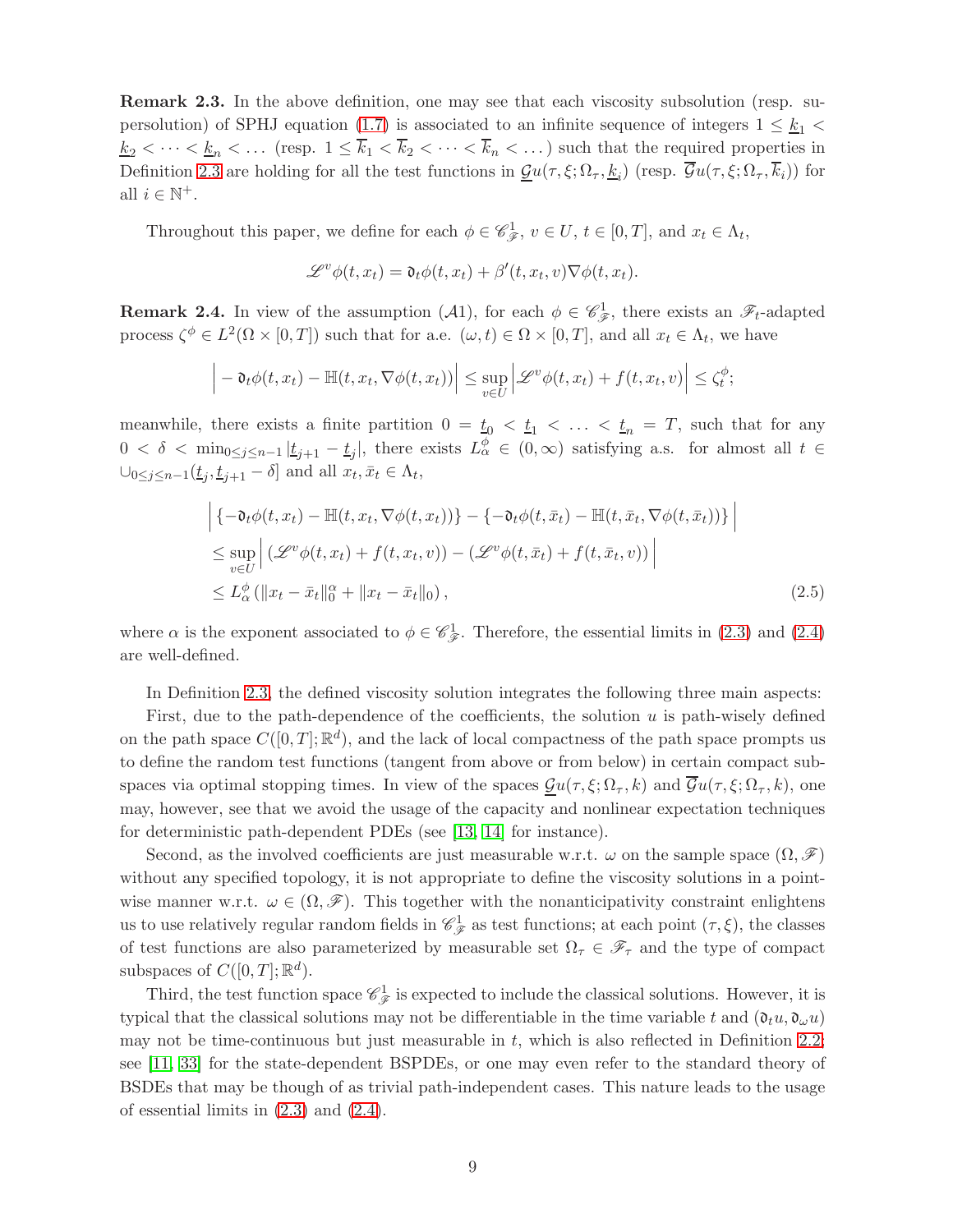## 3 Existence of the viscosity solution

#### 3.1 Some auxiliary results

Under assumption  $(A1)$  with the vanishing diffusion coefficients in stochastic (ordinary) differential equation  $(1.2)$ , the following assertions are standard; see [\[18,](#page-24-11) [34\]](#page-25-5) for instance.

<span id="page-9-2"></span>**Lemma 3.1.** Let  $(A1)$  hold. Given  $\theta \in \mathcal{U}$ , for the strong solution of (stochastic) ODE [\(1.2\)](#page-0-1), there exists  $K > 0$  such that, for any  $0 \le r \le t \le s \le T$ , and  $\xi \in L^0(\Omega, \mathscr{F}_r; \Lambda_r)$ ,

(i) the two processes 
$$
\left(X_s^{r,\xi;\theta}\right)_{t\leq s\leq T}
$$
 and  $\left(X_s^{t,X_t^{r,\xi;\theta};\theta}\right)_{t\leq s\leq T}$  are indistinguishable;  
\n(ii)  $\max_{r\leq l\leq T} \left\|X_l^{r,\xi;\theta}\right\|_0 \leq K\left(1+\|\xi\|_0\right)$  a.s.;  
\n(iii)  $d_0(X_s^{r,\xi;\theta}, X_t^{r,\xi;\theta}) \leq K\left(|s-t|+|s-t|^{1/2}\right)$  a.s.;  
\n(iv) given another  $\hat{\xi} \in L^0(\Omega, \mathscr{F}_r; \Lambda_r)$ ,  
\n
$$
\max_{r\leq l\leq T} \left\|X_l^{r,\xi;\theta} - X_l^{r,\hat{\xi};\theta}\right\|_0 \leq K\|\xi - \hat{\xi}\|_0 \quad a.s.;
$$

(v) the constant  $K$  depends only on  $L$ , and  $T$ .

The following regular properties of the value function  $V$  hold in a similar way to [\[29,](#page-24-5) Proposition 3.3] and the proof is omitted.

#### <span id="page-9-1"></span>**Proposition 3.2.** Let  $(\mathcal{A}1)$  hold.

(i) For each  $t \in [0,T]$ ,  $\varepsilon \in (0,\infty)$ , and  $\xi \in L^0(\Omega, \mathscr{F}_t; \Lambda_t)$ , there exists  $\overline{\theta} \in \mathcal{U}$  such that  $E\left[J(t,\xi;\bar{\theta})-V(t,\xi)\right]<\varepsilon.$ 

(ii) For each  $(\theta, x_0) \in \mathcal{U} \times \mathbb{R}^d$ ,  $\left\{ J(t, X_t^{0,x_0; \theta}; \theta) - V(t, X_t^{0,x_0; \theta}) \right\}$  $t \in [0,T]$ is a supermartingale, i.e., for any  $0 \leq t \leq \tilde{t} \leq T$ ,

$$
V(t, X_t^{0,x_0;\theta}) \le E_{\mathscr{F}_t} V(\tilde{t}, X_{\tilde{t}}^{0,x_0;\theta}) + E_{\mathscr{F}_t} \int_t^{\tilde{t}} f(s, X_s^{0,x_0;\theta}, \theta(s)) ds, \quad a.s.
$$
 (3.1)

(iii) For each  $(\theta, x_0) \in \mathcal{U} \times \mathbb{R}^d$ ,  $\left\{V(s, X_s^{0,x_0; \theta})\right\}$  $s \in [0,T]$ is a continuous process.

(iv) There exists  $L_V > 0$  such that for each  $(\theta, t) \in \mathcal{U} \times [0, T]$ ,

$$
|V(t, x_t) - V(t, y_t)| + |J(t, x_t; \theta) - J(t, y_t; \theta)| \leq L_V ||x_t - y_t||_0, \quad a.s., \quad \forall x_t, y_t \in \Lambda_t,
$$

with  $L_V$  depending only on T and L.

(v) With probability 1,  $V(t, x)$  and  $J(t, x; \theta)$  for each  $\theta \in \mathcal{U}$  are continuous on  $[0, T] \times \Lambda$  and

$$
\sup_{(t,x)\in[0,T]\times\Lambda} \max\left\{|V(t,x_t)|,\,|J(t,x_t;\theta)|\right\} \le L(T+1)\quad a.s.
$$

<span id="page-9-0"></span>**Theorem 3.3.** Let assumption (A1) hold. For any stopping times  $\tau$ ,  $\hat{\tau}$  with  $\tau \leq \hat{\tau} \leq T$ , and any  $\xi \in L^0(\Omega, \mathscr{F}_\tau; \Lambda^0_\tau)$ , we have

$$
V(\tau,\xi) = \underset{\theta \in \mathcal{U}}{\mathrm{essinf}} \, E_{\mathscr{F}_{\tau}} \left[ \int_{\tau}^{\hat{\tau}} f\left(s, X_s^{\tau,\xi;\theta}, \theta(s)\right) \, ds + V\left(\hat{\tau}, X_{\hat{\tau}}^{\tau,\xi;\theta}\right) \right] \quad a.s.
$$

The proof is similar to [\[29,](#page-24-5) Theorem 3.4], but with some careful compactness arguments about path (sub)spaces; therefore, the proof is postponed to the appendix.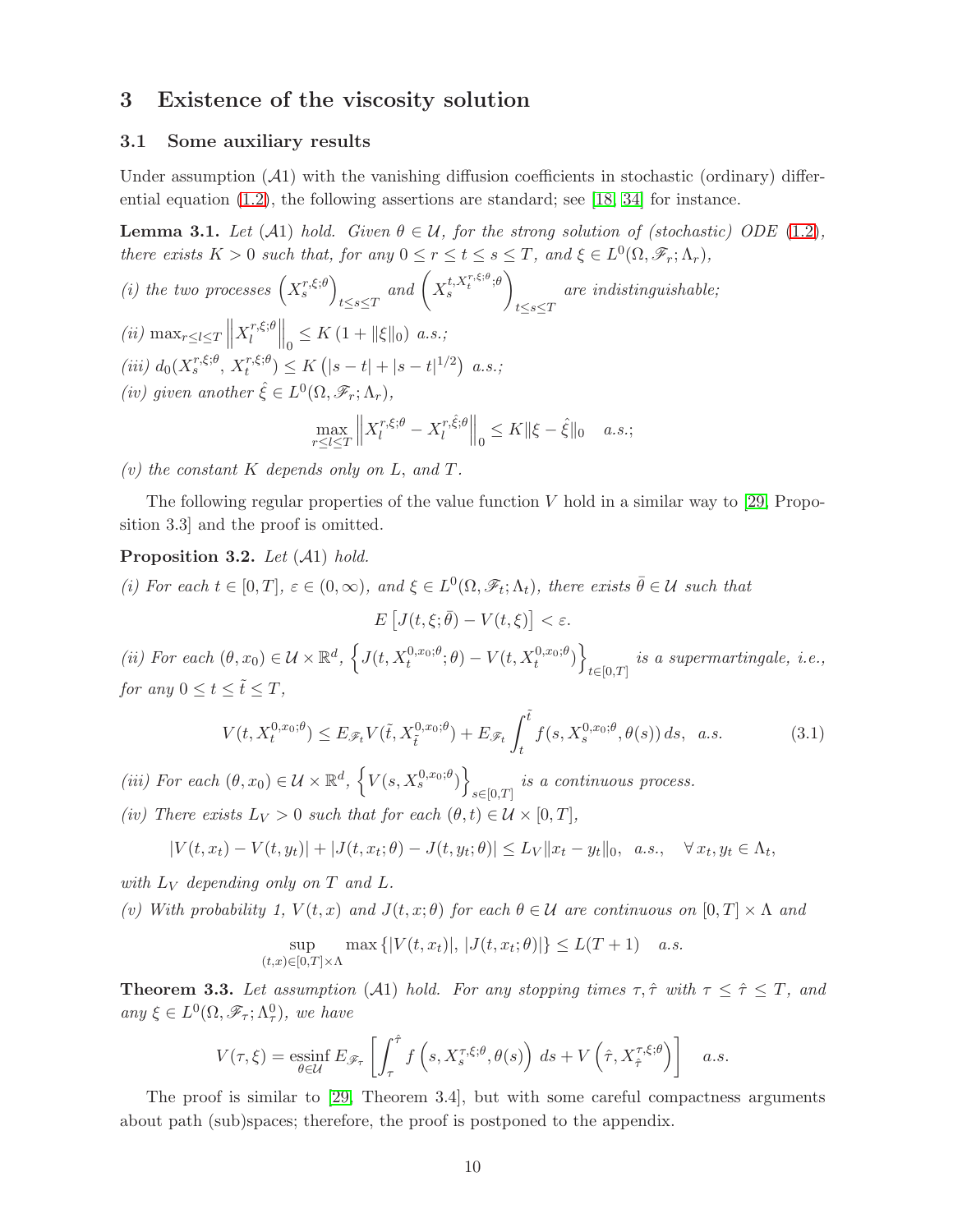#### 3.2 Existence of the viscosity solution

We first generalize an Itô-Kunita formula by Kunita [\[20,](#page-24-12) Pages 118-119] for the composition of random fields and stochastic differential equations to our path-dependent setting. Recall that for each  $\phi \in \mathscr{C}_{\mathscr{F}}^1$ ,  $v \in U$ ,  $t \in [0,T]$ , and  $x_t \in \Lambda_t$ ,

<span id="page-10-0"></span>
$$
\mathscr{L}^v \phi(t, x_t) = \mathfrak{d}_t \phi(t, x_t) + \beta'(t, x_t, v) \nabla \phi(t, x_t).
$$

<span id="page-10-1"></span>**Lemma 3.4.** Let assumption (A1) hold. Suppose  $u \in \mathscr{C}_{\mathscr{F}}^1$  with the associated partition  $0 = \underline{t}_0$  <  $t_1 < \ldots < t_n = T$ . Then, for each  $\theta \in \mathcal{U}$ , it holds almost surely that, for each  $t_j \leq \varrho \leq \tau < t_{j+1}$ ,  $j = 0, \ldots, n - 1$ , and  $x_{\varrho} \in \Lambda_{\varrho}$ , it holds that

$$
u(\tau, X_{\tau}^{\varrho, x_{\varrho}; \theta}) - u(\varrho, x_{\varrho}) = \int_{\varrho}^{\tau} \mathscr{L}^{\theta(s)} u\left(s, X_{s}^{\varrho, x_{\varrho}; \theta}\right) ds + \int_{\varrho}^{\tau} \mathfrak{d}_{\omega} u(r, X_{r}^{\varrho, x_{\varrho}; \theta}) dW(r), \quad a.s. \tag{3.2}
$$

*Proof.* In view of the time continuity, w.l.o.g., we only prove [\(3.2\)](#page-10-0) for  $\tau \in (0, \underline{t}_1)$ ,  $\varrho = 0$  and  $x_0 = x \in \mathbb{R}^d$ . For each  $N \in \mathbb{N}^+$  with  $N > 2$ , let  $t_i = \frac{i\tau}{N}$  $\frac{i\tau}{N}$  for  $i = 0, 1, \ldots, N$ . Then, we get a partition of  $[0, \tau]$  with  $0 = t_0 < t_1 < \cdots < t_{N-1} < t_N = \tau$ . For each  $\theta \in \mathcal{U}$ , let

$$
{}^{N}X(t) = \sum_{i=0}^{N-1} X^{0,x;\theta}(t_i) 1_{[t_i,t_{i+1})(t)} + X^{0,x;\theta}(\tau) 1_{\{\tau\}}(t), \text{ for } t \in [0,\tau],
$$

and  ${}^{N}X_{t-}(s) = {}^{N}X(s)1_{[0,t)}(s) + \lim_{r \to t^{-}} {}^{N}X(r)1_{\{t\}}(s)$ , for  $0 \le s \le t \le \tau$ . In view of the path continuity, we have the following approximation:

$$
\lim_{N \to \infty} \|X_t^{0,x;\theta} -^N X_t\|_0 + \|X_t^{0,x;\theta} -^N X_t\|_0 = 0 \quad \text{for all } t \in (0, \tau], \quad \text{a.s.}
$$

For each  $i \in \{0, \cdots, N-1\},\$ 

$$
u(t_{i+1},^N X_{t_{i+1}}) - u(t_i,^N X_{t_i}) = u(t_{i+1},^N X_{t_{i+1}-}) - u(t_i,^N X_{t_i}) + u(t_{i+1},^N X_{t_{i+1}}) - u(t_{i+1},^N X_{t_{i+1}-})
$$
  
:=  $I_1^i + I_2^i$ ,

where by  $u \in \mathscr{C}_{\mathscr{F}}^1$ ,

$$
I_1^i = u(t_{i+1},^N X_{t_{i+1}-}) - u(t_i,^N X_{t_i}) = \int_{t_i}^{t_{i+1}} \mathfrak{d}_t u(s,^N X_{s-}) ds + \int_{t_i}^{t_{i+1}} \mathfrak{d}_\omega u(r,^N X_{r-}) dW(r),
$$

and by the definition of vertical derivative and the integration by parts formula

$$
I_2^i = u(t_{i+1},^N X_{t_{i+1}}) - u(t_{i+1},^N X_{t_{i+1}}-)
$$
  
=  $u(t_{i+1},^N X_{t_{i+1}}^{N X(t_{i+1}) - N X(t_i)}) - u(t_{i+1},^N X_{t_{i+1}}-)$   
=  $\int_{t_i}^{t_{i+1}} (\nabla u)'(t_{i+1},^N X_{t_{i+1}}^{X(s) - X(t_i)}) \beta(s, X_s^{0,x;\theta}, \theta(s)) ds.$ 

Recall that

$$
u(\tau,^N X_\tau) - u(0, x) = \sum_{i=0}^{N-1} I_1^i + I_2^i.
$$
 (3.3)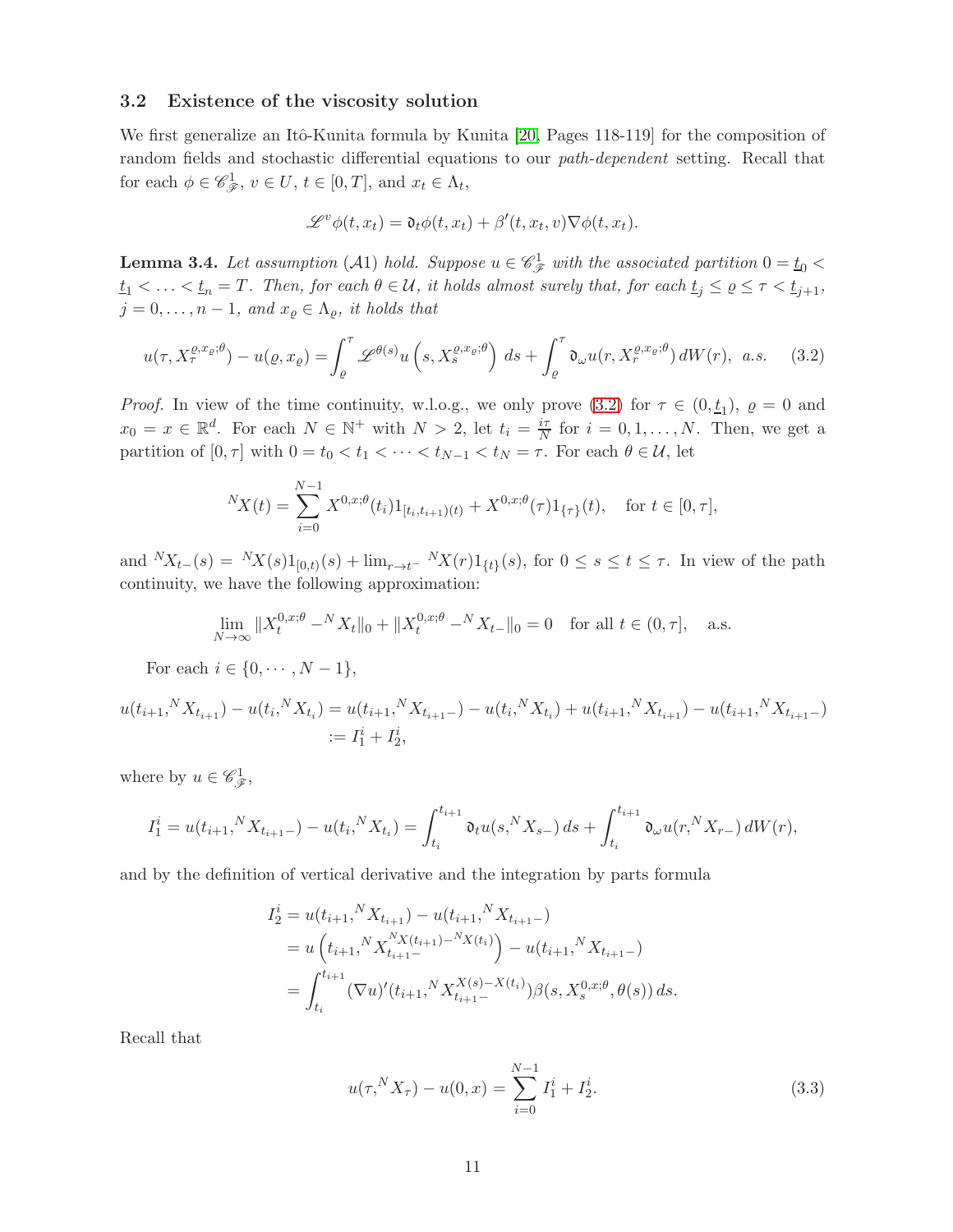Then, the dominated convergence and the dominated convergence theorem for stochastic integrals ([\[27,](#page-24-13) Chapter IV, Theorem 32]) imply that the Lebesgue integrals converge almost surely and the stochastic integrals in probability, with the limits being the corresponding terms in [\(3.2\)](#page-10-0). Finally, we get

$$
u(\tau, X_{\tau}^{0,x;\theta}) - u(0,x) = \int_0^{\tau} \mathcal{L}^{\theta(s)} u\left(s, X_s^{0,x;\theta}\right) ds + \int_0^{\tau} \mathfrak{d}_{\omega} u(r, X_r^{0,x;\theta}) dW(r), \quad \text{a.s.}
$$

<span id="page-11-0"></span> $\Box$ 

Following is the existence of the viscosity solution.

<span id="page-11-1"></span>**Theorem 3.5.** Let  $(A1)$  hold. The value function V defined by  $(1.6)$  is a viscosity solution of the stochastic path-dependent Hamilton-Jacobi equation [\(1.7\)](#page-2-0).

*Proof.* Step 1. In view of Proposition [3.2,](#page-9-1) we have  $V \in \mathcal{S}^{\infty}(\Lambda;\mathbb{R})$ . To the contrary, suppose that for any  $k \in \mathbb{N}^+$  with  $k \geq K_0$  for some  $K_0 \in \mathbb{N}^+$ , there exists  $\phi \in \mathcal{Q}V(\tau, \xi_\tau; \Omega_\tau, k)$  with  $\tau \in \mathcal{T}^0, \Omega_\tau \in \mathscr{F}_\tau, \mathbb{P}(\Omega_\tau) > 0$ , and  $\xi_\tau \in L^0(\Omega_\tau, \mathscr{F}_\tau; \Lambda^0_\tau)$ , such that there exist  $\varepsilon > 0$  and  $\Omega' \in \mathscr{F}_\tau$ with  $\Omega' \subset \Omega_{\tau}$ ,  $\mathbb{P}(\Omega') > 0$ , satisfying a.e. on  $\Omega'$ ,

$$
\lim_{\tilde{\delta}\to 0^+} \operatorname*{essinf}_{s\in(\tau,(\tau+\tilde{\delta}^2)\wedge T], x\in B_{\tilde{\delta}}(\xi_{\tau})\cap \Lambda_{\tau,s\wedge T}^{0,k;\xi_{\tau}}} \{-\mathfrak{d}_s \phi(s,x) - \mathbb{H}(s,x,\nabla \phi(s,x))\} \geq 2\,\varepsilon. \tag{3.4}
$$

Notice that, associated to  $\phi \in \mathscr{C}_{\mathscr{F}}^1$ , there is a partition  $0 = \underline{t}_0 < \underline{t}_1 < \ldots < \underline{t}_n = T$ . W.l.o.g., we assume that there exists  $\tilde{\delta} \in (0,1)$  with  $2\tilde{\delta}^2 < \min_{0 \leq j \leq n-1} (\underline{t}_{j+1} - \underline{t}_j)$  such that  $\Omega' = \{[\tau, \tau + 2\tilde{\delta}^2] \subset [\underline{t}_j, \underline{t}_{j+1})\}$  for some  $j \in \{0, \ldots, n-1\}.$ 

Choose the positive integer  $k > L$  and let  $\hat{\tau}$  be the stopping time associated to  $\phi \in$  $\underline{\mathcal{G}}V(\tau,\xi_{\tau};\Omega_{\tau},k)$ . Note that we may think of  $\xi$  valued in  $\Lambda_T^0$ , with  $\xi(t) = \xi_{t\wedge\tau}(t)$  for all  $t \in [0,T]$ . By assumption (ii) of (A1) and the measurable selection theorem, there exists  $\bar{\theta} \in \mathcal{U}$  such that for almost all  $\omega \in \Omega'$ ,

$$
-\mathscr{L}^{\bar{\theta}(s)}\phi(s,\xi_s)-f(s,\xi_s,\bar{\theta}(s))\geq-\mathfrak{d}_s\phi(s,\xi_s)-\mathbb{H}(s,\xi_s,\nabla\phi(s,\xi_s))-\varepsilon,
$$

for almost all s satisfying  $\tau \leq s < (\tau + \tilde{\delta}^2) \wedge T$ . This together with [\(3.4\)](#page-11-0) implies that

$$
\lim_{\tilde{\delta}\to 0^+} \operatorname{essinf}_{\tau < s < (\tau + \tilde{\delta}^2) \wedge T} \{ -\mathscr{L}^{\bar{\theta}(s)} \phi(s, \xi_s) - f(s, \xi_s, \bar{\theta}(s)) \} \ge \varepsilon, \quad \text{a.e. on } \Omega'.
$$

In view of Remark [2.4,](#page-8-0) Lemma [3.1,](#page-9-2) the dynamic programming principle of Theorem [3.3,](#page-9-0) and the generalized Itô-Kunita formula of Lemma [3.4,](#page-10-1) we have for almost all  $\omega \in \Omega'$ ,

$$
0 \geq \liminf_{h \to 0^{+}} \frac{1}{h} E_{\mathscr{F}_{\tau}} \left[ (\phi - V)(\tau, \xi_{\tau}) - (\phi - V) \left( (\tau + h) \wedge \hat{\tau}, X_{(\tau + h) \wedge \hat{\tau}}^{\tau, \xi_{\tau}; \bar{\theta}} \right) \right]
$$
  
\n
$$
\geq \liminf_{h \to 0^{+}} \frac{1}{h} E_{\mathscr{F}_{\tau}} \left[ \phi(\tau, \xi_{\tau}) - \phi \left( (\tau + h) \wedge \hat{\tau}, X_{(\tau + h) \wedge \hat{\tau}}^{\tau, \xi_{\tau}; \bar{\theta}} \right) - \int_{\tau}^{(\tau + h) \wedge \hat{\tau}} f(s, X_{s}^{\tau, \xi_{\tau}; \bar{\theta}}, \bar{\theta}(s)) ds \right]
$$
  
\n
$$
= \liminf_{h \to 0^{+}} \frac{1}{h} E_{\mathscr{F}_{\tau}} \left[ \int_{\tau}^{(\tau + h) \wedge \hat{\tau}} \left( -\mathscr{L}^{\bar{\theta}(s)} \phi(s, X_{s}^{\tau, \xi_{\tau}; \bar{\theta}}) - f(s, X_{s}^{\tau, \xi_{\tau}; \bar{\theta}}, \bar{\theta}(s)) \right) ds \right]
$$
  
\n
$$
\geq \liminf_{h \to 0^{+}} \frac{1}{h} E_{\mathscr{F}_{\tau}} \left[ \int_{\tau}^{(\tau + h) \wedge \hat{\tau}} \left( -\mathscr{L}^{\bar{\theta}(s)} \phi(s, \xi_{s}) - f(s, \xi_{s}, \bar{\theta}(s)) \right) ds
$$
  
\n
$$
- \int_{\tau}^{(\tau + h) \wedge \hat{\tau}} \left| -\mathscr{L}^{\bar{\theta}(s)} \phi(s, \xi_{s}) - f(s, \xi_{s}, \bar{\theta}(s)) + \mathscr{L}^{\bar{\theta}(s)} \phi(s, X_{s}^{\tau, \xi_{\tau}; \bar{\theta}}) + f(s, X_{s}^{\tau, \xi_{\tau}; \bar{\theta}}, \bar{\theta}(s)) \right| ds \right]
$$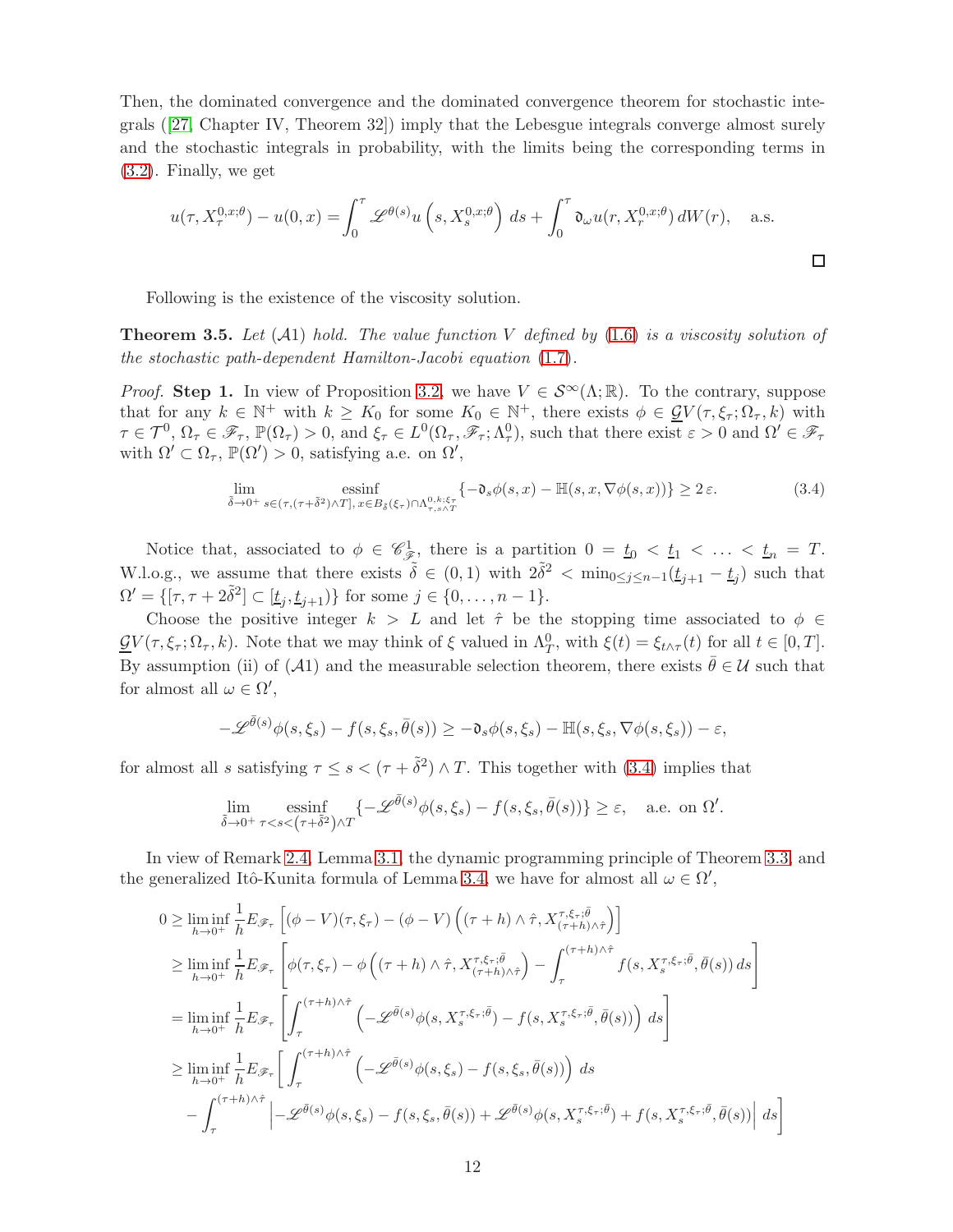$$
\geq \varepsilon - \limsup_{h \to 0^{+}} \frac{1}{h} E_{\mathscr{F}_{\tau}} \left[ \int_{\tau}^{(\tau+h)\wedge\hat{\tau}} L_{\alpha}^{\phi} \left( \|X_{s}^{\tau,\xi_{\tau};\bar{\theta}} - \xi_{s}\|_{0}^{\alpha} + \|X_{s}^{\tau,\xi_{\tau};\bar{\theta}} - \xi_{s}\|_{0} \right) ds \right]
$$
  
\n
$$
\geq \varepsilon - \limsup_{h \to 0^{+}} E_{\mathscr{F}_{\tau}} \left[ \frac{(\hat{\tau} \wedge (\tau+h)) - \tau}{h} \right] \cdot L_{\alpha}^{\phi} \cdot E_{\mathscr{F}_{\tau}} \left[ \left| d_{0} (X_{(\tau+h)\wedge\hat{\tau}}^{\tau,\xi_{\tau};\bar{\theta}} , \xi_{\tau}) \right|^{\alpha} + d_{0} (X_{(\tau+h)\wedge\hat{\tau}}^{\tau,\xi_{\tau};\bar{\theta}} , \xi_{\tau}) \right]
$$
  
\n
$$
\geq \varepsilon - \limsup_{h \to 0^{+}} E_{\mathscr{F}_{\tau}} \left[ \frac{(\hat{\tau} \wedge (\tau+h)) - \tau}{h} \right] \cdot \left\{ L_{\alpha}^{\phi} \cdot K \left( (h + \sqrt{h})^{\alpha} + h + \sqrt{h} \right) \right\}
$$
  
\n
$$
= \varepsilon > 0,
$$

where the exponent  $\alpha$  is associated to  $\phi \in \mathscr{C}_{\mathscr{F}}^1$ ,  $L^{\phi}_{\alpha}$  from Remark [2.4](#page-8-0) and the constant K from Lemma [3.1.](#page-9-2) This gives rise to a contradiction. Hence,  $V$  is a viscosity subsolution.

**Step 2.** To prove that  $V$  is a viscosity supersolution of  $(1.7)$ , we argue with contradiction like in Step 1. To the contrary, assume that for any  $k \in \mathbb{N}^+$  with  $k \geq K_0$  for some  $K_0 \in \mathbb{N}^+$ , there exists  $\phi \in \overline{\mathcal{G}}V(\tau,\xi_{\tau};\Omega_{\tau},k)$  with  $\tau \in \mathcal{T}^0$ ,  $\Omega_{\tau} \in \mathscr{F}_{\tau}$ ,  $\mathbb{P}(\Omega_{\tau}) > 0$ , and  $\xi_{\tau} \in L^0(\Omega_{\tau},\mathscr{F}_{\tau};\Lambda^0_{\tau})$ such that there exist  $\varepsilon > 0$  and  $\Omega' \in \mathscr{F}_{\tau}$  with  $\Omega' \subset \Omega_{\tau}$ ,  $\mathbb{P}(\Omega') > 0$ , satisfying a.e. on  $\Omega'$ ,

$$
\lim_{h \to 0^+} \underset{s \in (\tau, (\tau + 4\tilde{\delta}^2) \wedge T], x \in B_{2\tilde{\delta}}(\xi_{\tau}) \cap \Lambda_{\tau, s \wedge T}^{0, k; \xi_{\tau}}}{} \{-\mathfrak{d}_s \phi(s, x) - \mathbb{H}(s, x, \nabla \phi(s, x))\} \leq -\varepsilon.
$$

We take the interger  $k > L$  and let  $\hat{\tau}$  be the stopping time corresponding to the fact  $\phi \in$  $\overline{\mathcal{G}}V(\tau,\xi_{\tau};\Omega_{\tau},k)$ . Again, we think of  $\xi$  valued in  $\Lambda_T^0$ , with  $\xi(t) = \xi_{t\wedge\tau}(t)$  for all  $t \in [0,T]$ .

Again, notice that, associated to  $\phi \in \mathscr{C}_{\mathscr{F}}^1$ , there is a partition  $0 = \underline{t}_0 < \underline{t}_1 < \ldots < \underline{t}_n = T$ . W.l.o.g., we assume that there exists  $\tilde{\delta} \in (0,1)$  such that  $2\tilde{\delta}^2 < \min_{0 \le j \le n-1} (\underline{t}_{j+1} - \underline{t}_j)$  and  $\Omega' = \{[\tau, \tau + 2\tilde{\delta}^2] \subset [\underline{t}_j, \underline{t}_{j+1})\}$  for some  $j \in \{0, \ldots, n-1\}.$ 

For each  $\theta \in \mathcal{U}$ , define  $\tau^{\theta} = \inf\{s > \tau : X_s^{\tau, \xi_{\tau}; \theta} \notin B_{\tilde{\delta}}(\xi_{\tau})\}\$ . Then  $\tau^{\theta} > \tau$  and moreover, setting  $h = \frac{\tilde{\delta}^2}{4}$  $\frac{\delta^2}{4}$  and using Chebyshev's inequality, we obtain

<span id="page-12-0"></span>
$$
E_{\mathscr{F}_{\tau}}\left[1_{\{\tau^{\theta} < \tau + h\}}\right] = E_{\mathscr{F}_{\tau}}\left[1_{\{\max_{\tau \le s \le \tau + h} |X^{\tau,\xi_{\tau};\theta}(s) - \xi(\tau)| + \sqrt{h} > \tilde{\delta}\}}\right]
$$
  
\n
$$
\le \frac{1}{(\tilde{\delta} - \sqrt{h})^{8}} E_{\mathscr{F}_{\tau}}\left[\max_{\tau \le s \le \tau + h} |X^{\tau,\xi_{\tau};\theta}(s) - \xi(\tau)|^{8}\right]
$$
  
\n
$$
\le \frac{K^{8}}{(\tilde{\delta} - \sqrt{h})^{8}} (h + \sqrt{h})^{8}
$$
  
\n
$$
\le \frac{256 \cdot K^{8}}{\tilde{\delta}^{8}} (h + \sqrt{h})^{8}
$$
  
\n
$$
\le \tilde{C} h^{4} \quad \text{a.s.} \tag{3.5}
$$

Here, the constant K is from Lemma [3.1](#page-9-2) and independent of the control  $\theta$ , and thus, the constant  $\ddot{C}$  is independent of  $\theta$  as well.

In view of Remark [2.4,](#page-8-0) Theorem [3.3,](#page-9-0) Lemma [3.4](#page-10-1) and estimate [\(3.5\)](#page-12-0), we have for almost all  $\omega \in \Omega',$ 

$$
0 = \lim_{h \to 0^{+}} \frac{V(\tau, \xi_{\tau}) - \phi(\tau, \xi_{\tau})}{h}
$$
  
\n
$$
= \lim_{h \to 0^{+}} \frac{1}{h} \operatorname{essinf}_{\theta \in \mathcal{U}} E_{\mathscr{F}_{\tau}} \left[ \int_{\tau}^{\hat{\tau} \wedge (\tau + h)} f(s, X_{s}^{\tau, \xi_{\tau}; \theta}, \theta(s)) ds + V \left( \hat{\tau} \wedge (\tau + h), X_{\hat{\tau} \wedge (\tau + h)}^{\tau, \xi_{\tau}; \theta} \right) - \phi(\tau, \xi_{\tau}) \right]
$$
  
\n
$$
\geq \liminf_{h \to 0^{+}} \frac{1}{h} \operatorname{essinf}_{\theta \in \mathcal{U}} E_{\mathscr{F}_{\tau}} \left[ \int_{\tau}^{\hat{\tau} \wedge (\tau + h)} f(s, X_{s}^{\tau, \xi_{\tau}; \theta}, \theta(s)) ds + \phi \left( \hat{\tau} \wedge (\tau + h), X_{\hat{\tau} \wedge (\tau + h)}^{\tau, \xi_{\tau}; \theta} \right) - \phi(\tau, \xi_{\tau}) \right]
$$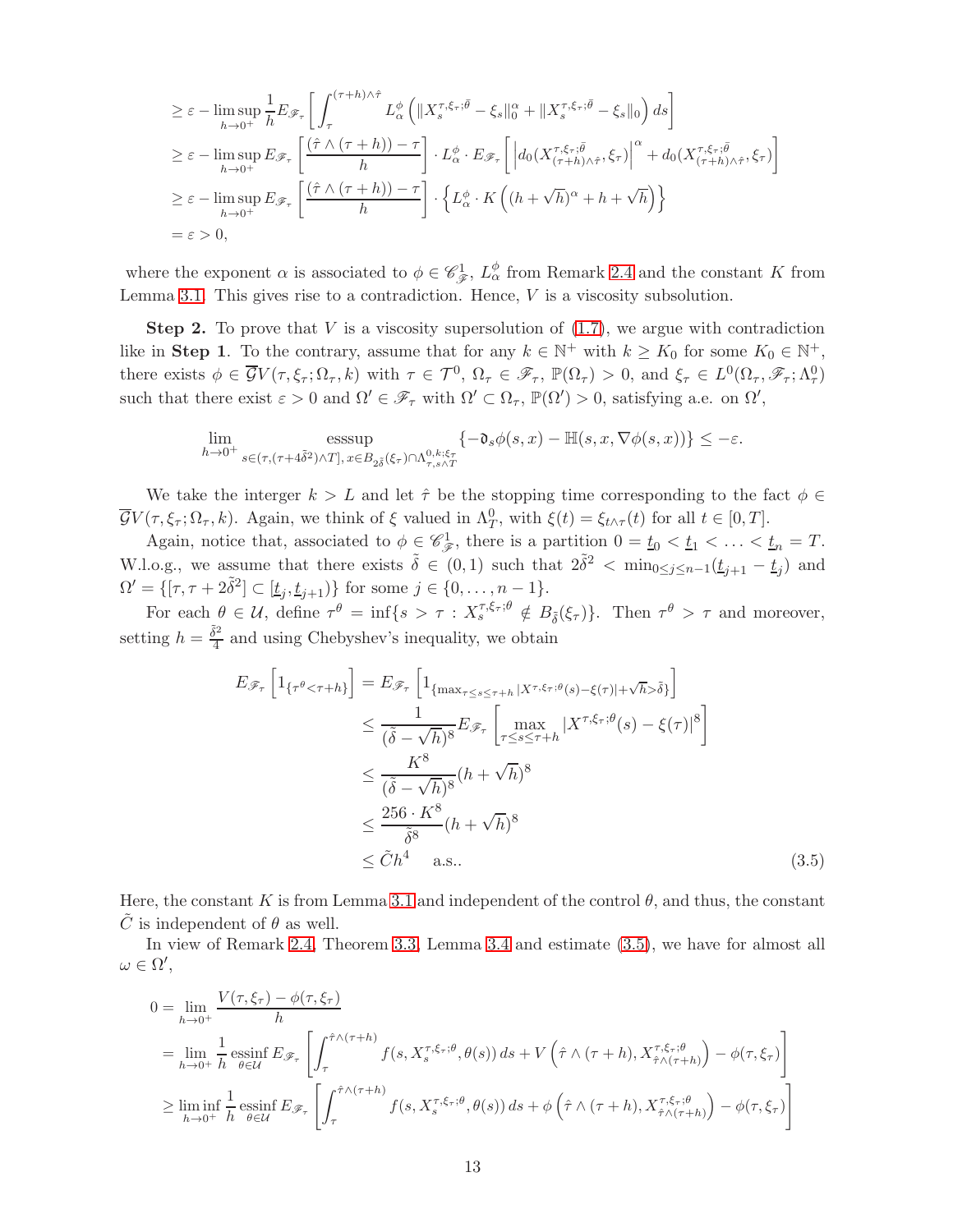$$
= \liminf_{h\to 0^{+}} \frac{1}{h} \operatorname*{essint}_{\theta \in \mathcal{U}} E_{\mathscr{F}_{\tau}} \left[ \int_{\tau}^{\hat{\tau}\wedge(\tau+h)} \left( \mathscr{L}^{\theta(s)}\phi\left(s,X_{s}^{\tau,\xi_{\tau};\theta}\right) + f(s,X_{s}^{\tau,\xi_{\tau};\theta},\theta(s)) \right) ds \right]
$$
\n
$$
\geq \liminf_{h\to 0^{+}} \frac{1}{h} \operatorname*{essint}_{\theta \in \mathcal{U}} E_{\mathscr{F}_{\tau}} \left[ \int_{\tau}^{\tau^{\theta}\wedge(\tau+h)\wedge\hat{\tau}} \left( \mathscr{L}^{\theta(s)}\phi\left(s,X_{s}^{\tau,\xi_{\tau};\theta}\right) + f(s,X_{s}^{\tau,\xi_{\tau};\theta},\theta(s)) \right) ds \right]
$$
\n
$$
= 1_{\{\hat{\tau}>\tau^{\theta}\}\cap\{\tau+h>\tau^{\theta}\}} \int_{\tau}^{(\tau+h)\wedge\hat{\tau}} \left[ \mathscr{L}^{\theta(s)}\phi\left(s,X_{s}^{\tau,\xi_{\tau};\theta}\right) + f(s,X_{s}^{\tau,\xi_{\tau};\theta},\theta(s)) \right] ds \right]
$$
\n
$$
\geq \liminf_{h\to 0^{+}} \frac{1}{h} \operatorname*{essint}_{\theta \in \mathcal{U}} E_{\mathscr{F}_{\tau}} \left[ \int_{\tau}^{(\tau+h)\wedge\hat{\tau}} \left( \mathscr{L}^{\theta(s)}\phi\left(s,X_{s\wedge\tau^{\theta}}^{\tau,\xi_{\tau};\theta}\right) + f(s,X_{s\wedge\tau^{\theta}}^{\tau,\xi_{\tau};\theta},\theta(s)) \right) ds \right]
$$
\n
$$
- 1_{\{\hat{\tau}>\tau^{\theta}\}\cap\{\tau+h>\tau^{\theta}\}} \int_{\tau}^{(\tau+h)\wedge\hat{\tau}} \left| \mathscr{L}^{\theta(s)}\phi\left(s,X_{s\wedge\tau^{\theta}}^{\tau,\xi_{\tau};\theta}\right) + f(s,X_{s\wedge\tau^{\theta}}^{\tau,\xi_{\tau};\theta},\theta(s)) \right| ds \right]
$$
\n
$$
\geq \varepsilon - \limsup_{h\to 0^{+}} \frac{1}{h} \operatorname*{esssup
$$

where  $h = \frac{\tilde{\delta}^2}{4}$  $\frac{1}{4}$  and we have used the analysis in Remark [2.4](#page-8-0) as well as the fact that for almost all  $\omega \in \Omega'$ ,  $\tau + h < \hat{\tau}$  when  $h > 0$  is small enough. Hence, a contradiction occurs and V is a viscosity supersolution of SPHJ equation [\(1.7\)](#page-2-0).  $\Box$ 

# 4 Uniqueness

Due to the nonanticipativity constraint on the unknown function, the conventional variabledoubling techniques for deterministic Hamilton-Jacobi equations are not applicable to the viscosity solution to SPHJ equations like [\(1.7\)](#page-2-0), basically because in our random setting, the extreme quadruples, as random functions of  $\omega \in \Omega$ , attaining the extreme values of the penalized functional "doubling the number of variables" fail to be  $(\mathscr{F}_s)_{s\geq 0}$ -adapted; refer to [\[14,](#page-24-0) [23,](#page-24-1) [31\]](#page-25-3) for the applications of variable-doubling techniques to the *deterministic* path-dependent PDEs. In this work, we prove instead a comparison principle that is weak in the sense that the comparison relations are just holding in compact subspaces; the uniqueness is then derived on basis of this weak comparison principle.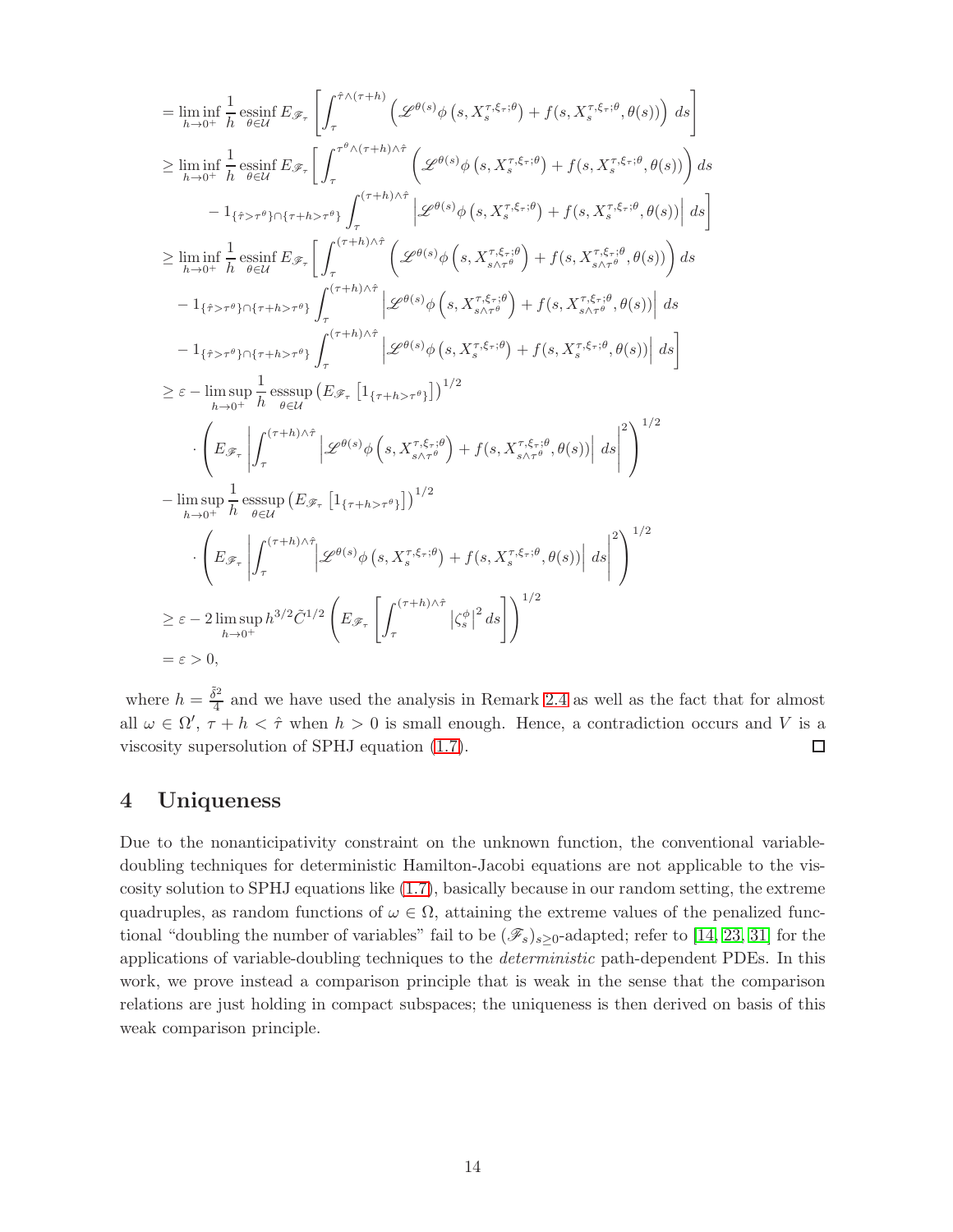#### 4.1 A weak comparison principle

<span id="page-14-0"></span>**Proposition 4.1.** Let  $(A1)$  hold and u be a viscosity subsolution (resp. supersolution) of SPHJ equation [\(1.7\)](#page-2-0). Then there is an infinite sequence of integers  $1 \leq k_1 < k_2 < \cdots < k_n < \cdots$ (resp.,  $1 \le \overline{k}_1 < \overline{k}_2 < \cdots < \overline{k}_n < \cdots$ ), such that for each  $i \in \mathbb{N}^+$ ,  $\phi_i \in \mathscr{C}_{\mathscr{F}}^1$  satisfying  $\phi_i(T, x) \geq (resp. \leq) G(x) \text{ for all } x \in \Lambda_T^0 \text{ a.s. and}$ 

$$
\text{ess}\liminf_{(s,x)\to(t^+,y)}\left\{-\mathfrak{d}_s\phi_i(s,x)-\mathbb{H}(s,x,\nabla\phi_i(s,x))\right\} \ge 0, \ a.s.,
$$
\n
$$
\text{(resp.} \ \text{ess}\limsup_{(s,x)\to(t^+,y)}\left\{-\mathfrak{d}_s\phi_i(s,x)-\mathbb{H}(s,x,\nabla\phi_i(s,x))\right\} \le 0, \ a.s.)
$$

 $for~ each~ t \in [0,T)~ with~ y \in \Lambda_{0,t}^{0,k_i}~ (resp.,~ y \in \Lambda_{0,t}^{0,\overline{k}_i}), ~it~ holds~ a.s.~ that~ u(t,x) \leq (resp.,~ \geq)~ \phi_i(t,x),$ for each  $t \in [0, T]$  with  $x \in \Lambda_{0,t}^{0, \underline{k}_i}$ .

*Proof.* We prove the case when u is a viscosity supersolution, then the proof for the viscosity subsolution will be following similarly. First, by Definition [2.3](#page-7-0) and Remark [2.3,](#page-8-1) the viscosity supersolution u is associated to an infinite sequence of integers  $1 \leq \overline{k}_1 < \overline{k}_2 < \cdots < \overline{k}_n < \cdots$ . Given  $i \in \mathbb{N}^+$ , suppose that, to the contrary, there holds  $u(t, \bar{x}_t) < \phi_i(t, \bar{x}_t)$  with a positive probability at some point  $(t, \bar{x}_t)$  with  $t \in [0, T)$  and  $\bar{x}_t \in \Lambda_{0,t}^{0, \bar{k}_i}$ . Thus, we have  $\bar{x}_t \in \Lambda_{0,t}^{0, \bar{k}_i; \bar{\xi}_0}$  for some  $\bar{\xi}_0 \in \mathbb{R}^d$ . W.l.o.g., we assume  $\bar{\xi}_0 = 0$ . Thus, there exists  $\delta > 0$  such that  $\mathbb{P}(\overline{\Omega}_t) > 0$  with  $\Omega_t := \{ \phi_i(t, \bar{x}_t) - u(t, \bar{x}_t) > \delta \}.$ 

By the compactness of  $\Lambda^{0,k}_{0,t}$  in  $\Lambda^0_t$  and the measurable selection theorem, there exists  $\xi_t^{k_i} \in L^0(\overline{\Omega}_t, \mathscr{F}_t; \Lambda_{0,t}^{0,k_i;0})$  such that

$$
\phi_i(t, \xi_t^{\overline{k}_i}) - u(t, \xi_t^{\overline{k}_i}) = \max_{x_t \in \Lambda_{0,t}^{0, \overline{k}_i; 0}} \{ \phi_i(t, x_t) - u(t, x_t) \} \ge \delta \text{ for almost all } \omega \in \overline{\Omega}_t.
$$

W.l.o.g., we take  $\overline{\Omega}_t = \Omega$  in what follows.

For each  $s \in (t, T]$ , choose an  $\mathscr{F}_s$ -measurable and  $\Lambda_{t,s}^{0,\overline{k}_i;\xi_t^{k_i}}$ -valued variable  $\xi_s^{\overline{k}_i}$  such that

$$
\left(\phi_i(s,\xi_s^{\overline{k}_i}) - u(s,\xi_s^{\overline{k}_i})\right)^+ = \max_{x_s \in \Lambda_{t,s}^{0,\overline{k}_i;\xi_t^{\overline{k}_i}}} \left(\phi_i(s,x_s) - u(s,x_s)\right)^+, \quad \text{a.s.},\tag{4.1}
$$

and set  $Y^{\overline{k}_i}(s) = (\phi_i(s, \xi_s^{\overline{k}_i}) - u(s, \xi_s^{\overline{k}_i}))^+ + \frac{\delta(s-t)}{3(T-t)}$  $\frac{\delta(s-t)}{3(T-t)}$ , and  $Z^{k_i}(s) = \operatorname{esssup}_{\tau \in \mathcal{T}^s} E_{\mathscr{F}_s}[Y^{k_i}(\tau)].$  Here, recall that  $\mathcal{T}^s$  denotes the set of stopping times valued in [s, T]. As  $(\phi_i - u)^+ \in \mathcal{S}^2(\Lambda^0; \mathbb{R})$ , there follows obviously the time-continuity of

$$
\max_{x_s \in \Lambda_{t,s}^{0,\overline{k}_i;\xi_t^{\overline{k}_i}}} (\phi_i(s, x_s) - u(s, x_s))^+, \text{ for } s \in [t, T],
$$

and thus that of  $(\phi_i(s, \xi_s^{\overline{k}_i}) - u(s, \xi_s^{\overline{k}_i}))^+$ , although the continuity of process  $(\xi_s^{\overline{k}_i})_{s \in [t,T]}$  (as path space-valued process) can not be ensured. Therefore, the process  $(Y^{k_i}(s))_{t\leq s\leq T}$  has continuous trajectories. Define  $\tau^{k_i} = \inf\{s \ge t : Y^{k_i}(s) = Z^{k_i}(s)\}\.$  In view of the optimal stopping theory, observe that

$$
E_{\mathscr{F}_t}\left[Y^{\overline{k}_i}(T)\right] = \frac{\delta}{3} < \delta \le Y^{\overline{k}_i}(t) \le Z^{\overline{k}_i}(t) = E_{\mathscr{F}_t}\left[Y^{\overline{k}_i}(\tau^{\overline{k}_i})\right] = E_{\mathscr{F}_t}\left[Z^{\overline{k}_i}(\tau^{\overline{k}_i})\right],
$$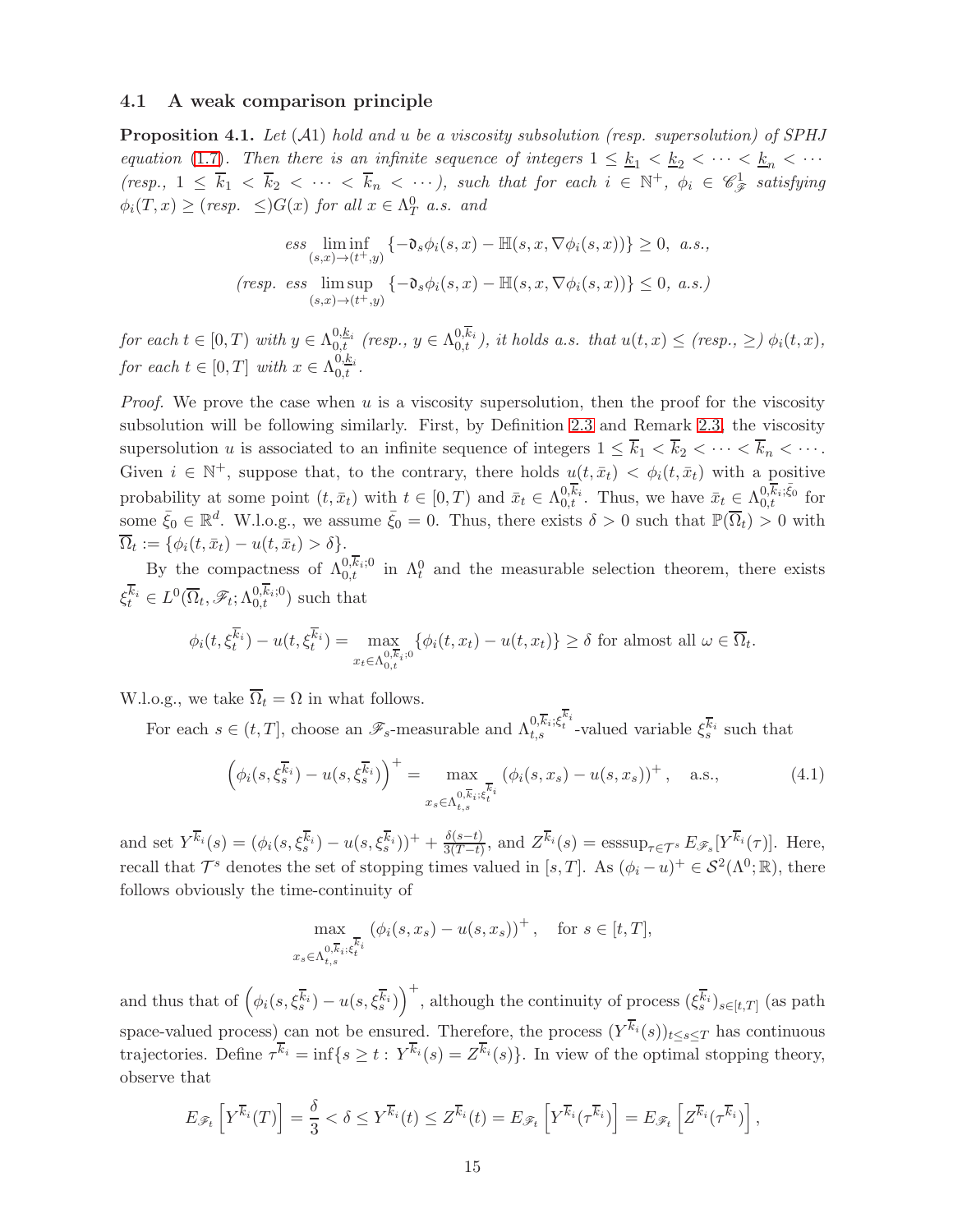which gives that  $\mathbb{P}(\tau^{\overline{k}_i} < T) > 0$ . As

$$
(\phi_i(\tau^{\overline{k}_i}, \xi_{\tau^{\overline{k}_i}}^{\overline{k}_i}) - u(\tau^{\overline{k}_i}, \xi_{\tau^{\overline{k}_i}}^{\overline{k}_i}))^+ + \frac{\delta(\tau^{\overline{k}_i} - t)}{3(T - t)} = Z^{\overline{k}_i}(\tau^{\overline{k}_i}) \ge E_{\mathscr{F}_{\tau^{\overline{k}_i}}} [Y^{\overline{k}_i}(T)] = \frac{\delta}{3},\qquad(4.2)
$$

we have

<span id="page-15-0"></span>
$$
\mathbb{P}((\phi_i(\tau^{\overline{k}_i},\xi^{\overline{k}_i}_{\tau^{\overline{k}_i}})-u(\tau^{\overline{k}_i},\xi^{\overline{k}_i}_{\tau^{\overline{k}_i}}))^{+}>0)>0.
$$

Define

$$
\hat{\tau}^{\overline{k}_i} = \inf\{s \geq \tau^{\overline{k}_i} : (\phi_i(s, \xi_s^{\overline{k}_i}) - u(s, \xi_s^{\overline{k}_i}))^+ \leq 0\}.
$$

Obviously,  $\tau^{\overline{k}_i} \leq \hat{\tau}^{\overline{k}_i} \leq T$ . Put  $\Omega_{\tau^{\overline{k}_i}} = {\{\tau^{\overline{k}_i} < \hat{\tau}^{\overline{k}_i}\} }$ . Then  $\Omega_{\tau^{\overline{k}_i}} \in \mathscr{F}_{\tau^{\overline{k}_i}}$  and in view of relation [\(4.2\)](#page-15-0), and the definition of  $\hat{\tau}^{\overline{k}_i}$ , we have  $\Omega_{\tau^{\overline{k}_i}} = {\tau^{\overline{k}_i} < T}$  and  $\mathbb{P}(\Omega_{\tau^{\overline{k}_i}}) > 0$ .

Set

$$
\Phi_i(s, x_s) = \phi_i(s, x_s) + \frac{\delta(s - t)}{3(T - t)} - E_{\mathscr{F}_s} \left[ Y^{\overline{k}_i}(\tau^{\overline{k}_i}) \right], \quad s \in [0, T].
$$

Notice that the process  $(E_{\mathscr{F}_s} \left[ Y^{\overline{k}_i}(\tau^{\overline{k}_i}) \right]$  $s \in [0,T]$ belongs to  $\mathscr{C}_{\mathscr{F}}^1$ . Indeed,  $E_{\mathscr{F}_s} \left[ Y^{\overline{k}_i} (\tau^{\overline{k}_i}) \right]$  is defined on  $\Omega \times [0, T]$  independent of  $x_s \in \Lambda$  and for  $s \leq \tau^{k_i}$ , the martingale representation under the assumed Brownian filtration  $(\mathscr{F}_r)_{r\geq 0}$  gives the well-defined  $\mathfrak{d}_{\omega}\left(E_{\mathscr{F}_s}\left[Y^{\overline{k}_i}(\tau^{\overline{k}_i})\right]\right)$ . Thus,  $\Phi_i \in \mathscr{C}_{\mathscr{F}}^1$ since  $\phi_i \in \mathscr{C}_{\mathscr{F}}^1$ . For each  $\bar{\tau} \in \mathcal{T}^{\tau^{k_i}}$ , we have for almost all  $\omega \in \Omega_{\tau^{\overline{k}_i}}$ ,

$$
(\Phi_i - u) \left( \tau^{\overline{k}_i}, \xi^{\overline{k}_i}_{\tau^{\overline{k}_i}} \right) = 0 = Z^{\overline{k}_i}(\tau^{\overline{k}_i}) - Y^{\overline{k}_i}(\tau^{\overline{k}_i}) \ge E_{\mathscr{F}_{\tau^{\overline{k}_i}}} \left[ Y^{\overline{k}_i}(\bar{\tau} \wedge \hat{\tau}^{\overline{k}_i}) \right] - Y^{\overline{k}_i}(\tau^{\overline{k}_i})
$$

$$
\ge E_{\mathscr{F}_{\tau^{\overline{k}_i}}} \left[ \max_{\substack{0, \overline{k}_i; \xi^{\overline{k}_i}_{\tau^{\overline{k}_i}} \\ y \in \Lambda_{\tau^{\overline{k}_i}, \bar{\tau} \wedge \hat{\tau}^{\overline{k}_i}}} \left( \Phi_i - u \right) (\bar{\tau} \wedge \hat{\tau}^{\overline{k}_i}, y) \right],
$$

where we have used the obvious relation  $\Lambda$  $0,\overline{k}_i;\xi^k{}^i_{\overline{\iota}}$  $\tau^{k}$ <sub>i</sub>  $\frac{0,k_i;\xi\frac{r}{\tau^k i}}{\tau^{\overline{k}}_i,\bar\tau\wedge\hat\tau^{\overline{k}}_i}\subset \Lambda^{0,\overline{k}_i;\xi_t^{k_i}}_{t,\bar\tau\wedge\hat\tau^{\overline{k}}_i}$  $\frac{\partial \mu_i, \zeta_t}{\partial t, \bar{\tau} \wedge \hat{\tau} \bar{k}_i}$ . This together with the arbitrariness of  $\bar{\tau}$  implies that  $\Phi_i \in \bar{\mathcal{G}}u(\tau^{k_i}, \xi^{k_i}_{\bar{\tau}_{\bar{k}_i}}; \Omega_{\tau^{\bar{k}_i}}, \bar{k}_i)$ . In view of the correspondence between the viscosity supersolution u and the infinite sequence  $\{\overline{k}_1, \overline{k}_2, \cdots, \overline{k}_n, \cdots\}$ , we have for almost all  $\omega \in \Omega_{\tau^{\overline{k}_i}}$  ,

$$
0 \le \text{ess} \limsup_{(s,x)\to((\tau^{\overline{k}_i})^+,\ \xi^{\overline{k}_i}_{\tau^{\overline{k}_i}})} \{-\mathfrak{d}_s \Phi_i(s,x) - \mathbb{H}(s,x,\nabla \Phi_i(s,x))\}
$$
  

$$
= -\frac{\delta}{3(T-t)} + \text{ess} \limsup_{(s,x)\to((\tau^{\overline{k}_i})^+,\ \xi^{\overline{k}_i}_{\tau^{\overline{k}_i}})} \{-\mathfrak{d}_s \phi_i(s,x) - \mathbb{H}(s,x,\nabla \phi_i(s,x))\}
$$
  

$$
\le -\frac{\delta}{3(T-t)},
$$

which is a contradiction.

 $\Box$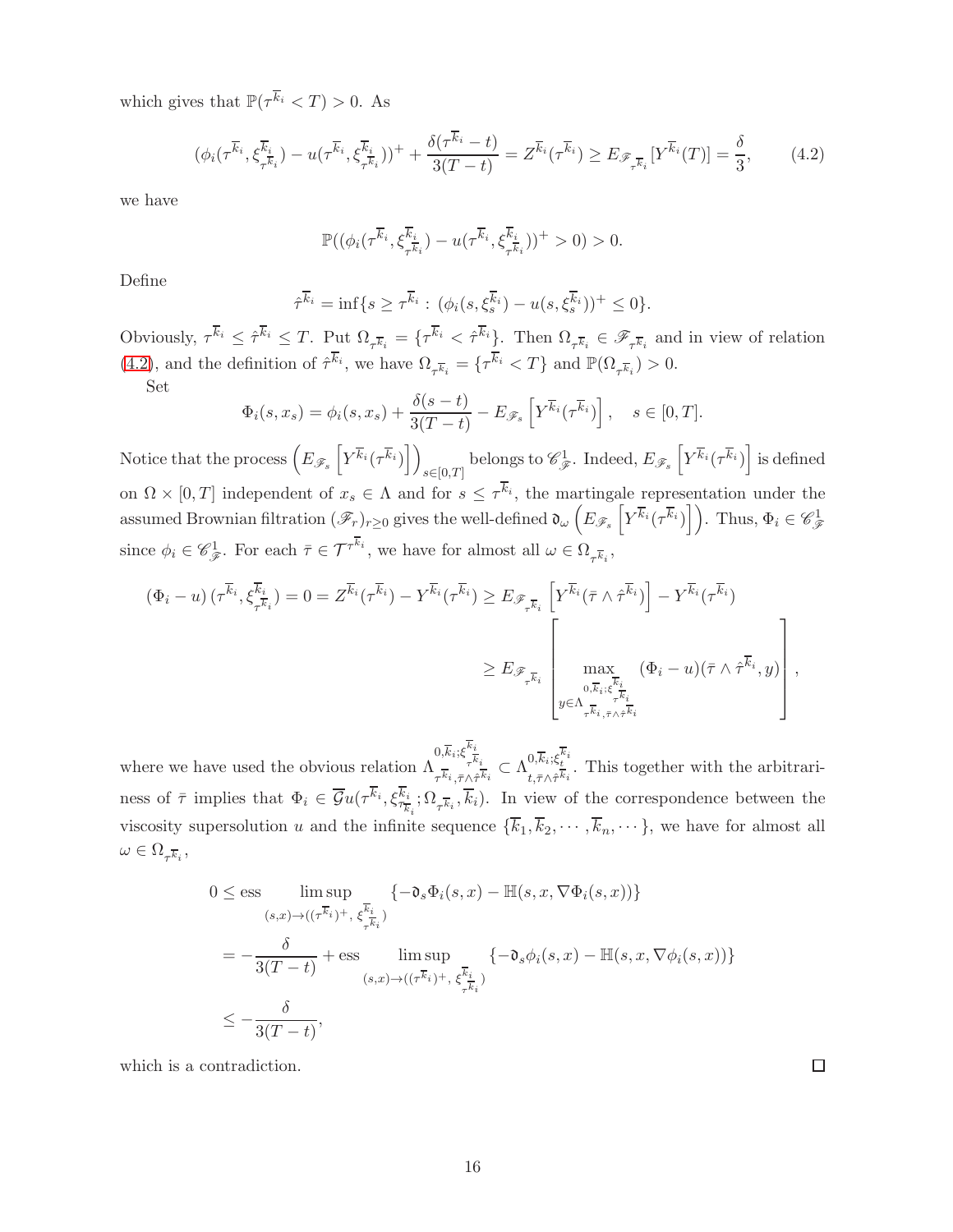#### <span id="page-16-0"></span>4.2 Uniqueness

In addition to Assumption  $(A1)$ , we assume the joint time-space continuity, i.e.,

(A2) for each  $v \in U$ ,  $f(\cdot, \cdot, v), \beta^{i}(\cdot, \cdot, v) \in S^{\infty}(\Lambda; \mathbb{R})$ , for  $i = 1, ..., d$ .

We may approximate the coefficients  $\beta$ , f, and G via regular functions.

<span id="page-16-1"></span>**Lemma 4.2.** Let (A1) hold. For each  $\varepsilon > 0$ , there exist partition  $0 = t_0 < t_1 < \cdots < t_{N-1} <$  $t_N = T$  for some  $N > 3$  and functions

$$
(G^N, f^N, \beta^N) \in C^3(\mathbb{R}^{N \times (d+m)+d}) \times C(U; C^3([0, T] \times \mathbb{R}^{(m+d) \times N+d})) \times C(U; C^3([0, T] \times \mathbb{R}^{(m+d) \times N+d}))
$$

such that for each  $k \in \mathbb{N}^+$ ,

$$
f_k^{\varepsilon}(t) := \operatorname*{esssup}_{(x,v)\in\Lambda_{0,t}^{0,k}\times U} \left|f^N(W(t_1\wedge t),\ldots,W(t_N\wedge t),t,x(t_0\wedge t),\ldots,x(t_N\wedge t),v)-f(t,x,v)\right|,
$$

$$
\beta_k^{\varepsilon}(t) := \operatorname*{esssup}_{(x,v)\in\Lambda_{0,t}^{0,k}\times U} \left| \beta^N(W(t_1\wedge t),\ldots,W(t_N\wedge t),t,x(t_0\wedge t),\ldots,x(t_N\wedge t),v) - \beta(t,x,v) \right|,
$$

and  $G_k^{\varepsilon} := \operatorname{esssup}_{x \in \Lambda_T^{0,k}} |G^N(W(t_1), \ldots, W(t_N), x(t_0), \ldots, x(t_N)) - G(x)|$  are  $\mathscr{F}_t$ -adapted with

<span id="page-16-2"></span>
$$
||G_k^{\varepsilon}||_{L^2(\Omega,\mathscr{F}_T;\mathbb{R})} + ||f_k^{\varepsilon}||_{L^2(\Omega\times[0,T];\mathbb{R})} + ||\beta_k^{\varepsilon}||_{L^2(\Omega\times[0,T];\mathbb{R})} < \varepsilon(1+k). \tag{4.3}
$$

Moreover,  $G^N$ ,  $f^N$ , and  $\beta^N$  are uniformly Lipschitz-continuous in the space variable x with an identical Lipschitz-constant  $L_c$  independent of N, k, and  $\varepsilon$ .

Lemma [4.2](#page-16-1) may be proved with density arguments that are more or less standard; the sketch of the proof is given for the reader's reference.

Sketched proof of Lemma  $4.2$ . We consider the approximations for the function f. First, the joint time-space continuity in Assumption  $(A2)$  and the dominated convergence theorem allow us to approximate  $f$  via random functions of the form:

$$
\bar{f}^{l}(\omega, t, x, v) = f(\omega, 0, x_0, v)1_{[0, t_1]}(t) + \sum_{j=1}^{l-1} f(\omega, t_j, x_{t_j}, v)1_{(t_j, t_{j+1}]}(t), \quad t \in [0, T], \tag{4.4}
$$

where  $0 = t_0 < t_1 < \cdots < t_l < T$ .

Next, for each  $j \geq 0$ , the function  $f(\omega, t_j, x_{t_j}, v)$  may be approximated monotonically (see [\[9,](#page-23-10) Lemma 1.2, Page 16] for instance) by simple random variables of the following form:

<span id="page-16-3"></span>
$$
\sum_{i=1}^{l_j} 1_{A_i^j}(\omega) h_i^j(x_{t_j}, v), \quad \text{with } h_i^j \in C(\Lambda_{t_j} \times U), \quad A_i^j \in \mathcal{F}_{t_j}, \quad i = 1, \dots, l_j,
$$

and by [\[24,](#page-24-14) Lemma 4.3.1., page 50], each  $1_{A_i^j}$  may be approximated in  $L^2(\Omega, \mathscr{F}_{t_j})$  by functions in the following set

<span id="page-16-4"></span>
$$
\{g(W(\tilde{t}_1),...,W(\tilde{t}_{l_i^j})) : g \in C_c^{\infty}(\mathbb{R}^{l_i^j \times m}), \, \tilde{t}_r \in [0,t_j], r = 1,...,l_i^j\},\
$$

where  $C_c^{\infty}(\mathbb{R}^{l_i^j \times m})$  denotes the space of infinitely differentiable functions with compact supports in  $\mathbb{R}^{l_i^j \times m}$ . Moreover, recalling that for each  $x_{t_j} \in \Lambda_{t_j}^0$ ,

$$
\lim_{M \to \infty} \max_{s \in [0, t_j]} |x_{t_j}(s) - P^M(x_{t_j})(s)| = 0, \text{ with}
$$
\n(4.5)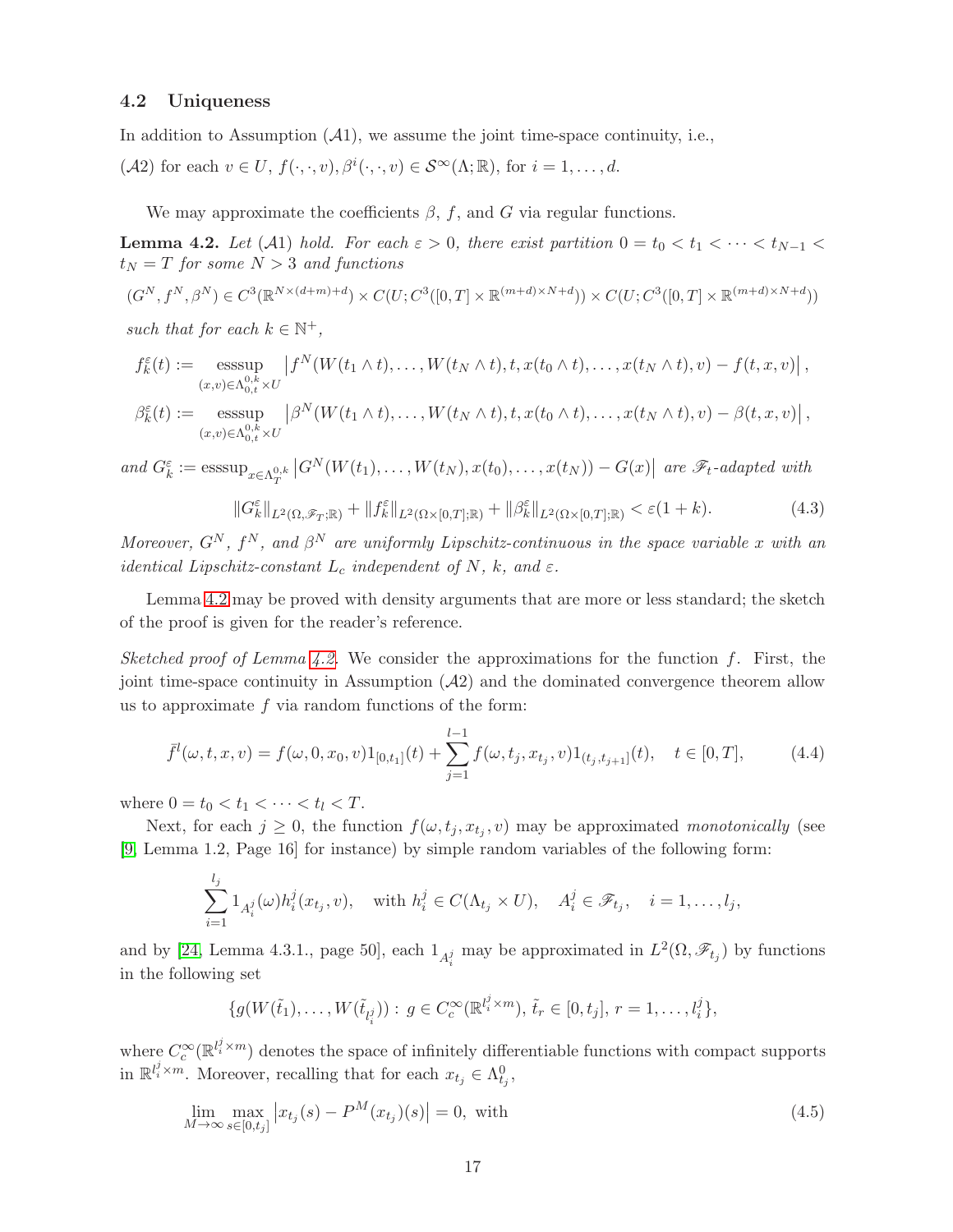$$
P^{M}(x_{t_{j}})(s) := \sum_{n=1}^{2^{M}} x_{t_{j}} \left(\frac{(n-1)t_{j}}{2^{M}}\right) 1_{\left[\frac{(n-1)t_{j}}{2^{M}}, \frac{nt_{j}}{2^{M}}\right)}(s) + x_{t_{j}}(t_{j}) 1_{\{t_{j}\}}(s), \quad M \in \mathbb{N}^{+},
$$

we may have each function  $h_i^j$  $i(x_{t_j}, v)$  be approximated by

$$
\tilde{h}_i^j\left(x_{t_j}(0),\ldots,x_{t_j}\left(\frac{(2^M-1)t_j}{2^M}\right),x_{t_j}(t_j),v\right):=h_i^j(P^M(x_{t_j}),v),
$$

and as a continuous function lying in  $C(\mathbb{R}^{(2^M+1)\times d}\times U)$ , each function  $\tilde{h}_i^j$  may be approached by infinitely differentiable functions (denoted by itself) lying in  $C(U; C^{\infty}(\mathbb{R}^{(2^M+1)\times d}))$  with a uniform identical Lipschitz constant w.r.t. the space variable x. In addition, each  $1_{(t_{j-1},t_j]}$  may be increasingly approximated by compactly-supported nonnegative functions  $\varphi_j \in C^{\infty}((t_{j-1}, T]; \mathbb{R})$ .

To sum up, we may put all the partitions together, and the function  $f$  may be approximated by random functions of the following form:

<span id="page-17-1"></span>
$$
f^{N}(W(\bar{t}_{1} \wedge t),...,W(\bar{t}_{N} \wedge t),t,x(0),x(\bar{t}_{1} \wedge t),...,x(\bar{t}_{N} \wedge t),v)
$$
  
= 
$$
\sum_{j=1}^{\bar{l}} \sum_{i=1}^{\bar{l}_{j}} g_{i}^{j}(W(\bar{t}_{1}),...,W(\bar{t}_{j})) \tilde{h}_{i}^{j}(x(0),x(\bar{t}_{1}),...,x(\bar{t}_{j}),v)\varphi_{j}(t),
$$
 (4.6)

where  $0 = \bar{t}_0 < \bar{t}_1 < \cdots < \bar{t}_{N-1} < \bar{t}_N = T$ , and  $g_i^j$  $i, \tilde{h}_i^j(\cdot, v), \varphi_j$  are smooth functions<sup>[2](#page-17-0)</sup>. The required approximations for G and  $\beta$  are following in a similar way. Just note that the approxi-mation error in [\(4.3\)](#page-16-2) is given as  $\varepsilon(1+k)$  depending on k due to the approximations of the paths in Lipschitz-continuous function spaces involved in [\(4.4\)](#page-16-3) and [\(4.5\)](#page-16-4).  $\Box$ 

**Theorem 4.3.** Let Assumptions  $(A1)$  and  $(A2)$  hold. The viscosity solution to SPHJ equation  $(1.7)$  is unique.

*Proof.* For each  $k \in \mathbb{N}^+$ , define

$$
\overline{\mathscr{V}}_k = \left\{ \phi \in \mathscr{C}_{\mathscr{F}}^1 : \phi(T, x) \ge G(x) \,\forall x \in \Lambda_T^0, \text{ a.s., and for each } t \in [0, T) \text{ with } y \in \Lambda_{0,t}^{0,k}, \right\}
$$
  

$$
\text{ess} \liminf_{(s,x) \to (t^+, y)} \left[ -\mathfrak{d}_s \phi(s, x) - \mathbb{H}(s, x, \nabla \phi(s, x)) \right] \ge 0, \text{ a.s.} \right\},
$$
  

$$
\underline{\mathscr{V}}_k = \left\{ \phi \in \mathscr{C}_{\mathscr{F}}^1 : \phi(T, x) \le G(x) \,\forall x \in \Lambda_T^0, \text{ a.s., and for each } t \in [0, T) \text{ with } y \in \Lambda_{0,t}^{0,k}, \right\}
$$
  

$$
\text{ess} \limsup_{(s,x) \to (t^+, y)} \left[ -\mathfrak{d}_s \phi(s, x) - \mathbb{H}(s, x, \nabla \phi(s, x)) \right] \le 0, \text{ a.s.} \right\},
$$

and set

$$
\overline{u}_k = \operatorname*{essinf}_{\phi_k \in \overline{\mathscr{V}}_k} \phi_k, \quad \underline{u}_k = \operatorname*{esssup}_{\phi_k \in \underline{\mathscr{V}}_k} \phi_k.
$$

It is easy to see the monotonicity of  $\overline{\mathscr{V}}_k$ ,  $\underline{\mathscr{V}}_k$ , and thus that of  $\overline{u}_k$  and  $\underline{u}_k$ , as  $k \to \infty$ , and we may define further

$$
\overline{u} = \lim_{k \to \infty} \overline{u}_k, \quad \underline{u} = \lim_{k \to \infty} \underline{u}_k.
$$

<span id="page-17-0"></span><sup>&</sup>lt;sup>2</sup>When  $t \in (\bar{t}_j, \bar{t}_{j+1})$ , we write the dependence of  $f^N$  on  $W(t)$  and  $x(t)$  just for notational convenience, though the defined function  $f^N$  does not nontrivially depend on  $W(t)$  and  $x(t)$  for  $t \in (\bar{t}_j, \bar{t}_{j+1})$ ; similarly, the functions  $g_i^j$  and  $\tilde{h}_i^j$  may not nontrivially depend on some particular input(s) in expression [\(4.6\)](#page-17-1).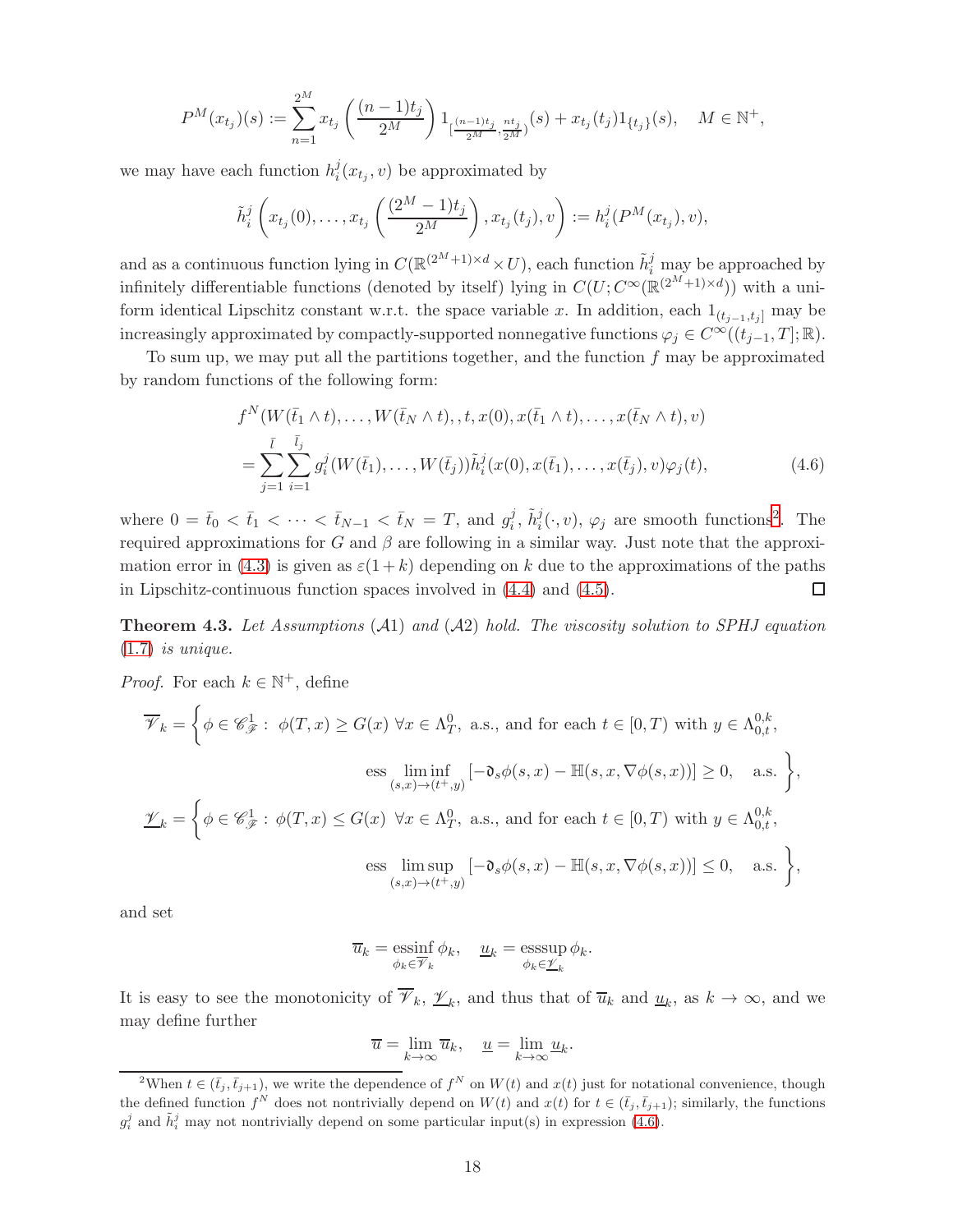By the comparison principle of Proposition [4.1,](#page-14-0) each viscosity solution u satisfies  $\underline{u} \le u \le \overline{u}$ on  $\bigcup_{k=1}^{\infty} \Lambda_{0,T}^{0,k}$  that is dense in  $\Lambda_T^0$ . Therefore, it is sufficient to verify  $\underline{u} = V = \overline{u}$  for the uniqueness of viscosity solution. The proof will be divided into two steps.

**Step 1.** We construct functions from  $\overline{\mathscr{V}}_k$  and  $\underline{\mathscr{V}}_k$  to dominate the value function V from above and from below respectively. Let  $(\Omega', \mathscr{F}', \{\mathscr{F}'_t\}_{t\geq 0}, \mathbb{P}')$  be another complete filtered probability space on which a d-dimensional standard Brownian motion  $B = \{B(t) : t \geq 0\}$  is well defined. The filtration  $\{\mathscr{F}'_t\}_{t\geq 0}$  is generated by B and augmented by all the  $\mathbb{P}'$ -null sets in  $\mathscr{F}'$ . Put

$$
(\bar{\Omega},\bar{\mathscr{F}},\{\bar{\mathscr{F}}_t\}_{t\geq 0},\bar{\mathbb{P}})=(\Omega\times\Omega',\mathscr{F}\otimes\mathscr{F}',\{\mathscr{F}_t\otimes\mathscr{F}_t'\}_{t\geq 0},\mathbb{P}\otimes\mathbb{P}'),
$$

and denote by  $\bar{U}$  the set of all the U-valued and  $\bar{\mathscr{F}}_t$ -adapted processes. Then we have two Brownian motions B and W that are independent on  $(\bar{\Omega}, \bar{\mathscr{F}}, \{\bar{\mathscr{F}}_t\}_{t\geq0}, \bar{\mathbb{P}})$ , and all the theory established in previous sections still hold on the enlarged probability space.

Fix an arbitrary  $\varepsilon \in (0,1)$  and  $k \in \mathbb{N}^+$ , and choose  $(G_k^{\varepsilon}, f_k^{\varepsilon}, \beta_k^{\varepsilon})$  and  $(G^N, f^N, \beta^N)$  as in Lemma [4.2.](#page-16-1) By the theory of backward SDEs (see [\[4\]](#page-23-11) for instance), let the pairs  $(Y_k^{\varepsilon}, Z_k^{\varepsilon})$  and  $(y, z)$  be the unique adapted solutions to backward SDEs

$$
Y_k^{\varepsilon}(s) = G_k^{\varepsilon} + \int_s^T \left( f_k^{\varepsilon}(t) + C_1 \beta_k^{\varepsilon}(t) \right) dt - \int_s^T Z_k^{\varepsilon}(t) dW(t),
$$

and

$$
y(s) = ||B_T||_0 + \int_s^T ||B_r||_0 dr - \int_s^T z(r) dB(r),
$$

respectively, with the constant  $C_1 \geq 0$  to be determined later. For each  $s \in [0, T)$  and  $x_s \in \Lambda_s$ , set

$$
V^{\varepsilon}(s,x_s) = \underset{\theta \in \overline{\mathcal{U}}}{\mathrm{essinf}} E_{\overline{\mathcal{F}}_s} \bigg[ \int_s^T f^N \Big( W(t_1 \wedge t), \dots, W(t_N \wedge t), t, X^{s,x_s;\theta,N}(0), X^{s,x_s;\theta,N}(t_1 \wedge t), \dots, \bigg] \times \frac{X^{s,x_s;\theta,N}(t_N \wedge t), \theta(t)}{X^{s,x_s;\theta,N}(t_N \wedge t), \theta(t)} \Big) dt + G^N \Big( W(t_1), \dots, W(t_N), X^{s,x_s;\theta,N}(0), X^{s,x_s;\theta,N}(t_1), \dots, X^{s,x_s;\theta,N}(t_N) \Big) \bigg],
$$

where  $X^{s,x_s;\theta,N}(t)$  satisfies the SDE

$$
\begin{cases}\n dX(t) = \beta^N(W(t_1 \wedge t), \dots, W(t_N \wedge t), t, X(0), X(t_1 \wedge t), \dots, X(t_N \wedge t), \theta(t)) dt \\
 \quad + \delta d(t), \quad t \in [s, T]; \\
 X(t) = x_s(t), \quad t \in [0, s],\n\end{cases}
$$

with  $\delta \in (0,1)$  being an arbitrary constant.

For each  $s \in [t_{N-1}, T)$ , let

$$
V^{\varepsilon}(s,x_s)=\tilde{V}^{\varepsilon}(W(t_1),\ldots,W(t_{N-1}),W(s),s,x(0),\ldots,x(t_{N-1}),x(s))
$$

with

$$
\tilde{V}^{\varepsilon}(W(t_1),...,W(t_{N-1}),\tilde{y},s,x(0),...,x(t_{N-1}),\tilde{x})
$$
\n
$$
= \operatorname*{essinf}_{\theta \in \tilde{U}} E_{\tilde{\mathscr{F}}_s,W(s)=\tilde{y},x_s(s)=\tilde{x}} \left[ \int_s^T f^N \left( W(t_1),...,W(t_{N-1}),W(t),t,...,x(t_{N-1}),X^{s,x_s;\theta,N}(t),\theta(t) \right) dt + G^N \left( W(t_1),...,W(t_N),x(0),...,x(t_{N-1}),X^{s,x_s;\theta,N}(T) \right) \right].
$$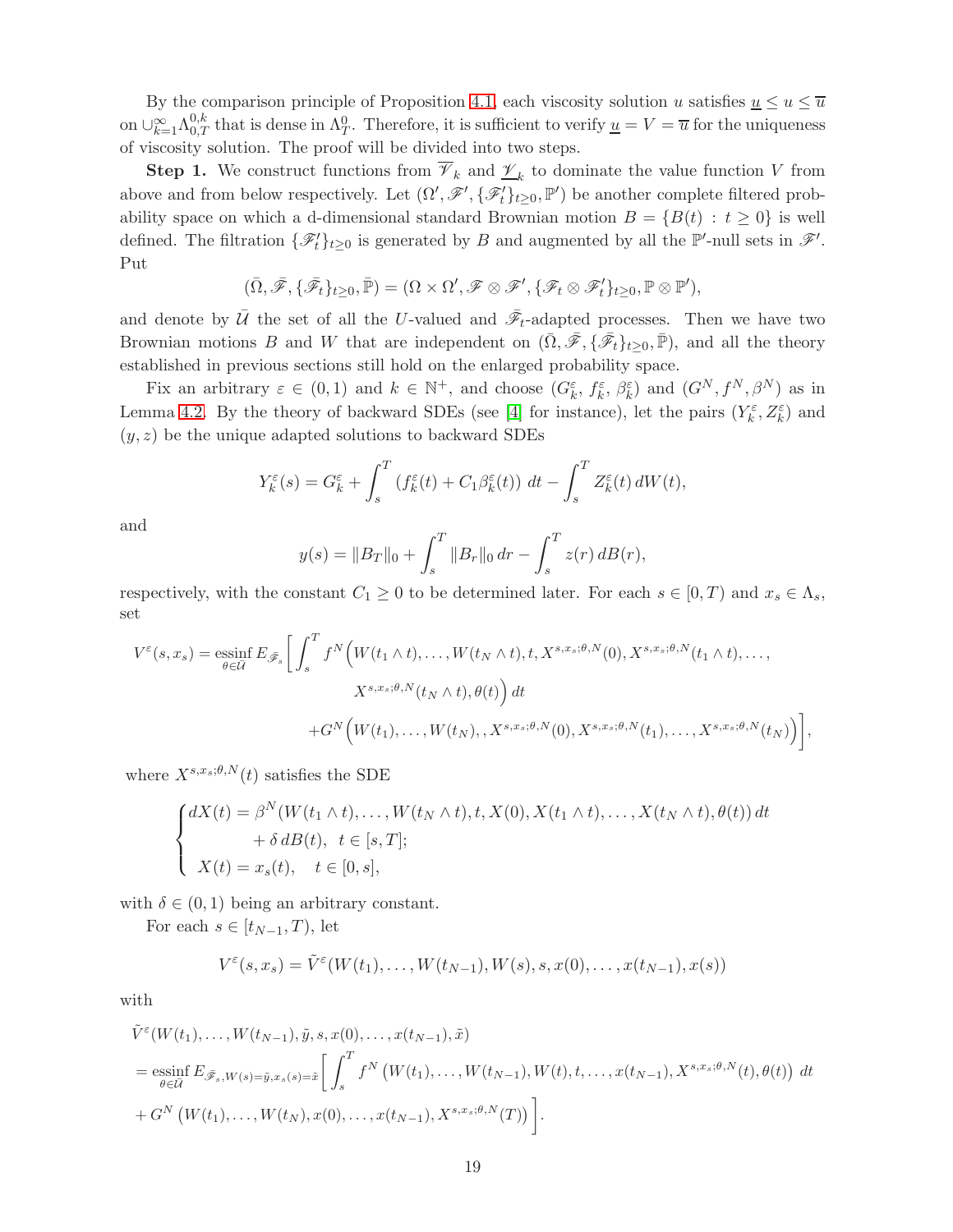Here and in what follows, we just write  $x(t_j) = x_s(t_j)$  for  $j = 0, \ldots, N-1$ , as they are deemed to be fixed for  $s \in (t_{N-1}, T]$ . By the viscosity solution theory of fully nonlinear parabolic PDEs (see [\[22,](#page-24-15) Theorems I.1 and II.1] for instance), the function

$$
\tilde{V}^{\varepsilon}(W(t_1),\cdots,W(t_{N-1}),\tilde{y},s,x(0),\cdots,x(t_{N-1}),\tilde{x})
$$

satisfies the following HJB equation:

$$
\begin{cases}\n-D_{t}u(\tilde{y},t,\tilde{x}) = \frac{1}{2}\text{tr}\left(D_{\tilde{y}\tilde{y}}u(\tilde{y},t,\tilde{x})\right) + \frac{\delta^{2}}{2}\text{tr}\left(D_{\tilde{x}\tilde{x}}u(\tilde{y},t,\tilde{x})\right) \\
+ \inf_{v\in U}\left\{ (\beta^{N})'(W(t_{1}),\ldots,W(t_{N-1}),\tilde{y},t,x(0),\ldots,x(t_{N-1}),\tilde{x},v)D_{\tilde{x}}u(\tilde{y},t,\tilde{x})\right. \\
+ f^{N}(W(t_{1}),\ldots,W(t_{N-1}),\tilde{y},t,x(0),\ldots,x(t_{N-1}),\tilde{x},v)\right\}; \\
u(\tilde{y},T,\tilde{x}) = G^{N}(W(t_{1}),\ldots,W(t_{N-1}),\tilde{y},x(0),\ldots,x(t_{N-1}),\tilde{x}).\n\end{cases} (4.7)
$$

Thus, the regularity theory of viscosity solutions (see [\[19,](#page-24-16) Theorem 6.4.[3](#page-19-0)] for instance<sup>3</sup>) gives for each  $(x(0),...,x(t_{N-1})) \in \mathbb{R}^{N \times d}$ ,

$$
\tilde{V}^{\varepsilon}(W(t_1),\ldots,W(t_{N-1}),\cdot,\cdot,x(0),\ldots,x(t_{N-1}),\cdot)
$$
\n
$$
\in \bigcap_{\bar{t}\in(t_{N-1},T)} L^{\infty}\left(\Omega,\mathscr{F}_{t_{N-1}};C^{1+\frac{\bar{\alpha}}{2},2+\bar{\alpha}}([t_{N-1},\bar{t}]\times\mathbb{R}^{m+d})\right),
$$

for some  $\bar{\alpha} \in (0,1)$ , where the *time-space* Hölder space  $C^{1+\frac{\bar{\alpha}}{2},2+\bar{\alpha}}([t_{N-1}, \bar{t}] \times \mathbb{R}^{d+m})$  is defined as usual. Similar arguments may be conducted on time interval  $[t_{N-2}, t_{N-1}]$  with the previously obtained  $V^{\varepsilon}(t_{N-1}, x)$  as the terminal value, and recursively on intervals  $[t_{N-3}, t_{N-2}], \ldots, [0, t_1].$ 

On  $[t_{N-1}, T]$ , applying the Itô-Kunita formula of [\[20,](#page-24-12) Pages 118-119] to  $\tilde{V}^{\varepsilon}$  yields that

$$
\begin{cases}\n-dV^{\varepsilon}(t, (x-\delta B)_t) \\
= \inf_{v\in U} \left\{ (\beta^N)'(W(t_1),..., W(t), t, x(0),..., x(t_{N-1}) - \delta B(t_{N-1}), x(t) - \delta B(t), v) \nabla V^{\varepsilon}(t, (x-\delta B)_t) \right. \\
\left. + f^N(W(t_1),..., W(t), t, x(0),..., x(t_{N-1}) - \delta B(t_{N-1}), x(t) - \delta B(t), v) \right\} dt \\
- D_{\tilde{y}} \tilde{V}^{\varepsilon}(W(t_1),..., W(t), t, x(0),..., x(t_{N-1}) - \delta B(t_{N-1}), x(t) - \delta B(t)) dW(t) \\
+ \delta \nabla V^{\varepsilon}(t, (x-\delta B)_t) dB(t), \quad t \in [t_{N-1}, T) \text{ and } x \in \Lambda_t; \\
V^{\varepsilon}(T, x_T) = G^N(W(t_1),..., W(T), x(0), \cdot, x(t_{N-1}) - \delta B(t_{N-1}), x(T) - \delta B(T)), \quad x_T \in \Lambda_T.\n\end{cases} \tag{4.8}
$$

It follows similarly on intervals  $[t_{N-2}, t_{N-1}), \ldots, [0, t_1)$ , and finally we have  $V^{\varepsilon}(\cdot, -\delta B(\cdot)) \in \mathscr{C}_{\bar{\mathscr{F}}}^1$ .

In view of the approximation in Lemma [4.2](#page-16-1) and with an analogy to (iv) in Proposition [3.2,](#page-9-1) there exists  $\tilde{L} > 0$  such that for all  $t \in [0, T]$  with  $x_t \in \Lambda_t$ ,

$$
|\nabla V^{\varepsilon}(t, x_t)| \leq \tilde{L}, \text{ a.s.},
$$

with  $\tilde{L}$  independent of  $\varepsilon$  and N. Set  $C_1 = \tilde{L}$ , and

$$
\overline{V}_k^\varepsilon(s,x)=V^\varepsilon(s,(x-\delta B)_s)+Y_k^\varepsilon(s)+\delta C_2y(t),
$$
  

$$
\underline{V}_k^\varepsilon(s,x)=V^\varepsilon(s,(x-\delta B)_s)-Y_k^\varepsilon(s)-\delta C_2y(t),
$$

<span id="page-19-0"></span><sup>&</sup>lt;sup>3</sup>As  $U \subset \mathbb{R}^n$  is a nonempty separable set, it has a denumerable subset  $\mathcal{K} \subset U$  that is dense in U, and by the continuity of the coefficients, the essential infimum may be taken over  $K$ . Thus, we may apply [\[19,](#page-24-16) Theorem 6.4.3] straightforwardly.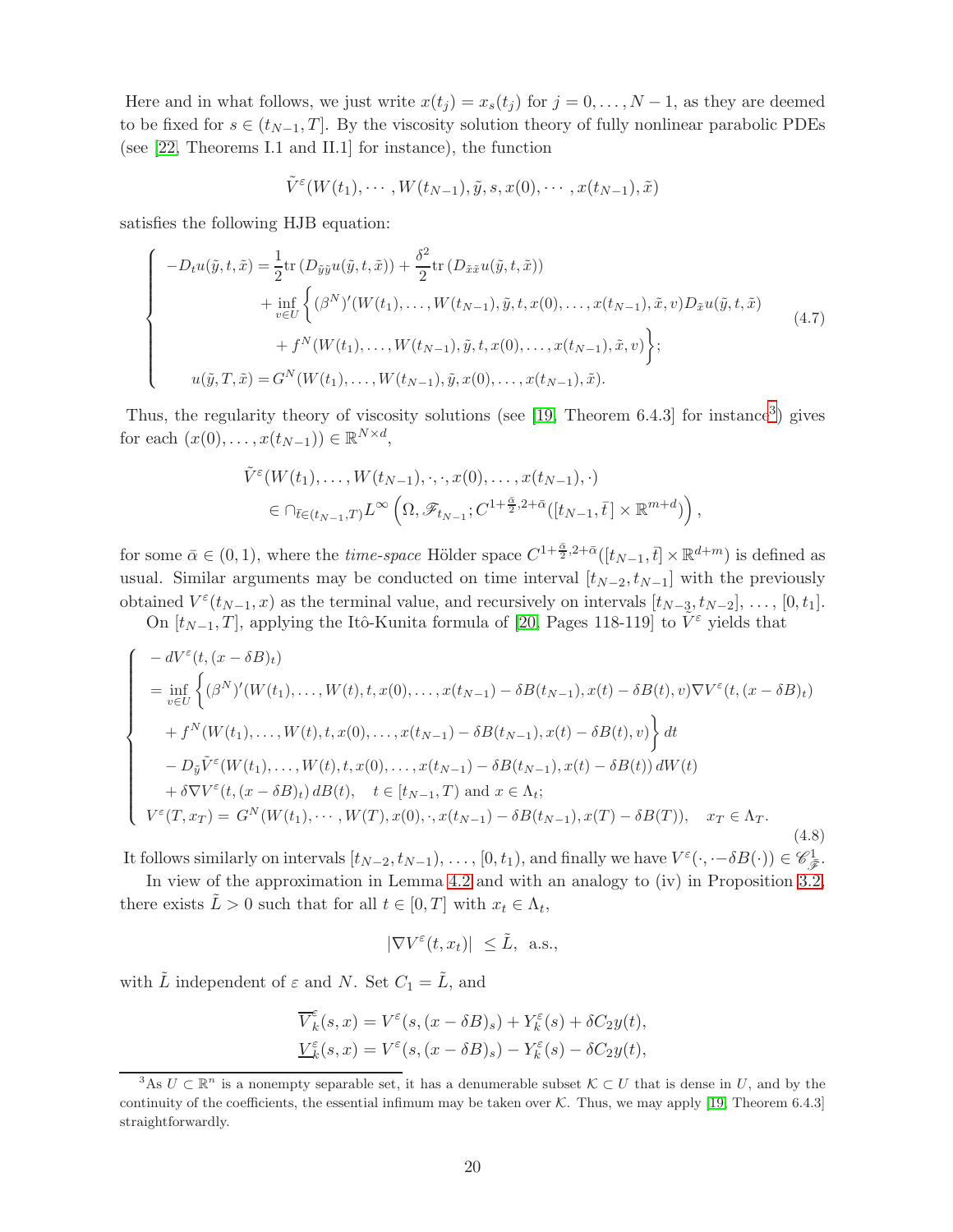where  $C_2 = 4L_c(\tilde{L}+1)$  and  $L_c$  is the Lipschitz constant in Lemma [4.2.](#page-16-1) As the uniform Lipschitz continuity gives

$$
|\beta^{N}(t, x_{t}, v) - \beta^{N}(t, (x - \delta B)_{t}, v)| + |f^{N}(t, x_{t}, v) - f^{N}(t, (x - \delta B)_{t}, v)| \leq 2\delta L_{c}||B_{t}||_{0},
$$
  

$$
|G^{N}(x_{T}) - G^{N}((x - \delta B)_{T})| \leq \delta L_{c}||B_{T}||_{0},
$$

it holds that for all  $(t, x_t)$  with  $t \in (t_{N-1}, T)$  and  $x_t \in \Lambda_{0,t}^{0,k}$ ,

$$
- \partial_t \overline{V}_k^{\varepsilon} - \mathbb{H}(\nabla \overline{V}_k^{\varepsilon})
$$
  
\n
$$
= -\partial_t \overline{V}_k^{\varepsilon} - \inf_{v \in U} \left\{ (\beta^N)' \nabla \overline{V}_k^{\varepsilon} + f^N + f_k^{\varepsilon} + \tilde{L}\beta_k^{\varepsilon} + \delta C_2 \|B_t\|_0 \right\}
$$
  
\n
$$
+ (\beta - \beta^N)' \nabla \overline{V}_k^{\varepsilon} - \beta_k^{\varepsilon} \tilde{L} + f - f^N - f_k^{\varepsilon} - \delta C_2 \|B_t\|_0 \right\}
$$
  
\n
$$
\geq -\partial_t \overline{V}_k^{\varepsilon} - \inf_{v \in U} \left\{ (\beta^N)' \nabla \overline{V}_k^{\varepsilon} + f^N + f_k^{\varepsilon} + \beta_k^{\varepsilon} \tilde{L} + \delta C_2 \|B_t\|_0 \right\}
$$
  
\n
$$
= 0,
$$
 (4.9)

where the inputs are omitted for involved functions. It follows similarly on intervals  $(t_{N-2}, t_{N-1}),$  $\ldots, [0, t_1)$  that  $-\mathfrak{d}_t \overline{V}_k^{\varepsilon} - \mathbb{H}(\nabla \overline{V}_k^{\varepsilon})$  $(\mathbf{k}) \geq 0$ , which together with the obvious relation  $\overline{V}_k^{\varepsilon}$  $\frac{c}{k}(T) =$  $G_{k}^{\varepsilon}+G^{N}+\delta C_{2}||B_{T}||_{0}\geq G$  indicates that  $\overline{V}_{k}^{\varepsilon}\in\overline{\mathscr{V}}_{k}$ . Analogously,  $\underline{V}_{k}^{\varepsilon}\in\underline{\mathscr{V}}_{k}$ .

**Step 2.** Taking  $k \geq L$ , we measure the distance between  $\underline{V}_k^{\varepsilon}$  (resp.,  $\overline{V}_k^{\varepsilon}$  $\kappa$ <sub>k</sub>) and *V*. By the estimates for solutions of backward SDEs (see [\[4,](#page-23-11) Proposition 3.2] for instance), we first have

$$
||Y_k^{\varepsilon}||_{L^2(\Omega;C([0,T];\mathbb{R}))} + ||Z_k^{\varepsilon}||_{L^2(\Omega\times[0,T];\mathbb{R}^m)} \leq C_3 \left(||G_k^{\varepsilon}||_{L^2(\Omega,\mathscr{F}_T;\mathbb{R})} + ||f_k^{\varepsilon} + \tilde{L}\beta_k^{\varepsilon}||_{L^2(\Omega\times[0,T];\mathbb{R}^m)}\right) \leq C_3\varepsilon \cdot (1+\tilde{L})(1+k),
$$

with the constant  $C_3$  independent of N, k,  $\delta$ , and  $\varepsilon$ .

Fix an arbitrary  $s \in [0, T)$  with  $x_s \in \Lambda_{0,s}^{0,k}$ . As  $k \geq L$ , we have

$$
X^{s,x_s;\theta,N,\delta B}(\cdot) := (X^{s,x_s;\theta,N}(\cdot) - \delta B(\cdot) + \delta B(s)) \cdot \mathbf{1}_{[s,T]}(\cdot) + x_s(\cdot) \mathbf{1}_{[0,s)}(\cdot) \in \Lambda_{0,T}^{0,k},
$$

and for  $0 \leq s \leq t \leq T$ , it holds that

<span id="page-20-0"></span>
$$
\left| \beta^{N}(t, X_{t}^{s,x_{s};\theta,N}, \theta(t)) - \beta(t, X_{t}^{s,x_{s};\theta}, \theta(t)) \right|
$$
\n
$$
\leq \left| \beta^{N}(t, X_{t}^{s,x_{s};\theta,N}, \theta(t)) - \beta^{N}(t, X_{t}^{s,x_{s};\theta,N,\delta B}, \theta(t)) \right| + \beta_{k}^{\varepsilon}(t)
$$
\n
$$
+ \left| \beta(t, X_{t}^{s,x_{s};\theta,N,\delta B}, \theta(t)) - \beta(t, X_{t}^{s,x_{s};\theta,N}, \theta(t)) \right|
$$
\n
$$
+ \left| \beta(t, X_{t}^{s,x_{s};\theta,N}, \theta(t)) - \beta(t, X_{t}^{s,x_{s};\theta}, \theta(t)) \right|
$$
\n
$$
\leq 2(L_{c} + L)\delta \| B_{t}^{s,0} \|_{0} + \beta_{k}^{\varepsilon}(t) + L \| X_{t}^{s,x_{s};\theta,N} - X_{t}^{s,x_{s};\theta} \|_{0}, \quad \text{a.s.,}
$$
\n(4.11)

where  $B_t^{s,0}$  $t^{s,0}(r) = B(r) - B(r \wedge s)$  for  $0 \le r \le t$ . In view of the approximations in Lemma [4.2,](#page-16-1) using Itô's formula, Burkholder-Davis-Gundy's inequality, and Gronwall's inequality, we have through standard computations that for any  $\theta \in \mathcal{U}$ ,

$$
E_{\mathscr{F}_s} \left[ \sup_{s \le t \le T} \left| X^{s,x_s;\theta,N}(t) - X^{s,x_s;\theta}(t) \right|^2 \right] \le C_4 \left( \delta^2 + E_{\mathscr{F}_s} \int_s^T \left| \beta_k^{\varepsilon}(t) \right|^2 dt \right),
$$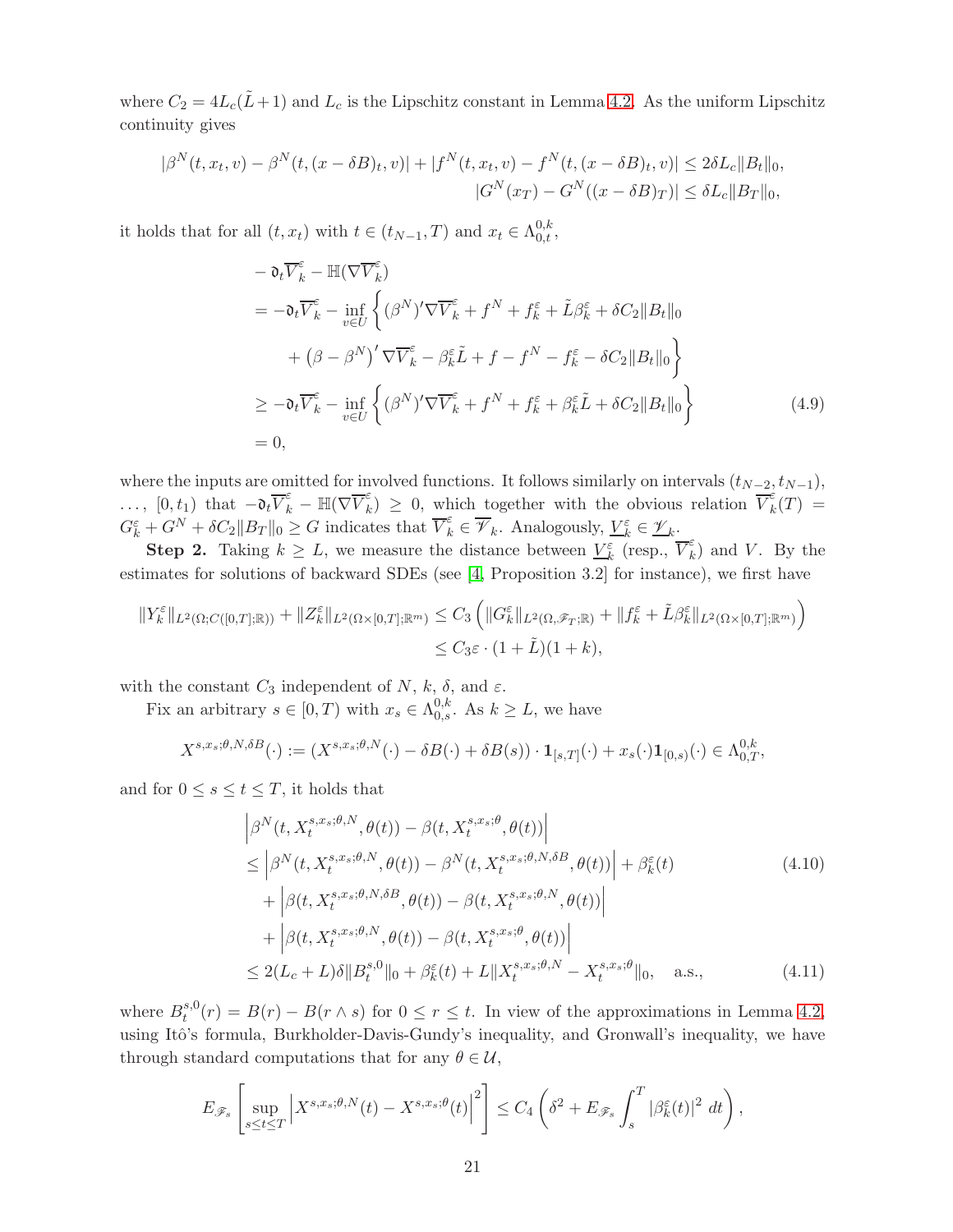with  $C_4$  being independent of s,  $x_s$ ,  $\delta$ ,  $N, k, \varepsilon$ , and  $\theta$ . This together with similar calculations as in  $(4.11)$  yields

$$
E|V^{\varepsilon}(s,x_{s}) - V(s,x_{s})|
$$
  
\n
$$
\leq E \operatorname{ess}\sup_{\theta \in \mathcal{U}} E_{\mathscr{F}_{s}} \left[ \int_{s}^{T} \left( \left| f^{N}\left(t, X_{t}^{s,x_{s};\theta,N}, \theta(t)\right) - f\left(t, X_{t}^{s,x_{s};\theta}, \theta(t)\right) \right| \right) dt + \left| G^{N}\left(X_{T}^{s,x_{s};\theta,N}\right) - G\left(X_{T}^{s,x_{s};\theta}\right) \right| \right]
$$
  
\n
$$
\leq C \left( \delta + ||\beta_{k}^{\varepsilon}||_{L^{2}(\Omega \times [0,T];\mathbb{R}^{d})} + ||f_{k}^{\varepsilon}||_{L^{2}(\Omega \times [0,T];\mathbb{R})} + ||G_{k}^{\varepsilon}||_{L^{2}(\Omega;\mathbb{R})} \right)
$$
  
\n
$$
\leq C_{5}(\varepsilon(1+k)+\delta),
$$

with the constant  $C_5$  being independent of  $N$ ,  $\varepsilon$ ,  $k$ ,  $\delta$ , and  $(s, x_s)$ . Furthermore, in view of the definitions of  $\overline{V}_k^{\varepsilon}$  $\epsilon_k^{\varepsilon}$  and  $\underline{V}_k^{\varepsilon}$ , there exists some constant  $C_6$  independent of  $\varepsilon$ ,  $\delta$ ,  $k$ , and N such that for all  $s \in [0, T]$  and  $x_s \in \Lambda_{0,s}^{0,k}$ , it holds that

<span id="page-21-0"></span>
$$
E\left|\overline{V}^{\varepsilon}(s,x_s) - V(s,x_s)\right| + E\left|\underline{V}^{\varepsilon}(s,x_s) - V(s,x_s)\right| \leq C_6 \left\{\varepsilon(1+k) + \delta\right\}.
$$
 (4.12)

Because  $V$  is a viscosity solution by Theorem [3.5,](#page-11-1) there exist two infinite sequence of integers  ${\{\overline{k}_n\}}_{n\in\mathbb{N}^+}$  and  ${\{\underline{k}_n\}}_{n\in\mathbb{N}^+}$  (see Remark [2.3\)](#page-8-1) such that  $\lim_{n\to\infty} \overline{k}_n = \lim_{n\to\infty} \underline{k}_n = \infty$ ,  $\overline{V}_{\overline{k}}^{\varepsilon}$  $\frac{\epsilon}{k_n}(s,x_s) \geq$  $V(s, x_s)$  a.s. for all  $n \in \mathbb{N}^+$ ,  $s \in [0, T]$ , and  $x_s \in \Lambda_{0,s}^{0,k_n}$ , and  $V(t, x_t) \geq \underline{V_{k_n}^{\varepsilon}}(t, x_t)$  for all  $n \in \mathbb{N}^+$ ,  $t \in [0,T]$ , and  $x_t \in \Lambda_{0,t}^{0,k_n}$ . These, together with the arbitrariness of  $\varepsilon$ , k, and  $\delta$  in [\(4.12\)](#page-21-0) and the denseness of  $\bigcup_{n=1}^{\infty} \Lambda_{0,T}^{0,\overline{k}_n}$  and  $\bigcup_{n=1}^{\infty} \Lambda_{0,T}^{0,\underline{k}_n}$  in  $\Lambda_T^0$ , finally imply that  $\underline{u}(t,x_t) = V(t,x_t) = \overline{u}(t,x_t)$  a.s. for all  $t \in [0, T]$ , and  $x_t \in \Lambda_t^0$ .  $\Box$ 

The above proof is inspired by but different from the conventional Perron's method and its modifications used, for instance, in [\[5,](#page-23-8) [14,](#page-24-0) [29\]](#page-24-5); the key difference is that the random fields  $\overline{u}$ and  $u$  are neither extreme points of viscosity semi-solutions nor from approximate extremality of classical semi-solutions, while they are limits of approximate extreme points of certain classes of regular random functions. Besides, by enlarging the original filtered probability space with an independent Brownian motion  $B$ , we have actually constructed the regular approximations of V with a regular perturbation induced by  $\delta B$ , which corresponds to approximation to the optimization  $(1.1)-(1.2)$  $(1.1)-(1.2)$  with stochastic controls of Markovian type. Such approximation seems interesting even for the case where all the coefficients  $\beta$ , f, and G are just deterministic and path-dependent.

**Remark 4.1.** In this work, the filtration  $\{\mathscr{F}_t\}_{t\geq 0}$  satisfying the usual conditions is generated by an m-dimensional Wiener process  $W = \{W(t) : t \in [0,\infty)\}\$  and augmented by all the P-null sets in  $\mathscr F$ . Such a Brownian filtration assumption is preferred and adopted here due to technical reason. On the one hand, in the above proof of the uniqueness, the constructed approximations squeezing the viscosity solution are based on Markovian-type optimal controls and their sufficient regularity estimate is given in Krylov's work (see [\[22,](#page-24-15) Theorems I.1 and II.1] for instance) where the Brownian filtration is assumed. On the other hand, with the Brownian filtration, we could relate the random test functions in  $\mathcal{C}^1_{\mathcal{F}}$  to an Itô process in Definition [2.2](#page-5-0) with the operators  $\mathfrak{d}_t$  and  $\mathfrak{d}_\omega$  defined conveniently, and the generalized Itô-Kunita formula and the existence arguments follow smoothly. Even so, we think the filtration assumption could be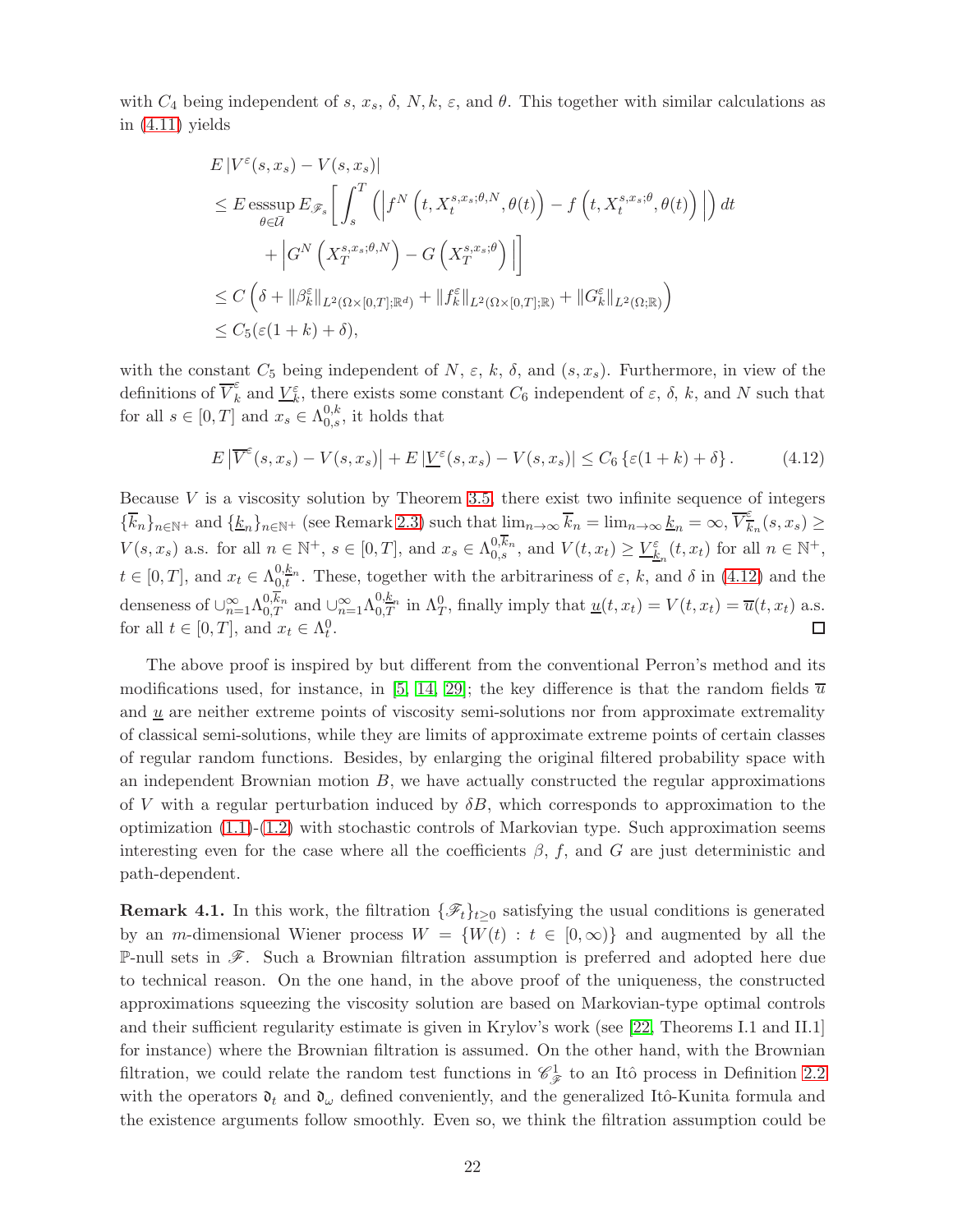loosened. Nevertheless, the extension may not be straightforward. For example, working under an arbitrary filtration satisfying the usual conditions, one could replace the stochastic integral representation in [\(2.1\)](#page-5-3) with a parameterized martingale  $\mathcal{M}^u(t, x_t)$  that is linear w.r.t. u, then one would need to contemplate how to make sense of the composition  $\mathcal{M}^u(t, X_t^{\varrho,x_\varrho;\theta})$  when dealing with the existence, and in the uniqueness part, the associated differential operator needs to be specified in the Markovian approximations which is hard without any pre-specification on the underlying stochastic process.

### A Proof of Theorem [3.3](#page-9-0)

*Proof of Theorem [3.3.](#page-9-0)* Denote the right hand side by  $\overline{V}(\tau,\xi)$ . By Proposition [3.2](#page-9-1) (iv) and (v), both V and  $\overline{V}$  are lying in  $\mathcal{S}^{\infty}(\Lambda;\mathbb{R})$  and the continuity indicates that it is sufficient to prove Theorem 3.3 when  $\tau$ ,  $\hat{\tau}$  and  $\xi$  are deterministic.

For each  $\varepsilon > 0$ , by Proposition [3.2](#page-9-1) (iv), there exists  $\delta = \varepsilon/L_V > 0$  such that whenever  $||x_{\hat{\tau}} - y_{\hat{\tau}}||_0 < \delta$  for  $x_{\hat{\tau}}, y_{\hat{\tau}} \in \Lambda_{\hat{\tau}},$  it holds that

$$
|J(\hat{\tau}, x_{\hat{\tau}}; \theta) - J(\hat{\tau}, y_{\hat{\tau}}; \theta)| + |V(\hat{\tau}, x_{\hat{\tau}}) - V(\hat{\tau}, y_{\hat{\tau}})| \leq \varepsilon \quad \text{a.s., } \forall \, \theta \in \mathcal{U}.
$$

Arzelà-Ascoli theorem indicates the compactness of  $\Lambda_{\tau,\hat{\tau}}^{0,L;\xi}$  in  $\Lambda_{\hat{\tau}}^0$ . Thus,  $\Lambda_{\tau,\hat{\tau}}^{0,L;\xi}$  is separable, and there exists a sequence  $\{x^j\}_{j\in\mathbb{N}^+}\subset \Lambda_{\tau,\hat{\tau}}^{0,L;\xi}$  $\sigma_{\tau,\hat{\tau}}^{0,L;\xi}$  such that  $\cup_{j\in\mathbb{N}^+}\left(\Lambda_{\tau,\hat{\tau}}^{0,L;\xi}\cap B_{\delta/3}(x^j)\right) = \Lambda_{\tau,\hat{\tau}}^{0,L;\xi}$ . Set  $D_1=B_{\delta/3}(x^1)\cap \Lambda_{\tau,\hat\tau}^{0,L;\xi}$  $_{\tau,\hat{\tau}}^{\mathsf{U},\mathsf{L};\zeta}$ , and

$$
D_j = \left( B_{\delta/3}(x^j) - (\cup_{i=1}^{j-1} B_{\delta/3}(x^i)) \right) \cap \Lambda_{\tau,\hat{\tau}}^{0,L;\xi}, \text{ for } j > 1.
$$

Then  $\{D^j\}_{j\in\mathbb{N}^+}$  is a partition of  $\Lambda_{\tau,\hat{\tau}}^{0,L;\xi}$  with diameter  $\text{diam}(D^j)<\delta$ , i.e.,  $D^j\subset \Lambda_{\tau,\hat{\tau}}^{0,L;\xi}$  $_{\tau,\hat{\tau}}^{0,L;\xi},\cup_{j\in\mathbb{N}^+}D^j=$  $\Lambda^{0,L;\xi}_{\tau\cdot\hat\tau}$  $\mathbb{R}^{0,L;\xi}_{\tau,\hat{\tau}}, D^i \cap D^j = \emptyset$  if  $i \neq j$ , and for any  $x, y \in D^j$ ,  $||x - y||_0 < \delta$ .

Then the rest of the proof is similar to that of [\[29,](#page-24-5) Theorem 3.4]. For each  $j \in \mathbb{N}^+$ , take  $\bar{x}^j \in D^j$ , and a straightforward application of Proposition [3.2](#page-9-1) (i) leads to some  $\theta^j \in \mathcal{U}$  satisfying

$$
0 \le J(\hat{\tau}, \bar{x}^j; \theta^j) - V(\hat{\tau}, \bar{x}^j) := \alpha^j \quad \text{a.s., with } E|\alpha^j| < \frac{\varepsilon}{2^j}.
$$

Thus, for each  $x \in D^j$ , it holds that

$$
J(\hat{\tau}, x; \theta^j) - V(\hat{\tau}, x)
$$
  
\n
$$
\leq |J(\hat{\tau}, x; \theta^j) - J(\hat{\tau}, \bar{x}^j; \theta^j)| + |J(\hat{\tau}, \bar{x}^j; \theta^j) - V(\hat{\tau}, \bar{x}^j)| + |V(\hat{\tau}, \bar{x}^j) - V(\hat{\tau}, x)|
$$
  
\n
$$
\leq 2\varepsilon + \alpha^j, \quad \text{a.s.}
$$

In view of Assumption (A1) (iii), we observe that for any  $\theta \in \mathcal{U}$ ,  $X_{\hat{\tau}}^{\tau,\xi;\theta}$  $\hat{\tau}^{\tau,\xi;\sigma}$  is almost surely valued in  $\Lambda_{\tau,\hat{\tau}}^{0,L;\xi}$ . For each  $\theta \in \mathcal{U}$ , put

$$
\tilde{\theta}(s) = \begin{cases} \theta(s), & \text{if } s \in [0, \hat{\tau}); \\ \sum_{j \in \mathbb{N}^+} \theta^j(s) 1_{D^j}(X^{\tau, \xi; \theta}_{\hat{\tau}}), & \text{if } s \in [\hat{\tau}, T]. \end{cases}
$$

Then it follows that

$$
V(\tau,\xi) \leq J(\tau,\xi;\tilde{\theta})
$$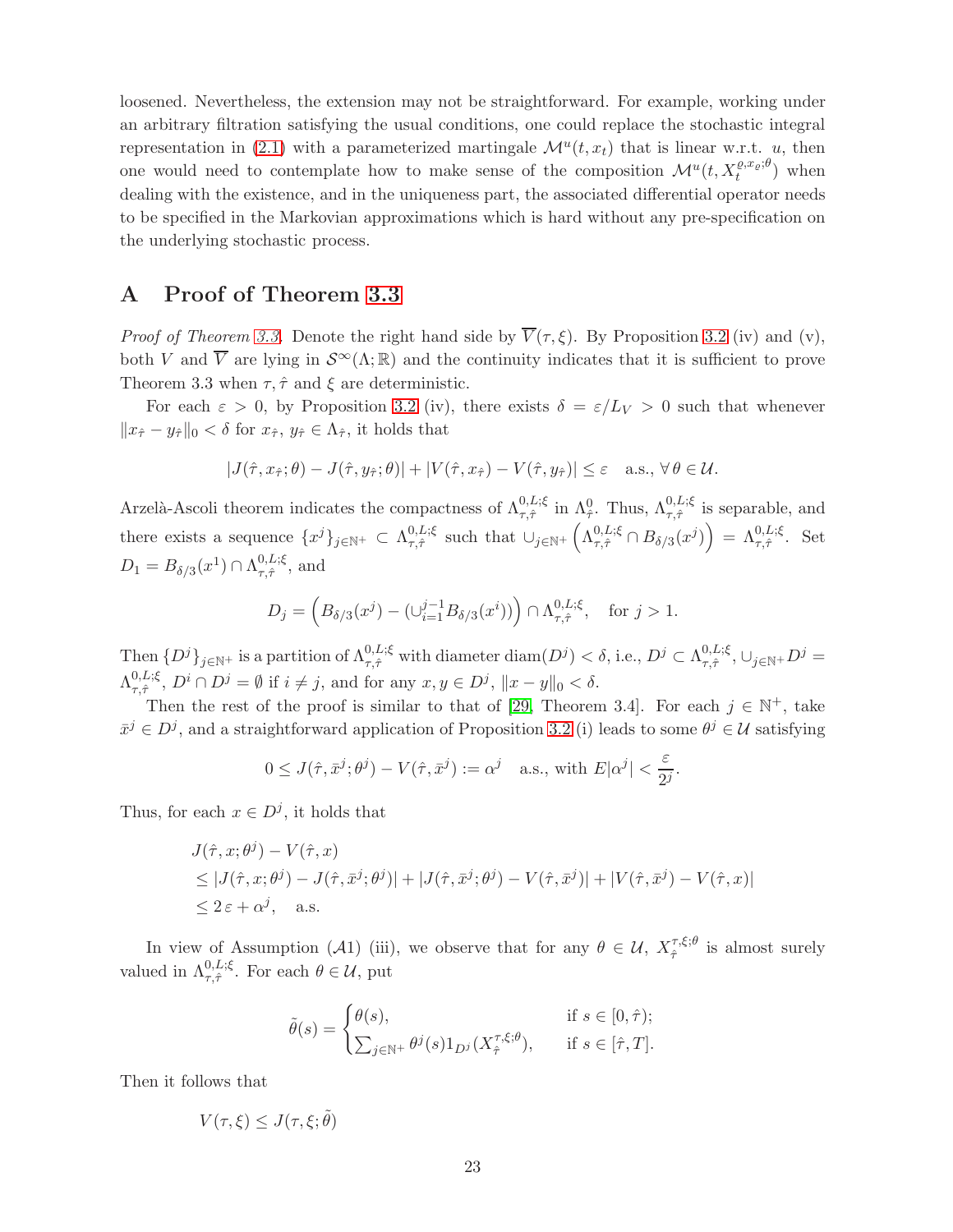$$
= E_{\mathscr{F}_{\tau}} \left[ \int_{\tau}^{\hat{\tau}} f\left(s, X_s^{\tau, \xi; \theta}, \theta(s)\right) ds + J\left(\hat{\tau}, X_{\hat{\tau}}^{\tau, \xi; \theta}; \tilde{\theta}\right) \right]
$$
  

$$
\leq E_{\mathscr{F}_{\tau}} \left[ \int_{\tau}^{\hat{\tau}} f\left(s, X_s^{\tau, \xi; \theta}, \theta(s)\right) ds + V\left(\hat{\tau}, X_{\hat{\tau}}^{\tau, \xi; \theta}\right) + \sum_{j \in \mathbb{N}^+} \alpha^j \right] + 2 \varepsilon,
$$

where  $\{\alpha^j\}$  is independent of the choices of  $\theta$ . Taking infimums and then expectations on both sides, we arrive at  $EV(\tau, \xi) \leq E\overline{V}(\tau, \xi) + 3\varepsilon$ . By the arbitrariness of  $\varepsilon > 0$ , we have  $E\overline{V}(\tau,\xi) \geq EV(\tau,\xi)$ , which together with the obvious relation  $\overline{V}(\tau,\xi) \leq V(\tau,\xi)$  yields that  $\overline{V}(\tau,\xi) = V(\tau,\xi)$  a.s.  $\Box$ 

# <span id="page-23-2"></span>References

- <span id="page-23-5"></span>[1] E. Bayraktar and C. Keller, Path-dependent Hamilton–Jacobi equations in infinite dimensions, J. Funct. Anal., 275 (2018), pp. 2096–2161.
- <span id="page-23-4"></span>[2] E. Bayraktar and J. Qiu, Controlled reflected SDEs and Neumann problem for backward SPDEs, Ann. Appl. Probab., 29 (2019), pp. 2819–2848.
- <span id="page-23-11"></span>[3] C. BENDER AND N. DOKUCHAEV, A first-order BSPDE for swing option pricing, Mathematical Finance, 26 (2016), pp. 461–491.
- <span id="page-23-8"></span>[4] P. BRIAND, B. DELYON, Y. HU, E. PARDOUX, AND L. STOICA,  $L^p$  solutions of backward stochastic differential equations, Stoch. Process. Appl., 108 (2003), pp. 604–618.
- <span id="page-23-6"></span>[5] R. BUCKDAHN, C. KELLER, J. MA, AND J. ZHANG, *Pathwise viscosity solutions of stochas*tic PDEs and forward path-dependent PDEs—a rough path view, [arXiv:1501.06978,](http://arxiv.org/abs/1501.06978) (2015).
- <span id="page-23-1"></span>[6] P. Cardaliaguet, F. Delarue, J.-M. Lasry, and P.-L. Lions, The master equation and the convergence problem in mean field games, [arXiv:1509.02505,](http://arxiv.org/abs/1509.02505) (2015).
- <span id="page-23-3"></span>[7] R. CONT AND D.-A. FOURNIÉ, Functional Itô calculus and stochastic integral representation of martingales, Ann. Probab., 41 (2013), pp. 109–133.
- [8] A. Cosso, S. Federico, F. Gozzi, M. Rosestolato, and N. Touzi, Path-dependent equations and viscosity solutions in infinite dimension, Ann. Probab., 46 (2018), pp. 126– 174.
- <span id="page-23-10"></span><span id="page-23-0"></span>[9] G. Da Prato and J. Zabczyk, Stochastic equations in infinite dimensions, Cambridge university press, 2014.
- <span id="page-23-9"></span>[10] J. B. Detemple and F. Zapatero, Asset prices in an exchange economy with habit formation, Econometrica: Journal of the Econometric Society, (1991), pp. 1633–1657.
- [11] K. Du, J. QIU, AND S. TANG,  $L^p$  theory for super-parabolic backward stochastic partial differential equations in the whole space, Appl. Math. Optim.,  $65$  (2011), pp. 175–219.
- <span id="page-23-7"></span>[12] K. Du, S. TANG, AND Q. ZHANG,  $W^{m,p}$ -solution ( $p \geq 2$ ) of linear degenerate backward stochastic partial differential equations in the whole space, J. Differ. Eq., 254 (2013), pp. 2877–2904.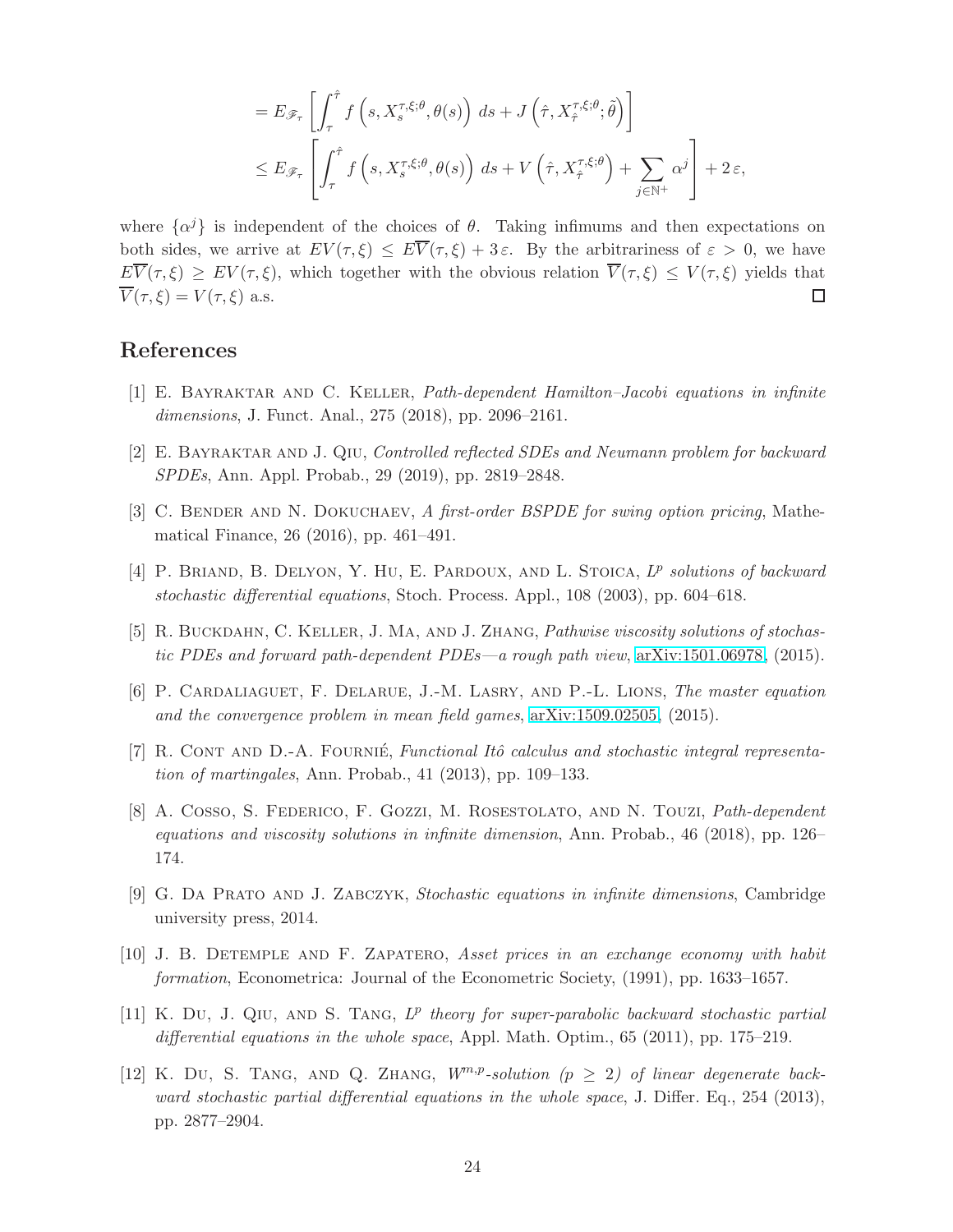- <span id="page-24-9"></span><span id="page-24-0"></span>[13] I. EKREN, C. KELLER, N. TOUZI, AND J. ZHANG, On viscosity solutions of path dependent PDEs, Ann. Probab., 42 (2014), pp. 204–236.
- <span id="page-24-8"></span>[14] I. EKREN, N. TOUZI, AND J. ZHANG, Viscosity solutions of fully nonlinear parabolic path dependent PDEs: Part I, Ann. Probab., 44 (2016), pp. 1212–1253.
- <span id="page-24-2"></span>[15] I. EKREN AND J. ZHANG, *Pseudo-Markovian viscosity solutions of fully nonlinear degen*erate PPDEs, Probability, Uncertainty and Quantitative Risk, 1 (2016), pp. 1–34.
- <span id="page-24-6"></span>[16] N. Englezos and I. Karatzas, Utility maximization with habit formation: Dynamic programming and stochastic PDEs, SIAM J. Control Optim., 48 (2009), pp. 481–520.
- <span id="page-24-11"></span>[17] Y. Hu, J. Ma, and J. Yong, On semi-linear degenerate backward stochastic partial differential equations, Probab. Theory Relat. Fields, 123 (2002), pp. 381–411.
- <span id="page-24-16"></span>[18] I. Karatzas and S. E. Shreve, Brownian Motion and Stochastic Calculus, Springer, 1998.
- <span id="page-24-12"></span>[19] N. V. Krylov, Nonlinear elliptic and parabolic equations of the second order, vol. 7, Springer, 1987.
- <span id="page-24-3"></span>[20] H. KUNITA, *Some extensions of Ito's formula*, in Séminaire de Probabilités XV 1979/80, Springer, 1981, pp. 118–141.
- <span id="page-24-15"></span>[21] D. LEÃO, A. OHASHI, AND A. B. SIMAS, A weak version of path-dependent functional Itô calculus, Ann. Probab., 46 (2018), pp. 3399–3441.
- <span id="page-24-1"></span>[22] P. L. Lions, Optimal control of diffusion processes and Hamilton-Jacobi-Bellman equations, Part II, Commun. Partial Differ. Equ., 8 (1983), pp. 1229–1276.
- [23] N. Y. Lukoyanov, On viscosity solution of functional Hamilton–Jacobi type equations for hereditary systems, Proceedings of the Steklov Institute of Mathematics, 259 (2007), pp. S190–S200.
- <span id="page-24-14"></span><span id="page-24-7"></span>[24] B. ØKSENDAL, Stochastic differential equations, Springer, 2003.
- <span id="page-24-4"></span>[25] S. Peng, Stochastic Hamilton-Jacobi-Bellman equations, SIAM J. Control Optim., 30 (1992), pp. 284–304.
- <span id="page-24-13"></span>[26] S. Peng and F. Wang, BSDE, path-dependent PDE and nonlinear Feynman-Kac formula, Science China Mathematics, 59 (2016), pp. 19–36.
- <span id="page-24-10"></span>[27] P. E. PROTTER, Stochastic differential equations, in Stochastic integration and differential equations, Springer, 2005, pp. 249–361.
- <span id="page-24-5"></span>[28] J. Qiu, Weak solution for a class of fully nonlinear stochastic Hamilton–Jacobi–Bellman equations, Stoch. Process. Appl., 127 (2017), pp. 1926–1959.
- [29] J. Qiu, Viscosity solutions of stochastic Hamilton–Jacobi–Bellman equations, SIAM J. Control Optim., 56 (2018), pp. 3708–3730.